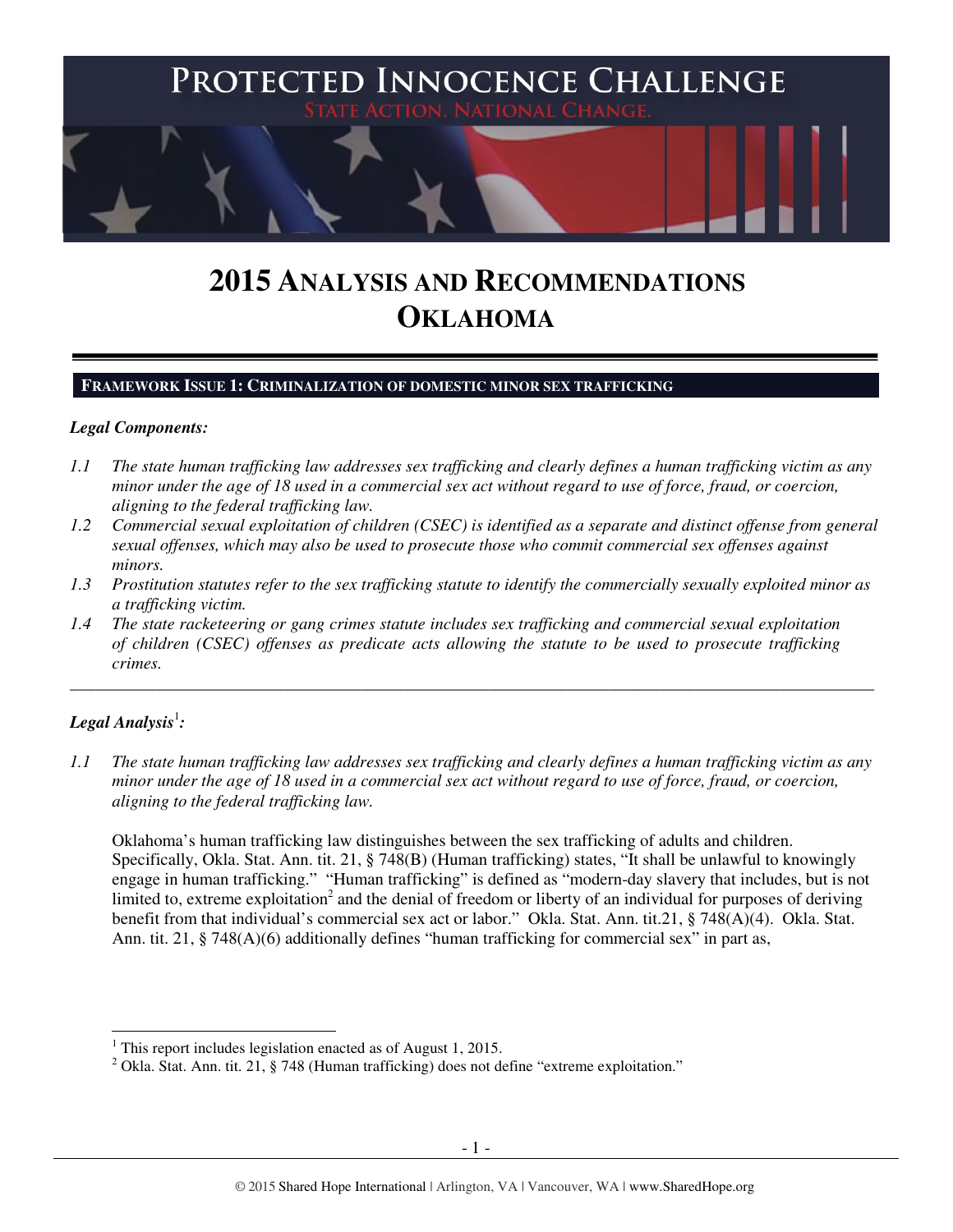b. recruiting, enticing, harboring, maintaining, transporting, providing, purchasing, or obtaining, by any means, a minor<sup>3</sup> for purposes of engaging the minor in a commercial sex act, or c. benefiting, financially or by receiving anything of value, from participating in a venture that has engaged in an act of trafficking for commercial sex.

Okla. Stat. Ann. tit. 21, § 748(A)(2) defines "commercial sex" as "any form of commercial sexual activity such as sexually explicit performances, prostitution, participation in the production of pornography, performance in a strip club, or exotic dancing or display."

A conviction under this statute is punishable as a felony by imprisonment for at least 5 years or for life, a fine not to exceed \$100,000, or both. Okla. Stat. Ann. tit. 21, § 748(C). If the victim is under the age of 18, however, a conviction is punishable by imprisonment for at least 15 years or for life, a fine not to exceed \$250,000, or both. Okla. Stat. Ann. tit.21,  $\S 748(C)^4$ .

*1.2 Commercial sexual exploitation of children (CSEC) is identified as a separate and distinct offense from general sexual offenses, which may also be used to prosecute those who commit commercial sex offenses against minors.* 

Oklahoma has several statutes that specifically criminalize CSEC, including the following:

- 1. Okla. Stat. Ann. tit. 21, § 1029 (Engaging in prostitution, etc.—soliciting or procuring—residing or being in place for prohibited purpose—aiding, abetting or participating—child prostitution) states,
	- A. It shall further be unlawful:
		- 1. To engage in prostitution,<sup>5</sup> lewdness, $6$  or assignation;

"Violent crime" means any of the following felony offense except the following, or offenses and any attempts to commit or conspiracy or solicitation to commit the following crimes:

tt. child prostitution as defined in Section 1030 of Title 21 of the Oklahoma Statutes;

. . . .

. . . .

 $\overline{a}$ 

vv. aggravated trafficking as provided for in subsection C of Section 2-415 of Title 63 of the Oklahoma Statutes;

xx. human trafficking as provided for in Section 748 of Title 21 of the Oklahoma Statutes . . .

 $<sup>5</sup>$  Okla. Stat. Ann. tit. 21, § 1030(1) (Definitions) defines "prostitution" as,</sup>

<sup>&</sup>lt;sup>3</sup> Okla. Stat. Ann. tit. 21, § 748(A)(8) states that "'[m]inor' means an individual under eighteen (18) years of age.

<sup>&</sup>lt;sup>4</sup> Okla. Stat. Ann. Tit. 57, § 57.1(2)(ww) lists human trafficking as a violent crime. According to Okla. Stat. Ann. tit. 22, § 988.2, a person convicted of a violent crime is not eligible "for a community sentence or community punishment unless the district attorney or an assistant district attorney for the district in which the offender's conviction was obtained consents thereto." Pursuant to Okla. Stat. Ann. Tit. 57, § 571,

ss. child pornography or aggravated child pornography as defined in Section 1021.2, 1021.3, 1024.1 or 1040.12a of Title 21 of the Oklahoma Statutes;

<sup>. . . .</sup>  Electric Monitoring Programs are also unavailable for violent crimes. Okla. Stat. Ann. Tit. 57 § 510.9(A). The text of Okla. Stat. Ann. Tit. 57, § 571 , Okla. Stat. Ann. tit. 22, § 988.2, and Okla. Stat. Ann. Tit. 57 § 510.9(A), included here and elsewhere in this report includes amendments made by the passage of Senate Bill 412 during the Oklahoma First Session of the 55th Legislative Session (effective November 1, 2015).

a. the giving or receiving of the body for sexual intercourse, fellatio, cunnilingus, masturbation, anal intercourse or lewdness with any person not his or her spouse, in exchange for money or any other thing of value, or

b. the making of any appointment or engagement for sexual intercourse, fellatio, cunnilingus, masturbation, anal intercourse or lewdness with any person not his or her spouse, in exchange for money or any other thing of value.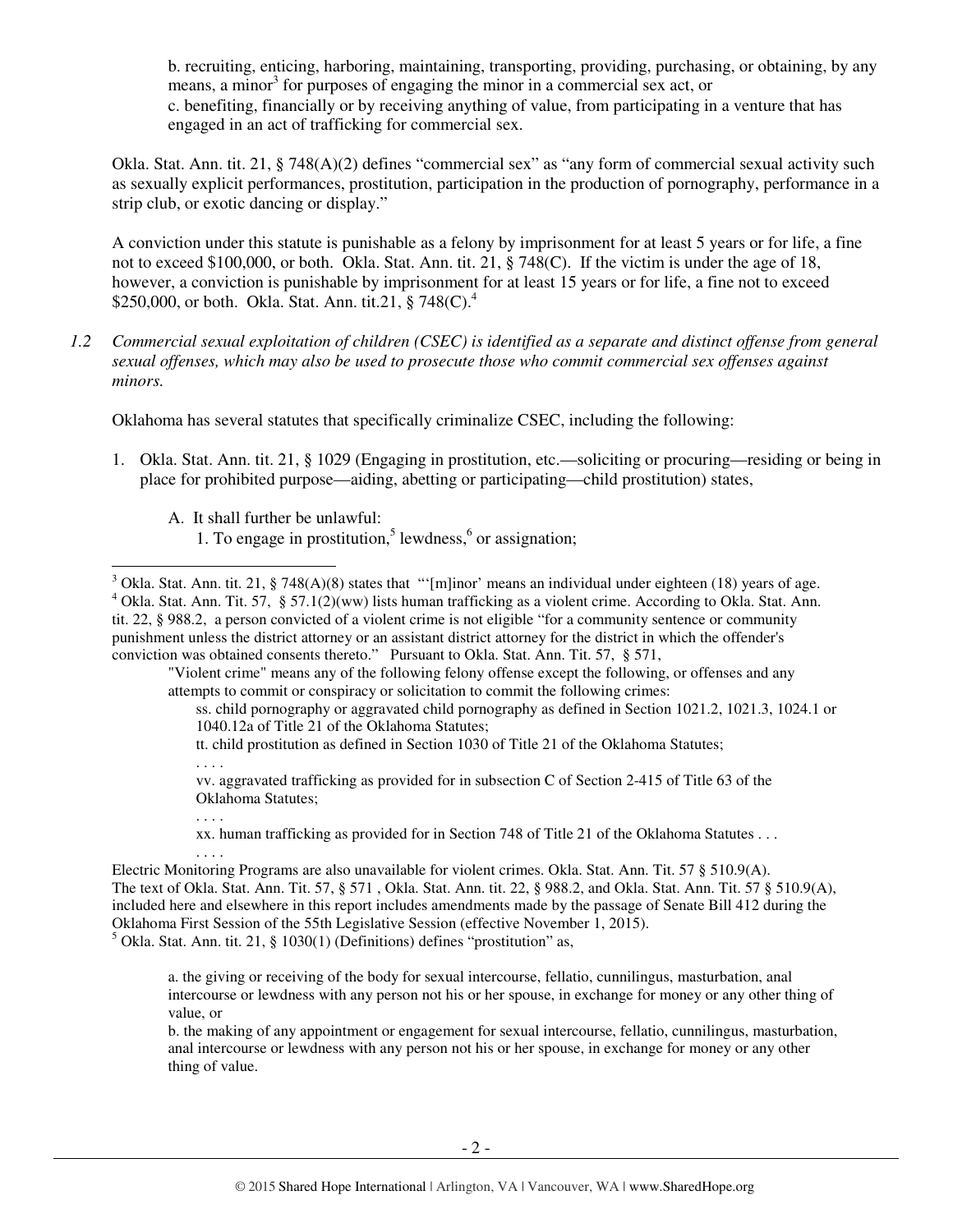2. To solicit, induce, entice, or procure another to commit an act of lewdness, assignation, or prostitution, with himself or herself;

3. To reside in, enter, or remain in any house, place, building, or other structure, or to enter or remain in any vehicle, trailer, or other conveyance with the intent of committing an act of prostitution, lewdness, or assignation; or

4. To aid, abet, or participate in the doing of any of the acts prohibited in paragraph 1, 2 or 3 of this subsection.

B. Any prohibited act described in paragraph 1, 2, 3 or 4 of subsection A of this section committed with a person under sixteen (16) years of age shall be deemed child prostitution, as defined in Section 1030 [Definitions] of this title,<sup>7</sup> and shall be punishable as provided in Section 1031 of this title.

C. In any prosecution of a person sixteen (16) or seventeen (17) years of age for an offense described in subsection A of this section, there shall be a presumption that the actor was coerced into committing such offense by another person in violation of the human trafficking provisions set forth in Section 748 of this title.

Pursuant to Okla. Stat. Ann. tit.21, § 1031(C) (Punishment for violations), if the victim is under the age of 16, a conviction under Okla. Stat. Ann. tit. 21, § 1029(B) is punishable as a felony by imprisonment up to 10 years and a fine not to exceed \$5,000 for a first conviction, \$10,000 for a second conviction, or \$15,000 for third and subsequent convictions. In contrast, if the victim is 16 years of age or older, a conviction is punishable as a misdemeanor by imprisonment in a county jail for 30 days to 1 year, a fine not to exceed \$2,500 for a first conviction, \$5,000 for a second conviction, or \$7,500 for a third and subsequent conviction, or by both fine and imprisonment. Okla. Stat. Ann. tit.21, § 1031(A). In addition, the court may also order that the offender serve  $40-80$  hours of community service.<sup>8</sup> Okla. Stat. Ann. tit.21, § 1031(A). Pursuant to Okla. Stat. Ann. Tit. 57, § 57.1(2)(tt), "child prostitution" is a violent crime for which "community sentences" are not available without consent from the district attorney and for which Electric Monitoring Programs are unavailable. Okla. Stat. Ann. tit. 22, § 988.2; Okla. Stat. Ann. Tit. 57, § 57.1(2)(tt); Okla. Stat. Ann. Tit. 57  $\S 510.9(A)^9$ .

2. Okla. Stat. Ann. tit. 21, §1087(A) (Child under 18 years of age—Procuring for prostitution, lewdness or other indecent act—Punishment) makes it a crime to

1. Offer, or offer to secure, a child under eighteen (18) years of age for the purpose of prostitution, or for any other lewd or indecent act, or procure or offer to procure a child for, or a place for a child as an inmate in, a house of prostitution or other place where prostitution is practiced; 2. Receive or to offer or agree to receive any child under eighteen (18) years of age into any house, place, building, other structure, vehicle, trailer, or other conveyance for the purpose of prostitution, lewdness, or assignation, or to permit any person to remain there for such purpose; or

 $6$  Okla. Stat. Ann. tit. 21,  $\S$  1030(6) defines "lewdness" as,

 $\overline{a}$ 

a. any lascivious, lustful or licentious conduct,

b. the giving or receiving of the body for indiscriminate sexual intercourse, fellatio, cunnilingus, masturbation, anal intercourse, or lascivious, lustful or licentious conduct with any person not his or her spouse, or c. any act in furtherance of such conduct or any appointment or engagement for prostitution.

<sup>7</sup> Okla. Stat. Ann. tit. 21, § 1030(2) defines "child prostitution" as "prostitution or lewdness as defined in this section with a person under sixteen (16) years of age, in exchange for money or any other thing of value."

 $8$  Pursuant to Okla. Stat. Ann. tit. 21, § 1031(D), enhanced penalties apply if the offense occurred within 1,000 feet of a school or church. In such instances, a conviction under Okla. Stat. Ann. tit. 21, § 1028, § 1029, or § 1030 is punishable as a felony by imprisonment up to 5 years and carries the same schedule of fines and community service associated with a conviction under Okla. Stat. Ann. tit. 21, § 1029(A). The court also may order such an offender to 40–80 hours of community service.

<sup>9</sup> See supra note 4 for definition of violent crime, in part.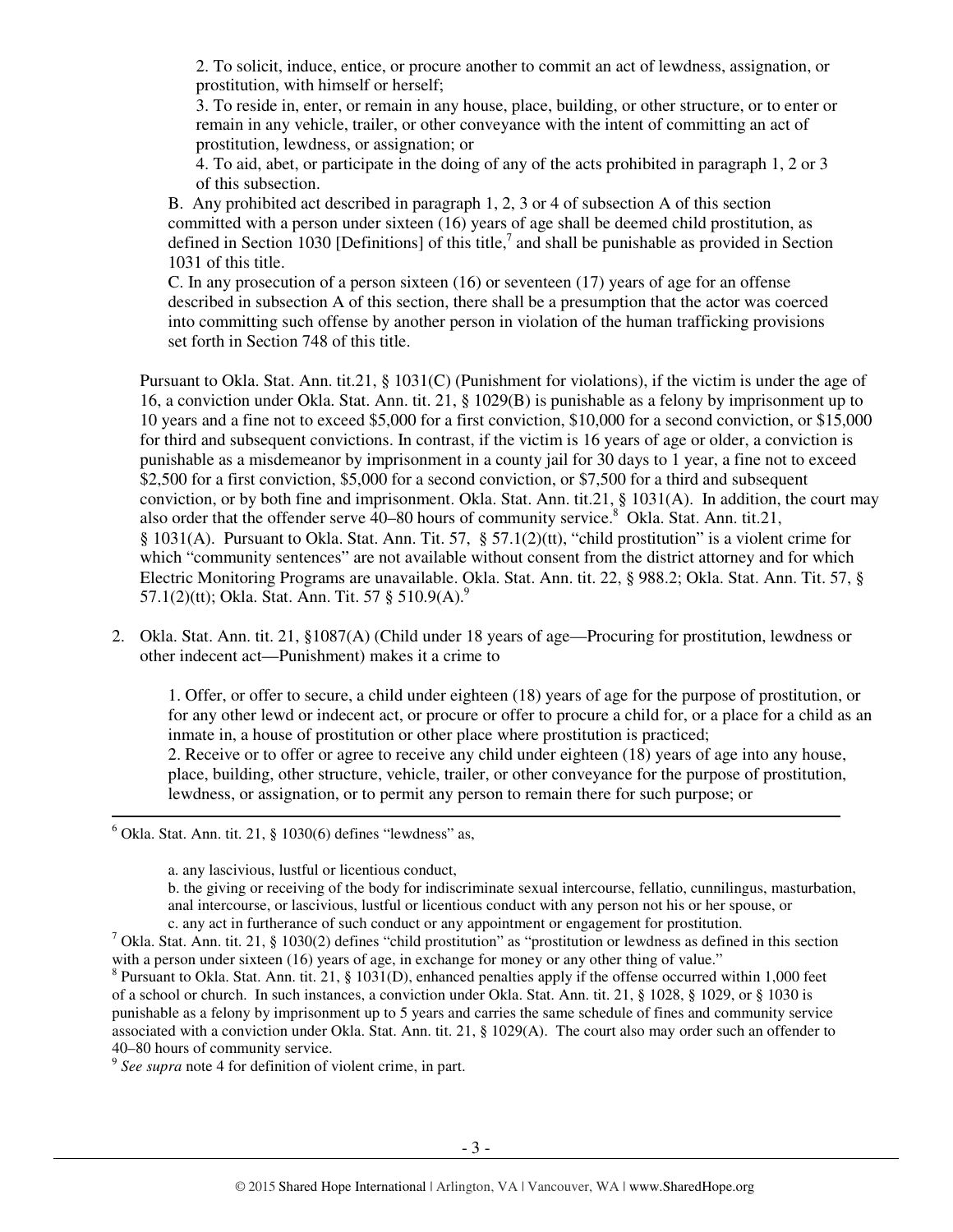3. Direct, take, or transport, or to offer or agree to take or transport, or aid or assist in transporting, any child under eighteen (18) years of age to any house, place, building, other structure, vehicle, trailer, or other conveyance, or to any other person with knowledge or having reasonable cause to believe that the purpose of such directing, taking, or transporting is prostitution, lewdness, or assignation.

A conviction under Okla. Stat. Ann. tit. 21, § 1087(A) is punishable as a felony by imprisonment for  $1-10$ years and a possible fine not to exceed \$10,000. Okla. Stat. Ann. tit.21,  $\S$ § 1087(B)(1), 64(B).<sup>10</sup> Additionally, Okla. Stat. Ann. tit. 21, § 1087(B)(2) states, "Any owner, proprietor, keeper, manager, conductor, or other person who knowingly permits any violation of this section in any house, building, room, or other premises or any conveyances under his control or of which he has possession shall, upon conviction for the first offense, be guilty of a misdemeanor" punishable by imprisonment in a county jail for 6 months to 1 year and a fine of \$500–\$5,000, with subsequent convictions punishable as felonies by imprisonment for  $1-10$  years, a fine of \$5,000–\$25,000, or both. Okla. Stat. Ann. tit.21, § 1087(B)(2).

- 3. Okla. Stat. Ann. tit. 21, § 1088(A) (Child under 18 years of age—Inducing, keeping, detaining or restraining for prostitution—Punishment) provides,
	- A. No person shall:

l

1. By promise, threats, violence, or by any device or scheme, including but not limited to the use of any controlled dangerous substance prohibited pursuant to the provisions of the Uniform Controlled Dangerous Substances Act, cause, induce, persuade, or encourage a child under eighteen (18) years of age to engage or continue to engage in prostitution or to become or remain an inmate of a house of prostitution or other place where prostitution is practiced;

2. Keep, hold, detain, restrain, or compel against his will, any child under eighteen (18) years of age to engage in the practice of prostitution or in a house of prostitution or other place where prostitution is practiced or allowed; or

3. Directly or indirectly keep, hold, detain, restrain, or compel or attempt to keep, hold, detain, restrain, or compel a child under eighteen (18) years of age to engage in the practice of prostitution or in a house of prostitution or any place where prostitution is practiced or allowed for the purpose of compelling such child to directly or indirectly pay, liquidate, or cancel any debt, dues, or obligations incurred, or said to have been incurred by such child.

A conviction under Okla. Stat. Ann. tit. 21, § 1088(A) is punishable as a felony by imprisonment for 1–25 years and a fine of \$5,000–\$25,000. Okla. Stat. Ann. tit.21, § 1088(B)(1). Additionally, Okla. Stat. Ann. tit. 21, § 1088(B)(2) states,

Any owner, proprietor, keeper, manager, conductor, or other person who knowingly permits a violation of this section in any house, building, room, tent, lot or premises under his control or of which he has possession, upon conviction for the first offense, shall be guilty of a misdemeanor punishable by imprisonment in the county jail for a period of not less than six (6) months nor more than one (1) year, and by a fine of not more than Five Thousand Dollars (\$ 5,000.00).

Subsequent convictions are punishable as felonies by imprisonment for  $1-10$  years and a fine of \$5,000– \$25,000. Okla. Stat. Ann. tit.21, § 1088(B)(2).

4. Okla. Stat. Ann. tit. 21, § 1021.2(A) (Minors—Procuring for participation in pornography) states, "Any person who shall procure or cause the participation of any minor under the age of eighteen (18) years in

<sup>&</sup>lt;sup>10</sup> Pursuant to Okla. Stat. Ann. tit. 21,  $\frac{1}{6}$  64(B), "Upon a conviction for any felony punishable by imprisonment in any jail or prison, in relation to which no fine is prescribed by law, the court or a jury may impose a fine on the offender not exceeding Ten Thousand Dollars (\$ 10,000.00) in addition to the imprisonment prescribed."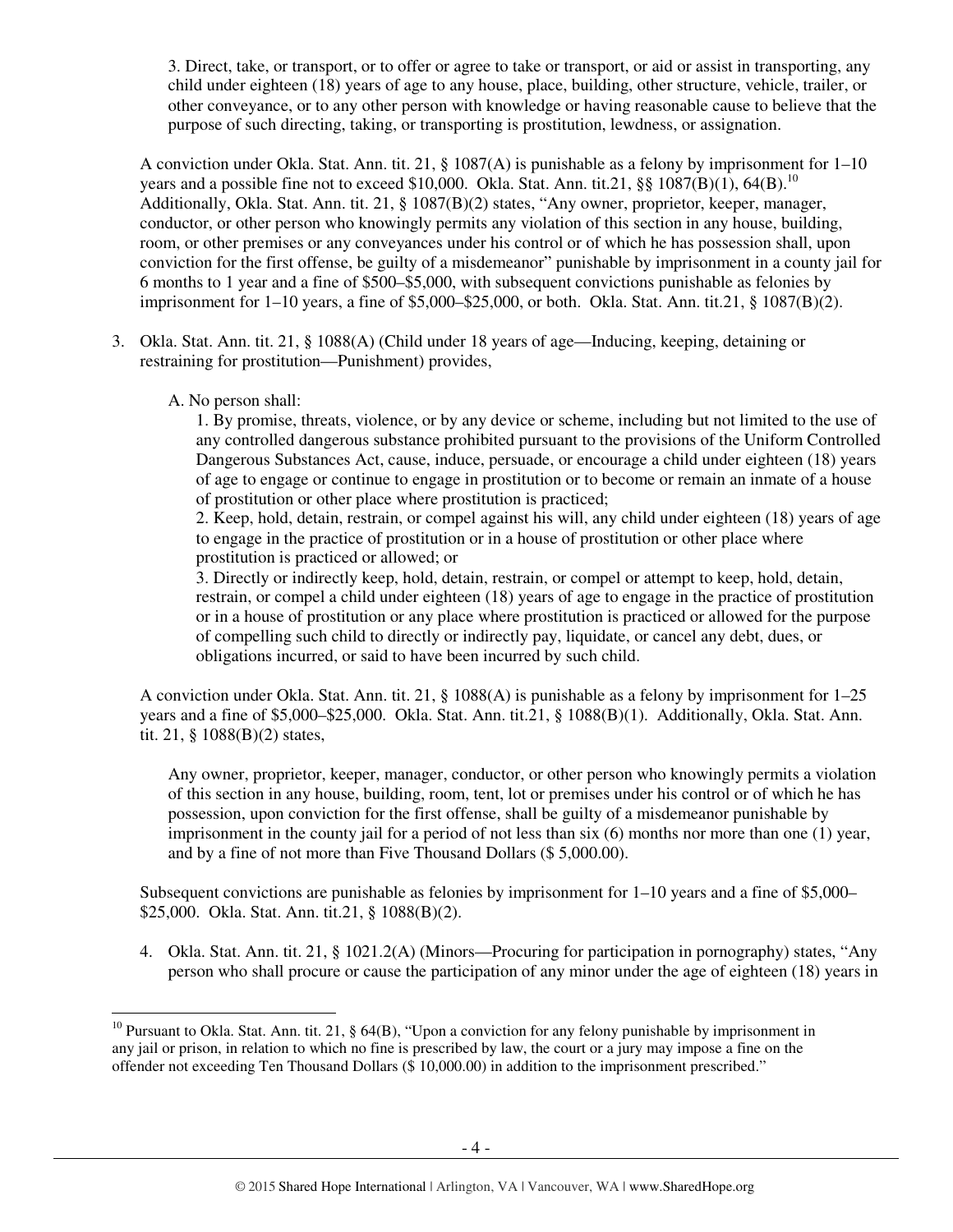any child pornography<sup>11</sup> or who knowingly possesses, procures, or manufactures, or causes to be sold or distributed any child pornography shall be guilty, upon conviction, of a felony . . . ." A conviction under this statute is punishable as a felony by imprisonment up to 20 years, a fine not to exceed \$25,000, or both. Okla. Stat. Ann. tit. 21, § 1021.2(A). Additionally, "Persons convicted under this section shall not be eligible for a deferred sentence." Okla. Stat. Ann. tit. 21, § 1021.2(A) Pursuant to Okla. Stat. Ann. Tit. 57, § 57.1, a violation of Okla. Stat. Ann. tit. 21, § 1021.2(A) is a violent crime, for which "community sentences" are not available without consent from the district attorney and for which Electric Monitoring Programs are unavailable. Okla. Stat. Ann. tit. 22, § 988.2; Okla. Stat. Ann. Tit. 57, § 57.1(2)(ss); Okla. Stat. Ann. Tit. 57 § 510.9(A).<sup>12</sup>

- 5. Okla. Stat. Ann. tit. 21, § 1021.3(A) (Guardians—Parents—Custodians—Consent to participation of minors in child pornography) makes it a crime if "[a]ny parent, guardian or individual having custody of a minor under the age of eighteen (18) years . . . knowingly permits or consents to the participation of a minor in any child pornography . . . ." A conviction under Okla. Stat. Ann. tit. 21, § 1021.3(A) is punishable as a felony by imprisonment up to 20 years, a fine not to exceed \$25,000, or both, with no eligibility for a deferred sentence. Okla. Stat. Ann. tit. 21, § 1021.3(A). Pursuant to Okla. Stat. Ann. Tit. 57, § 57.1, a violation of Okla. Stat. Ann. tit. 21, § 1021.3(A) is a violent crime, and "community sentences" are not available without consent from the district attorney and for which Electric Monitoring Programs are unavailable. Okla. Stat. Ann. tit. 22, § 988.2; Okla. Stat. Ann. Tit. 57, § 57.1(2)(ss); Okla. Stat. Ann. Tit. 57  $\frac{15}{10}$  510.9(A).<sup>13</sup>
- 6. Okla. Stat. Ann. tit. 21, § 843.5(H)–(J) (Child abuse—Child neglect—Child sexual abuse—Child sexual exploitation—Enabling—Penalties) states,

H. Any parent or other person who shall willfully or maliciously engage in child sexual exploitation shall, upon conviction, be punished by imprisonment in the custody of the Department of Corrections not exceeding life imprisonment, or by imprisonment in a county jail not exceeding one (1) year, or by a fine of not less than Five Hundred Dollars (\$500.00) nor more than Five Thousand Dollars (\$5,000.00), or both such fine and imprisonment except as provided in subsection I of this section for a child victim under twelve (12) years of age. Except for persons sentenced to life or life without parole, any person sentenced to imprisonment for two (2) years or more for a violation of this subsection shall be required to serve a term of post-imprisonment supervision pursuant to subparagraph f of paragraph 1 of subsection A of Section 991aof Title 22 of the Oklahoma Statutes under conditions determined by

any visual depiction or individual image stored or contained in any format on any medium including, but not limited to, film, motion picture, videotape, photograph, negative, undeveloped film, slide, photographic product, reproduction of a photographic product, play or performance wherein a minor under the age of eighteen (18) years is engaged in any act with a person, other than his or her spouse, of sexual intercourse which is normal or perverted, in any act of anal sodomy, in any act of sexual activity with an animal, in any act of sadomasochistic abuse including, but not limited to, flagellation or torture, or the condition of being fettered, bound or otherwise physically restrained in the context of sexual conduct, in any act of fellatio or cunnilingus, in any act of excretion in the context of sexual conduct, in any lewd exhibition of the uncovered genitals in the context of masturbation or other sexual conduct, or where the lewd exhibition of the uncovered genitals, buttocks or, if such minor is a female, the breast, has the purpose of sexual stimulation of the viewer, or wherein a person under the age of eighteen (18) years observes such acts or exhibitions. Each visual depiction or individual image shall constitute a separate item and multiple copies of the same identical material shall each be counted as a separate item.

<sup>12</sup> *See supra* note 4 for definition of violent crime, in part.

l

<sup>13</sup> See supra note 4 for definition of violent crime, in part.

<sup>&</sup>lt;sup>11</sup> Pursuant to Okla. Stat. Ann. tit. 21, § 1024.1(A) (Definitions), "child pornography," as it is used in Okla. Stat. Ann. tit. 21, §§ 1021, 1021.1, through 1021.4, Sections 1022 through 1024, and 1040.8 through 1040.24, is defined as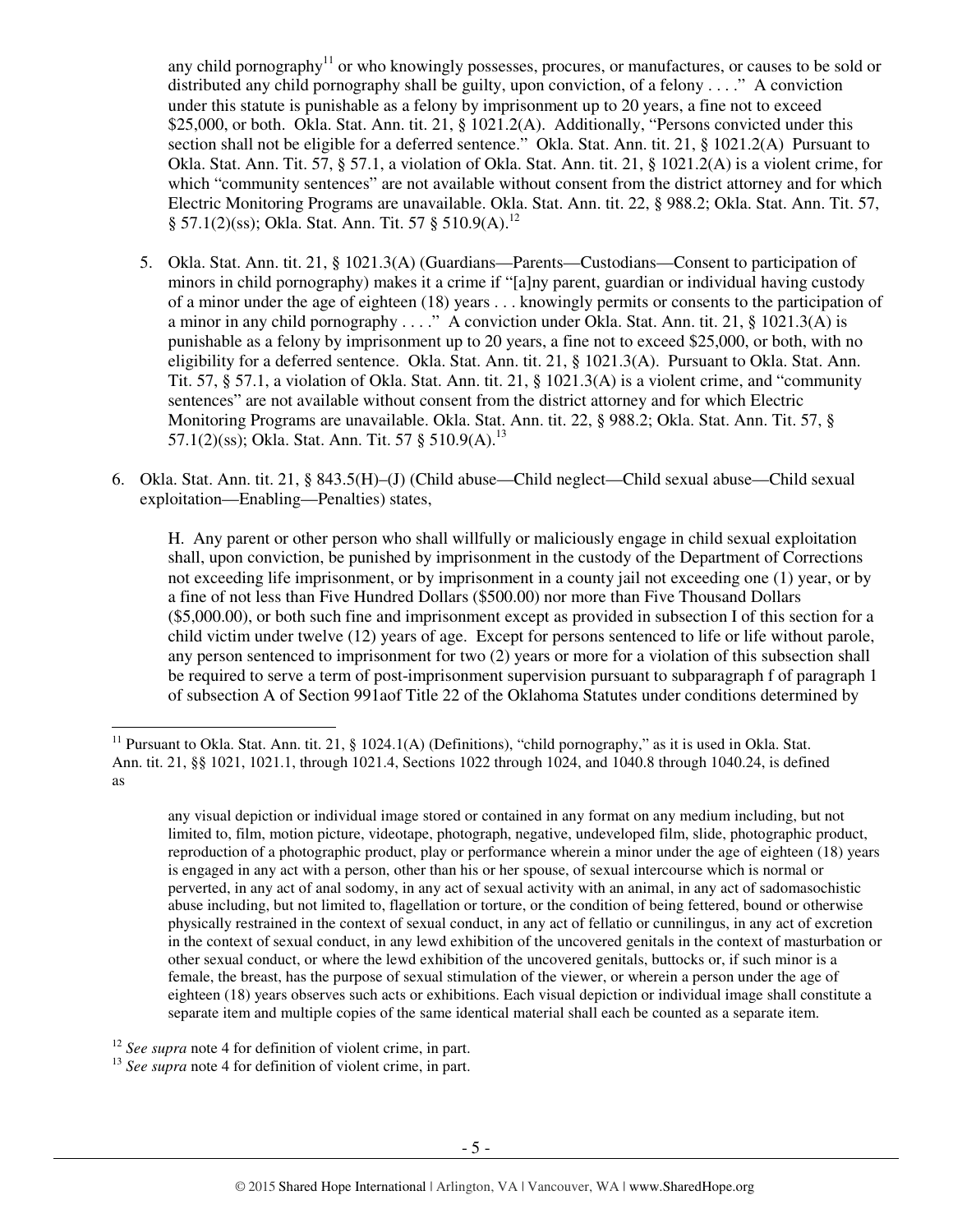the Department of Corrections. The jury shall be advised that the mandatory post-imprisonment supervision shall be in addition to the actual imprisonment. As used in this subsection, "child sexual exploitation" means the willful or malicious sexual exploitation which includes but is not limited to allowing, permitting, or encouraging a child under eighteen (18) years of age to engage in prostitution or allowing, permitting, encouraging or engaging in the lewd, obscene or pornographic photographing, filming, or depicting of a child under eighteen (18) years of age by another.

I. Any parent or other person who shall willfully or maliciously engage in sexual exploitation of a child under twelve (12) years of age shall, upon conviction, be punished by imprisonment in the custody of the Department of Corrections for not less than twenty-five (25) years nor more than life imprisonment, and by a fine of not less than Five Hundred Dollars (\$500.00) nor more than Five Thousand Dollars (\$5,000.00).

J. Any parent or other person who shall willfully or maliciously engage in enabling child sexual exploitation shall, upon conviction, be punished by imprisonment in the custody of the Department of Corrections not exceeding life imprisonment, or by imprisonment in a county jail not exceeding one (1) year, or by a fine of not less than Five Hundred Dollars (\$500.00) nor more than Five Thousand Dollars (\$5,000.00), or both such fine and imprisonment. As used in this subsection, "enabling child sexual exploitation" means the causing, procuring or permitting of a willful or malicious act of child sexual exploitation, which includes but is not limited to allowing, permitting, or encouraging a child under eighteen (18) years of age to engage in prostitution or allowing, permitting, encouraging or engaging in the lewd, obscene or pornographic photographing, filming, or depicting of a child under eighteen (18) years of age by another. As used in this subsection, "permit" means to authorize or allow for the care of a child by an individual when the person authorizing or allowing such care knows or reasonably should know that the child will be placed at risk of sexual exploitation as proscribed by this subsection.

7. Okla. Stat. Ann. tit. 21, § 1040.13a(A), (B)(Facilitating, encouraging, offering or soliciting sexual conduct or engaging in sexual communication with a minor or person believed to be a minor) states,

A. It is unlawful for any person to facilitate, encourage, offer or solicit sexual conduct with a minor, or other individual the person believes to be a minor, by use of any technology,  $^{14}$  or to engage in any communication for sexual or prurient interest with any minor, or other individual the person believes to be a minor, by use of any technology. . . .

B. A person is guilty of violating the provisions of this section if the person knowingly transmits any prohibited communication by use of any technology defined herein, or knowingly prints, publishes or reproduces by use of any technology described herein any prohibited communication, or knowingly buys, sells, receives, exchanges, or disseminates any prohibited communication or any information, notice, statement, website, or advertisement for communication with a minor or access to any name, telephone number, cell phone number, e-mail address, Internet address, text message address, place of residence, physical characteristics or other descriptive or identifying information of a minor, or other individual the person believes to be a minor.

<sup>&</sup>lt;sup>14</sup> Okla. Stat. Ann. tit. 21, § 1040.13a(A) states,

For purposes of this subsection, "by use of any technology" means the use of any telephone or cell phone, computer disk (CD), digital video disk (DVD), recording or sound device, CD-ROM, VHS, computer, computer network or system, Internet or World Wide Web address including any blog site or personal web address, e-mail address, Internet Protocol address (IP), text messaging or paging device, any video, audio, photographic or camera device of any computer, computer network or system, cell phone, any other electrical, electronic, computer or mechanical device, or any other device capable of any transmission of any written or text message, audio or sound message, photographic, video, movie, digital or computergenerated image, or any other communication of any kind by use of an electronic device.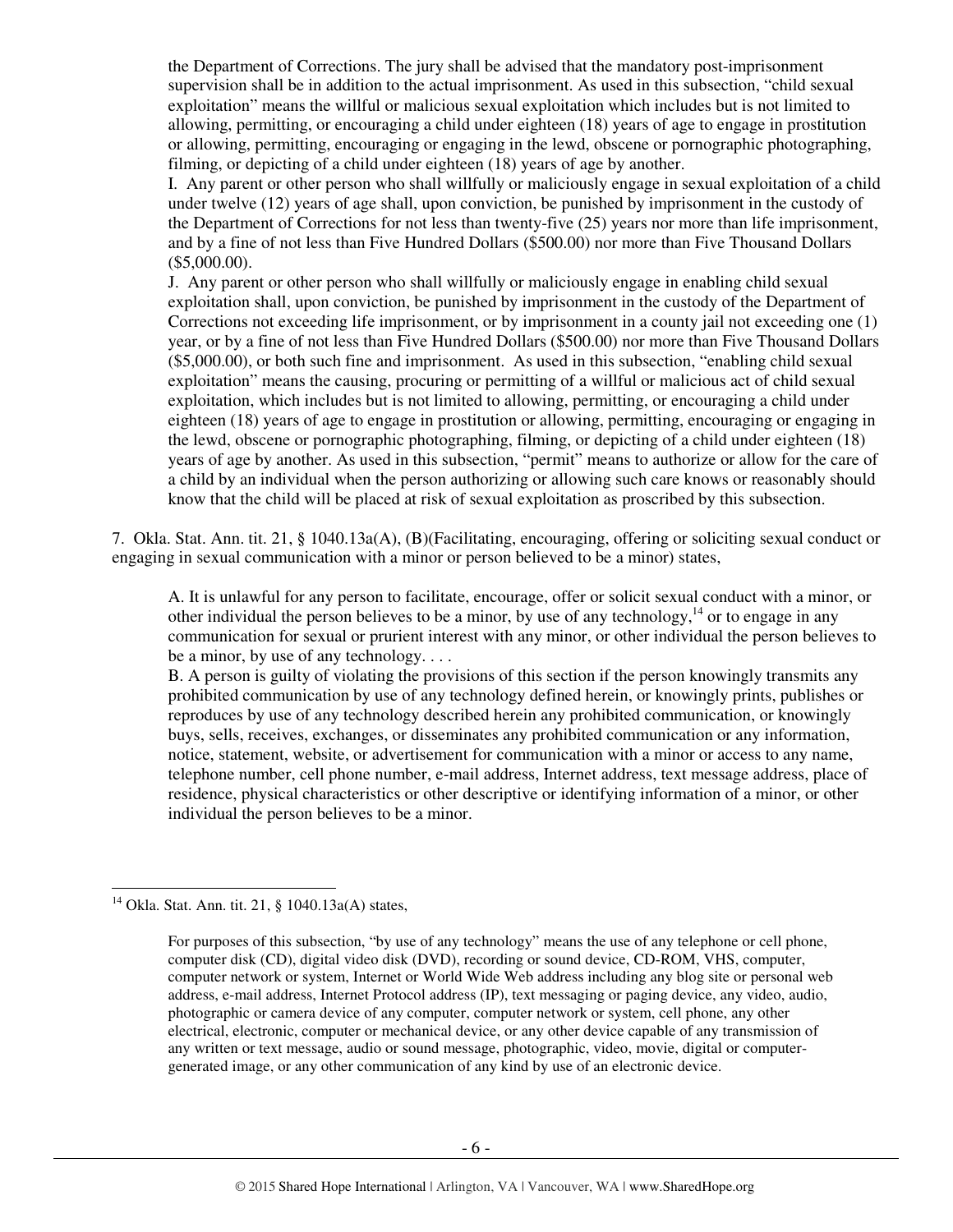A conviction under this statute is punishable as a felony by imprisonment up to 10 years, a fine not to exceed \$10,000, or both. Okla. Stat. Ann. tit.21, § 1040.13a(D).

Several other sexual offenses, while not expressly commercial in nature, may also be applicable in cases involving the commercial sexual exploitation of a child. Some of those statutes are as follows:

- 1. Okla. Stat. Ann. tit. 21, § 1021(A), (B) (Indecent exposure—Indecent exhibitions—Obscene material or child pornography—Solicitation of minors) states,
	- A. Every person who willfully and knowingly either:

1. Lewdly exposes his or her person or genitals in any public place, or in any place where there are present other persons to be offended or annoyed thereby . . . ;

2. Procures, counsels, or assists any person to expose such person, or to make any other exhibition of such person to public view or to the view of any number of persons, for the purpose of sexual stimulation of the viewer;

3. Writes, composes, stereotypes, prints, photographs, designs, copies, draws, engraves, paints, molds, cuts, or otherwise prepares, publishes, sells, distributes, keeps for sale, knowingly downloads on a computer, or exhibits any obscene material or child pornography; or

4. Makes, prepares, cuts, sells, gives, loans, distributes, keeps for sale, or exhibits any disc record, metal, plastic, or wax, wire or tape recording, or any type of obscene material or child pornography, shall be guilty, upon conviction, of a felony . . . .

B. Every person who:

 $\overline{a}$ 

1. Willfully solicits or aids a minor child to perform; or

2. Shows, exhibits, loans, or distributes to a minor child any obscene material or child pornography for the purpose of inducing said minor to participate in, any act specified in paragraphs 1, 2, 3 or 4 of subsection A of this section shall be guilty of a felony. . . .

A conviction under Okla. Stat. Ann. tit. 21, § 1021(A) is punishable as a felony by imprisonment for 30 days to 10 years, a fine of \$500–\$20,000, or both. Okla. Stat. Ann. tit.21, § 1021(A)(4). A conviction under Okla. Stat. Ann. tit. 21, § 1021(B) is punishable as a felony by imprisonment for 10–30 years and a possible fine not to exceed \$10,000. Okla. Stat. Ann. tit.21,  $\S$ § 1021(B)(2), 64(B). If the victim is under the age of 12, however, a conviction under Okla. Stat. Ann. tit. 21, § 1021(B) is punishable as a felony by imprisonment for at least 25 years and a possible fine not to exceed \$10,000. Okla. Stat. Ann. tit.21, §§ 1021(B)(2), 64(B). In addition, a person convicted under this statute is not eligible for a deferred sentence. Okla. Stat. Ann. tit.21, § 1021(C).

2. Pursuant to Okla. Stat. Ann. tit. 21,  $\S 1123(A)^{15}$  (Lewd or indecent proposals or acts as to child under 16) (Second version),

A. It is a felony for any person to knowingly and intentionally:

1. Make any oral, written or electronically or computer-generated lewd or indecent proposal to any child under sixteen (16) years of age, or other individual the person believes to be a child under sixteen (16) years of age, for the child to have unlawful sexual relations or sexual intercourse with any person; or

2. Look upon, touch, maul, or feel the body or private parts of any child under sixteen (16) years of age in any lewd or lascivious manner by any acts against public decency and morality, as defined by law; or

3. Ask, invite, entice, or persuade any child under sixteen (16) years of age, or other individual the

<sup>&</sup>lt;sup>15</sup> The text of Okla. Stat. Ann. tit. 21, § 1123 included here and elsewhere in this report includes amendments made by the enactment of Senate Bill 637 during the Oklahoma First Session of the 55th Legislative Session (effective November 1, 2015).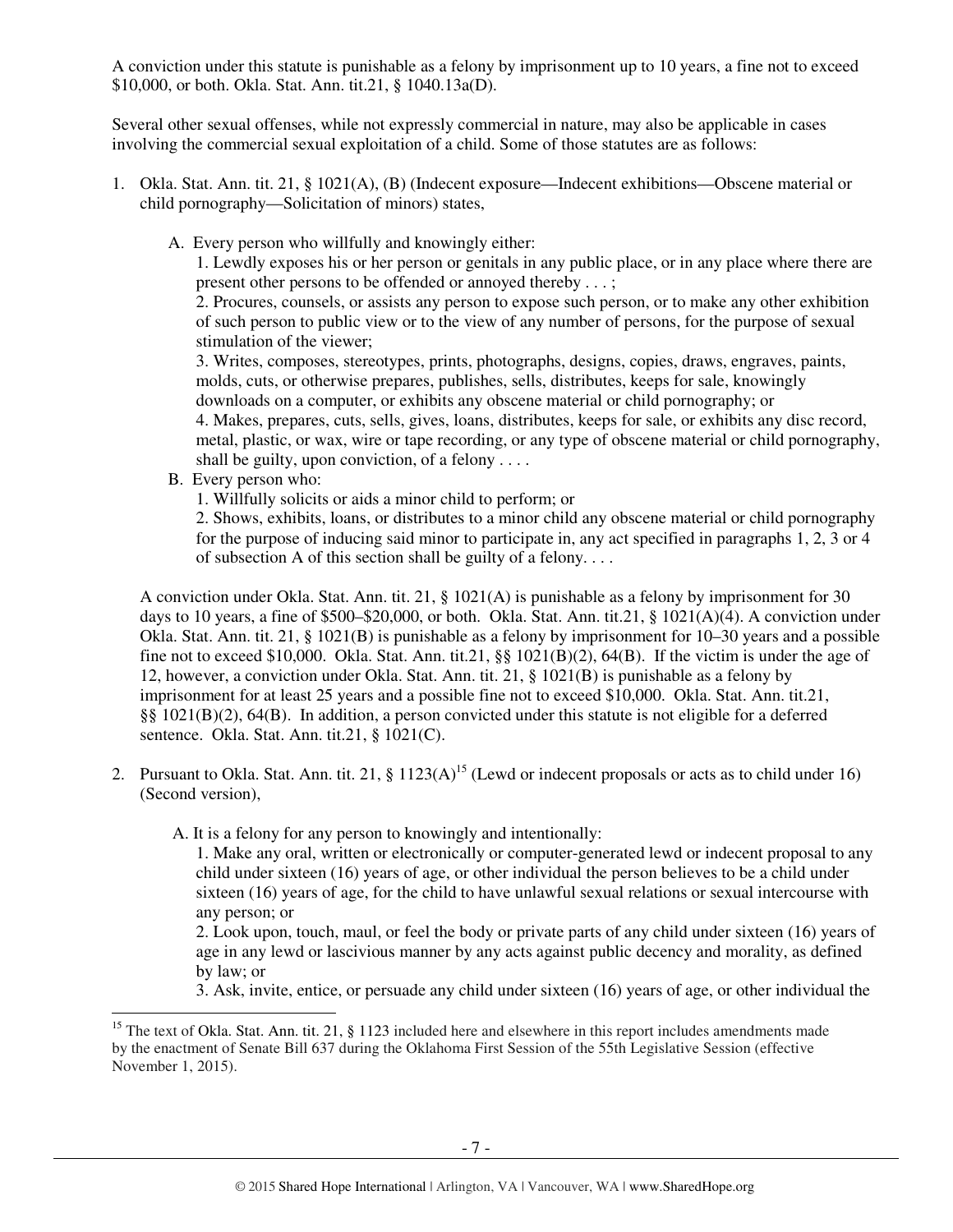person believes to be a child under sixteen (16) years of age, to go alone with any person to a secluded, remote, or secret place, with the unlawful and willful intent and purpose then and there to commit any crime against public decency and morality, as defined by law, with the child; or 4. In any manner lewdly or lasciviously look upon, touch, maul, or feel the body or private parts of any child under sixteen (16) years of age in any indecent manner or in any manner relating to sexual matters or sexual interest; or

5. In a lewd and lascivious manner and for the purpose of sexual gratification:

a. urinate or defecate upon a child under sixteen (16) years of age,

b. ejaculate upon or in the presence of a child,

c. cause, expose, force or require a child to look upon the body or private parts of another person,

d. force or require any child under sixteen (16) years of age or other individual the person believes to be a child under sixteen(16) years of age, to view any obscene materials, child pornography or materials deemed harmful to minors as such terms are defined by Sections 1024.1 and 1040.75 of this title,

e. cause, expose, force or require a child to look upon sexual acts performed in the presence of the child, or

f. force or require a child to touch or feel the body or private parts of the child or another person.

. . . .

A first conviction<sup>16</sup> under this statute is punishable as a felony by imprisonment for  $3-20$  years and a possible fine not to exceed \$10,000. Okla. Stat. Ann. tit. 21, §§ 1123(A), 64(B). If the victim is under the age of 12, however, a first conviction is punishable as a felony by imprisonment for at least 25 years and a possible fine not to exceed \$10,000. Okla. Stat. Ann. tit. 21, §§ 1123(A), 64(B). Second convictions are punishable by the same penalties, but the offender "shall not be eligible for probation, suspended or deferred sentence." Okla. Stat. Ann. tit. 21, § 1123(A). In addition to not being eligible for probation, suspension or a deferred sentence, third and subsequent convictions are punishable as a felony by imprisonment for life or life without the possibility of parole and a possible fine not to exceed \$10,000. Okla. Stat. Ann. tit. 21, §§ 1123(A), 64(B). Additionally, a conviction under this statute by a person who has two prior convictions for any violation or attempted violation of Okla. Stat. Ann. tit. 21, § 1114(A) (Rape in the first degree), § 888 (Forcible sodomy), or § 843.5 (Child sexual abuse) is punishable as a felony by imprisonment for life or life without the possibility of parole and a possible fine not to exceed \$10,000. Okla. Stat. Ann. tit. 21, §§ 1123(A), 64(B).

3. Okla. Stat. Ann. tit. 21,  $\S 1111(A)(1)^{17}$  (Rape defined) states,

A. Rape is an act of sexual intercourse involving vaginal or anal penetration accomplished with a male or female who is not the spouse of the perpetrator and who may be of the same or the opposite sex as the perpetrator under any of the following circumstances:

1. Where the victim is under sixteen (16) years of age . . . .

. . . .

 $\overline{a}$ 

9. Where the victim is nineteen (19) years of age or younger and is in the legal custody of a state agency, federal agency or tribal court and engages in sexual intercourse with a foster parent or foster parent applicant.

<sup>&</sup>lt;sup>16</sup> Pursuant to Okla. Stat. Ann. tit. 21, § 1123(A), "The provisions of this subsection shall not apply unless the accused is at least three (3) years older than the victim, except when accomplished by the use of force or fear." <sup>17</sup> The text of Okla. Stat. Ann. tit. 21, § 1111 included here and elsewhere in this report includes amendments made

by the enactment of Senate Bill 637 during the Oklahoma First Session of the 55th Legislative Session (effective November 1, 2015).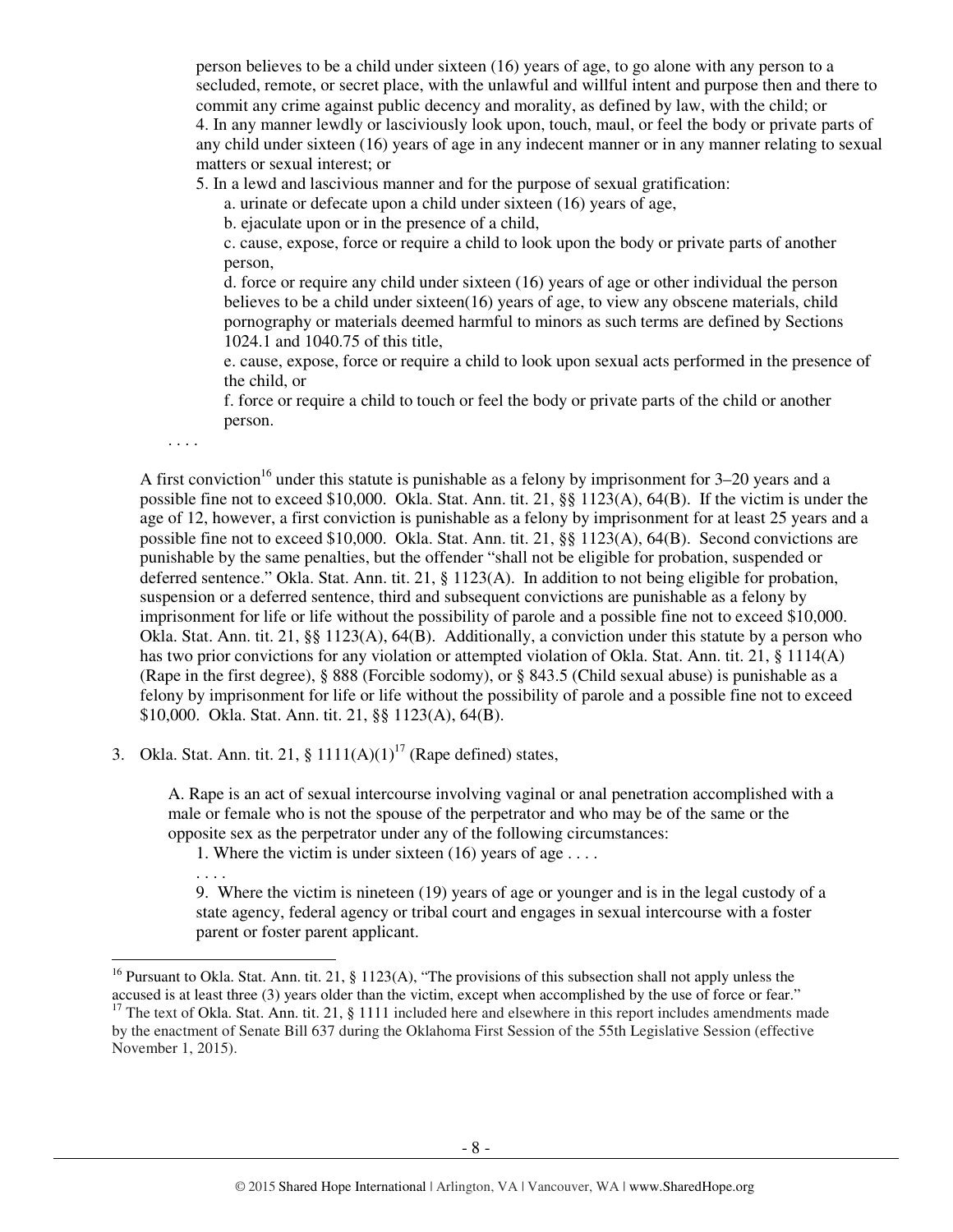A conviction under this statute is rape in the first degree if, among other things, the victim is under the age of 14 and the offender is either 18 years of age or older or force or threat of force was used in the commission of the crime. Okla. Stat. Ann. tit. 21,  $\S$ [  $111(A)(1)$ ,  $111(4(A)(1)$ ,  $(A)(5)$ . Rape, in the absence of the factors listed in Okla. Stat. Ann. tit. 21, § 1114(A) is rape in the second degree. Okla. Stat. Ann. tit. 21, § 1114(B).

- 7. Pursuant to Okla. Stat. Ann. tit. 21,  $\S$  1115 (Punishment for rape in first degree) (Second version), <sup>18</sup>a first conviction for rape in the first degree is punishable as a felony by death or imprisonment for 5 years to life without the possibility of parole and a possible fine not to exceed \$10,000. Okla. Stat. Ann. tit. 21, §§1115, 64(B). Second convictions are punishable by the same penalties, but the offender "shall not be eligible for any form of probation." Okla. Stat. Ann. tit. 21, § 1115. Additionally, a conviction under this statute by a person who has two prior convictions for any violation or attempted violation of Okla. Stat. Ann. tit. 21, § 1114(A) (Rape in first degree), §888 (Forcible sodomy), § 1123 (Lewd or indecent proposals or acts as to child under 16), or § 843.5 (Child sexual abuse) is punishable as a felony and "shall be punished by imprisonment in the custody of the Department of Corrections for life or life without parole" and face a possible fine not to exceed \$10,000. Okla. Stat. Ann. tit. 21, §§ 1115, 64(B). In contrast, pursuant to Okla. Stat. Ann. tit. 21, § 1116 (Rape in second degree a felony) rape in the second degree is punishable as a felony by imprisonment for 1–15 years and a possible fine not to exceed \$10,000. Okla. Stat. Ann. tit. 21, §§ 1116, 64(B) Rape in the first and second degree are listed as violent crimes for which "community sentences" are not available without consent from the district attorney and for which Electric Monitoring Programs are unavailable. Okla. Stat. Ann. tit. 22, § 988.2; Okla. Stat. Ann. Tit. 57, § 57.1(2)(aa),(bb); Okla. Stat. Ann. Tit. 57 § 510.9(A).<sup>19</sup>
- 4. Okla. Stat. Ann. tit. 21, § 1111.1<sup>20</sup> (Rape by instrumentation) provides,

A. Rape by instrumentation is an act within or without the bonds of matrimony in which any inanimate object or any part of the human body, not amounting to sexual intercourse is used in the carnal knowledge of another person without his or her consent and penetration of the anus or vagina occurs to that person.

B. Provided, further, that at least one of the circumstances specified in Section 1111 [Rape defined] of this title has been met . . . .

C. Provided, further, that at least one of the circumstances specified in Section 1111 of this title has been met; further, where the victim is nineteen (19) years of age or younger and in the legal custody of a state agency, federal agency or tribal court and engages in conduct prohibited by this section of law with a foster parent or foster parent applicant.

If the victim is under the age of 14 or the offense results in bodily harm, a conviction under this statute is rape in the first degree. Okla. Stat. Ann. tit. 21,  $\S$  1114(A)(1), (6). If the victim is 14 years of age or older, however, and the offense does not result in bodily harm, a conviction is rape in the second degree. Okla. Stat. Ann. tit. 21, § 1114(B). Pursuant to Okla. Stat. Ann. tit. 21, § 1115 (Punishment for rape in first

<sup>&</sup>lt;sup>18</sup> Two different versions of Okla. Stat. Ann. tit. 21, § 1115 are currently in effect. The first version was amended by 2002 Okla. Sess. Laws 455, § 5, and the second version was amended by 2009 Okla. Sess. Laws 234, § 241. Although the differences between these two current versions are not substantive, the second version does include additional penalties for subsequent convictions, and, therefore, is the only version referenced throughout this report. This report also recommends that the first version (2002 Okla. Sess. Laws 455, § 5) be repealed, and any additional recommendations solely be applied to the second version (2009 Okla. Sess. Laws 234, § 241).

<sup>&</sup>lt;sup>19</sup> *See supra* note 4 for definition of violent crime, in part.

<sup>&</sup>lt;sup>20</sup> The text of Okla. Stat. Ann. tit. 21, § 1111.1 included here and elsewhere in this report includes amendments made by the enactment of Senate Bill 637 during the Oklahoma First Session of the 55th Legislative Session (effective November 1, 2015).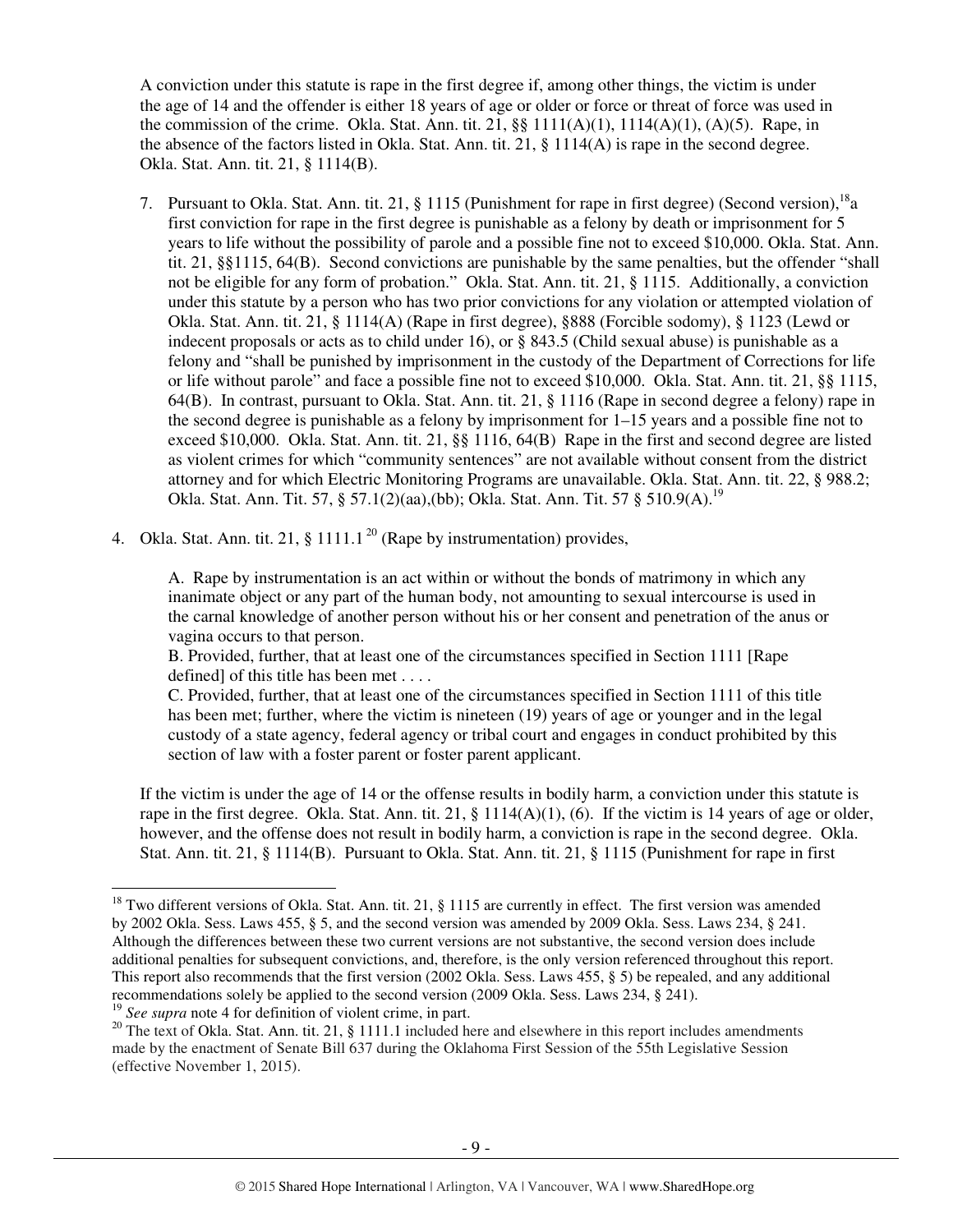degree) (Second version), a first conviction for rape in the first degree is punishable as a felony by death or imprisonment for 5 years to life without the possibility of parole and a possible fine not to exceed \$10,000. Okla. Stat. Ann. tit.21, §§ 1115, 64(B). Second convictions are punishable by the same penalties, but the offender "shall not be eligible for any form of probation." Okla. Stat. Ann. tit. 21, § 1115. Rape by instrumentation is listed as violent crime for which "community sentences" are not available without consent from the district attorney and for which Electric Monitoring Programs are unavailable. Okla. Stat. Ann. tit. 22, § 988.2; Okla. Stat. Ann. Tit. 57, § 57.1(2)(cc); Okla. Stat. Ann. Tit. 57 § 510.9(A).<sup>21</sup> Additionally, a conviction under this statute by a person who has two prior convictions for any violation or attempted violation of Okla. Stat. Ann. tit. 21, § 1114(A) (Rape in first degree), § 888 (Forcible sodomy), § 1123 (Lewd or indecent proposals or acts as to child under 16), or § 843.5 (Child sexual abuse) is punishable as a felony and "shall be punished by imprisonment in the custody of the Department of Corrections for life or life without parole" and face a possible fine not to exceed \$10,000. Okla. Stat. Ann. tit. 21, §§ 1115, 64(B). In contrast, pursuant to Okla. Stat. Ann. tit. 21, § 1116 (Rape in second degree a felony), rape in the second degree is punishable as a felony by imprisonment for 1–15 years and a possible fine not to exceed \$10,000. Okla. Stat. Ann. tit. 21, §§ 1116, 64(B).

5. Okla. Stat. Ann. tit. 21, § 843.5(E)–(G) (Child abuse—Child neglect—Child sexual abuse—Child sexual exploitation—Enabling—Penalties) states,

E. Any parent or other person who shall willfully or maliciously engage in child sexual abuse shall, upon conviction, be punished by imprisonment in the custody of the Department of Corrections not exceeding life imprisonment, or by imprisonment in a county jail not exceeding one (1) year, or by a fine of not less than Five Hundred Dollars (\$500.00) nor more than Five Thousand Dollars (\$5,000.00), or both such fine and imprisonment, except as provided in Section 51.1a of [Title 21 of the Oklahoma Statutes] or as otherwise provided in subsection F of this section for a child victim under twelve (12) years of age. . . . As used in this section, "child sexual abuse" means the willful or malicious sexual abuse, $^{22}$  which includes but is not limited to rape, incest, and lewd or indecent acts or proposals, of a child under eighteen (18) years of age by another.

F. Any parent or other person who shall willfully or maliciously engage in sexual abuse to a child under twelve (12) years of age shall, upon conviction, be punished by imprisonment in the custody of the Department of Corrections for not less than twenty-five (25) years nor more than life imprisonment, and by a fine of not less than Five Hundred Dollars (\$500.00) nor more than Five Thousand Dollars (\$5,000.00).

G. Any parent or other person who shall willfully or maliciously engage in enabling child sexual abuse shall, upon conviction, be punished by imprisonment in the custody of the Department of Corrections not exceeding life imprisonment, or by imprisonment in a county jail not exceeding one (1) year, or by a fine of not less than Five Hundred Dollars (\$500.00) nor more than Five Thousand Dollars  $(\$5,000.00)$ , or both such fine and imprisonment. . . .<sup>23</sup>

l

b. "Sexual abuse" includes but is not limited to rape, incest, and lewd or indecent acts or proposals made to a child, as defined by law, by a person responsible for the health, safety, or welfare of the child.

As used in this subsection, "enabling child sexual abuse" means the causing, procuring or permitting of a willful or malicious act of child sexual abuse, which includes but is not limited to rape, incest, and lewd or indecent acts or proposals, of a child under the age of eighteen (18) by another. As used in this subsection, "permit" means to authorize or allow for the care of a child by an individual when the person authorizing or allowing such care knows or reasonably should know that the child will be placed at risk of sexual abuse as proscribed by this subsection.

<sup>21</sup> *See supra* note 4.

<sup>&</sup>lt;sup>22</sup> Pursuant to Okla. Stat. Ann. tit. 10A,  $\S 1$ -1-105(2)(b) (Definitions),

<sup>&</sup>lt;sup>23</sup> Okla. Stat. Ann. tit. 21, § 843.5(G) goes on to state,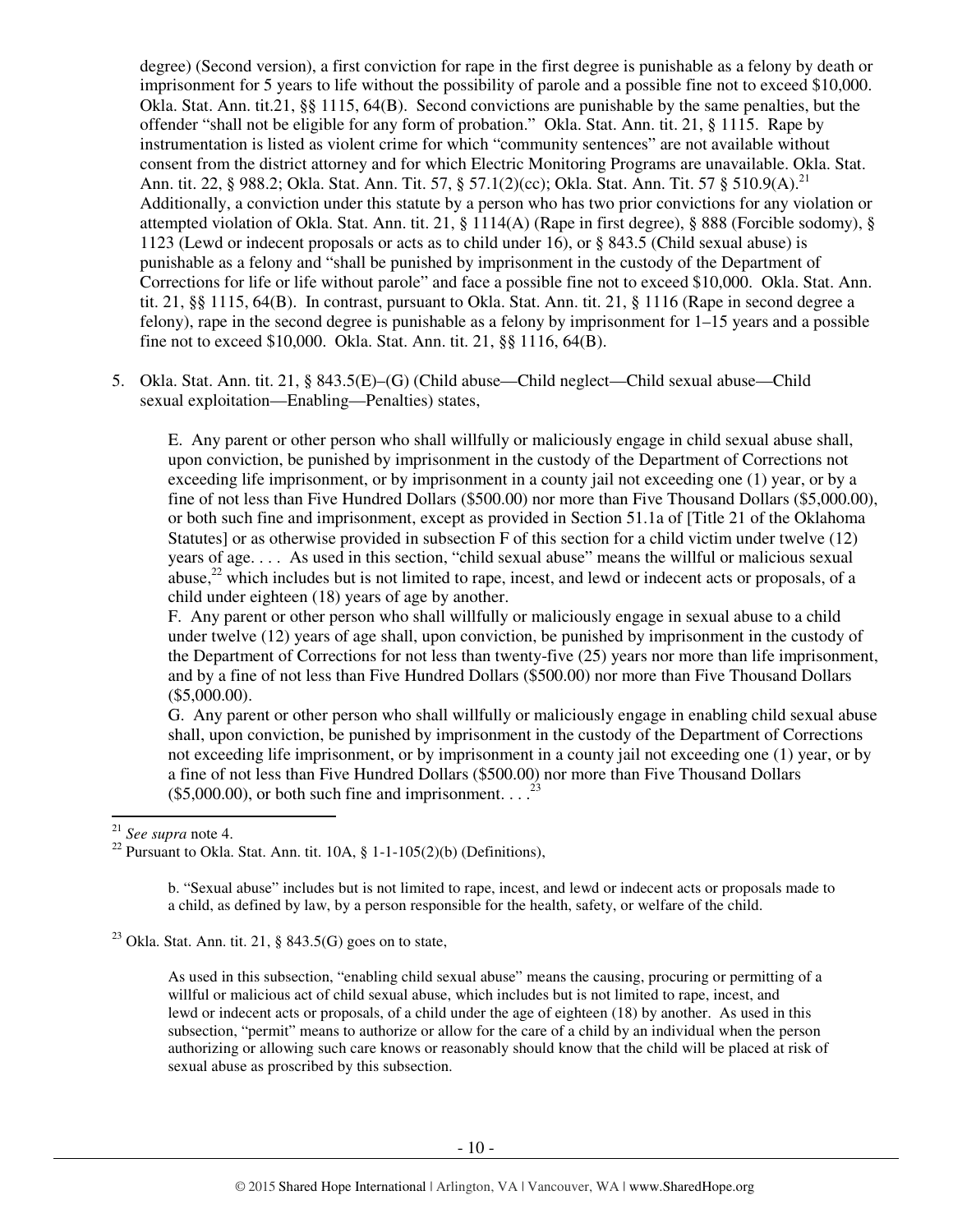*1.3 Prostitution statutes refer to the sex trafficking statute to identify the commercially sexually exploited minor as a trafficking victim.* 

Okla. Stat. Ann. tit. 21, § 1029(C) (Engaging in prostitution, etc.), refers to Okla. Stat. Ann. tit. 21, § 748(B) (Human trafficking). The statute stipulates "In any prosecution of a person sixteen (16) or seventeen (17) years of age for an offense described in subsection A of this section, there shall be a presumption that the actor was coerced into committing such offense by another person in violation of the human trafficking provisions set forth in Section 748 of this title." Okla. Stat. Ann. tit. 21, § 1029 (B).

In the event of prosecution, however, the law does offer all minors an affirmative defense. Okla. Stat. Ann. tit. 21, § 1029 (C). Pursuant to Okla. Stat. Ann. tit. 21, § 748(D) (Human trafficking), "[i]t is an affirmative defense to prosecution for a criminal offense that, during the time of the alleged commission of the offense, the defendant was a victim of human trafficking."

*1.4 The state racketeering or gang crimes statute includes sex trafficking and commercial sexual exploitation of children (CSEC) offenses as predicate acts allowing the statute to be used to prosecute trafficking crimes.* 

Oklahoma's laws related to racketeering are codified at Okla. Stat. Ann. tit. 22, § 1403(A)–(D) (Participation in pattern of racketeering activity or collection of unlawful debt prohibited) which states,

A. No person employed by or associated with any enterprise<sup>24</sup> shall conduct or participate in, directly or indirectly, the affairs of the enterprise through a pattern of racketeering activity<sup>25</sup> or the collection of an unlawful debt.

B. No person, through a pattern of racketeering activity or through the collection of an unlawful debt, shall acquire or maintain, directly or indirectly, any interest in or control of any enterprise or real property.

C. No person who has received any proceeds derived, directly or indirectly, from a pattern of racketeering activity, or through the collection of any unlawful debt, in which the person participated as

<sup>25</sup> Pursuant to Okla. Stat. Ann. tit. 22,  $\S$  1402(5),

l

- 5. "Pattern of racketeering activity" means two or more occasions of conduct:
	- a. that include each of the following:
		- (1) constitute racketeering activity,
		- (2) are related to the affairs of the enterprise,
		- (3) are not isolated, and
		- (4) are not so closely related to each other and connected in point of time and place that they constitute a single event, and
	- b. where each of the following is present:
		- (1) at least one of the occasions of conduct occurred after November 1, 1988,

(2) the last of the occasions of conduct occurred within three (3) years, excluding any period of imprisonment served by any person engaging in the conduct, of a prior occasion of conduct, and (3) for the purposes of Section 1403 of this title each of the occasions of conduct constituted a felony pursuant to the laws of this state.

 $^{24}$  Okla. Stat. Ann. tit. 22, § 1402(2) (Definitions) defines "enterprise" to include,

<sup>[</sup>A]ny individual, sole proprietorship, partnership, corporation, trust, governmental entity, or other legal entity, or any union, association, unincorporated association or group of persons, associated in fact although not a legal entity, involved in any lawful or unlawful project or undertaking or any foreign organization that the United States Secretary of State has designated a foreign terrorist organization pursuant to Title 8 U.S.C.A., Section 1189.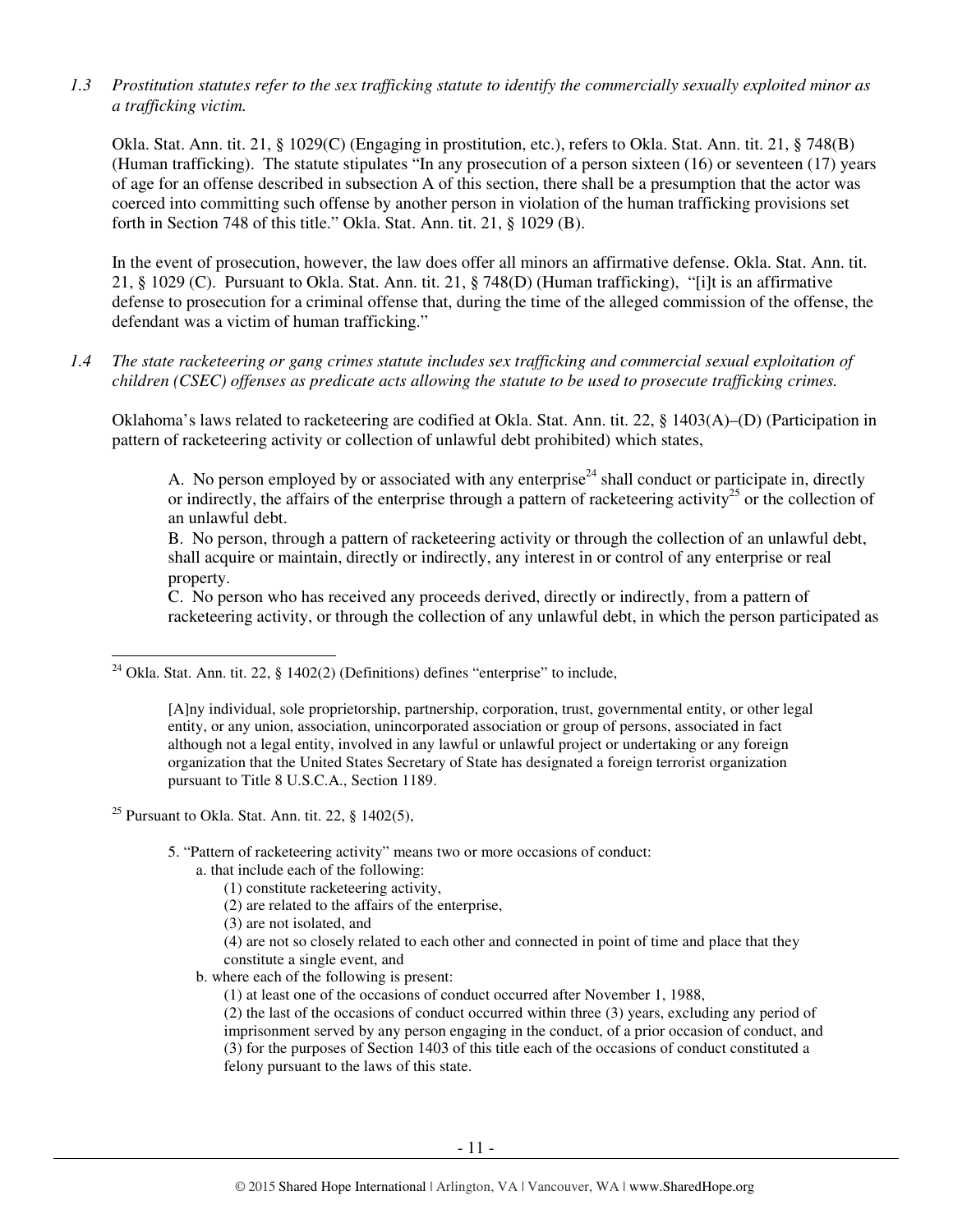a principal, shall use or invest, directly or indirectly, any part of the proceeds or any proceeds derived from the investment or use of any of those proceeds in the acquisition of any right, title, or interest in real property or in the establishment or operation of any enterprise. . . .

D. No person shall attempt to violate or conspire with others to violate the provisions of subsection A, B or C of this section.

Okla. Stat. Ann. tit. 22, § 1402(10) (Definitions) defines "racketeering activity" as "engaging in, attempting to engage in, conspiring to engage in, or soliciting, coercing, or intimidating another person to engage in any conduct which is chargeable or indictable as constituting a felony violation of," among other offenses, Okla. Stat. Ann. tit. 21, § 748 (Human trafficking), § 866 (Elements of offense), § 867 (Trafficking in children a felony), § 1021 (Indecent exposure—Indecent exhibitions—Obscene material or child pornography— Solicitation of minors), § 1021.2 (Minors—Procuring for participation in pornography), § 1087 (Child under 18 years of age—Procuring for prostitution, lewdness or other indecent act—Punishment), § 1088 (Child under 18 years of age—Inducing, keeping, detaining or restraining for prostitution—Punishment), § 1123 (Lewd or indecent proposals or acts as to child under 16).

Pursuant to Okla. Stat. Ann. tit. 22, § 1404(A), (B) (Penalties for violating § 1403), a conviction under this statute is punishable by imprisonment for at least 10 years, which "shall not be eligible for a deferred sentence, probation, suspension, work furlough, or release from confinement on any other basis until the person has served one-half (1/2) of the sentence," and, if the offender "derived pecuniary value, or . . . caused personal injury, or property damage or other loss," a possible "fine that does not exceed three times the gross value gained or three times the gross loss caused, whichever is greater, plus court costs and the costs of investigation and prosecution reasonably incurred, less the value of any property ordered forfeited pursuant to the provisions of subsection A of Section 1405 of this title. . . ."

Lastly, offenders convicted of violating the racketeering statute are subject to asset forfeiture. Okla. Stat. Ann. tit. 22, § 1405(A) (Criminal forfeiture procedures) states that a person convicted of racketeering under Okla. Stat. Ann. tit. 22, § 1403 must "forfeit to the state . . . any real or personal property used in the course of, intended for use in the course of, derived from, or realized through" the course of the illegal conduct. Also, traffickers who violate Okla. Stat. Ann. tit. 22, § 1403 may be ordered to pay a civil penalty not to exceed \$100,000. Okla. Stat. Ann. tit. 22, § 1409(A), (B).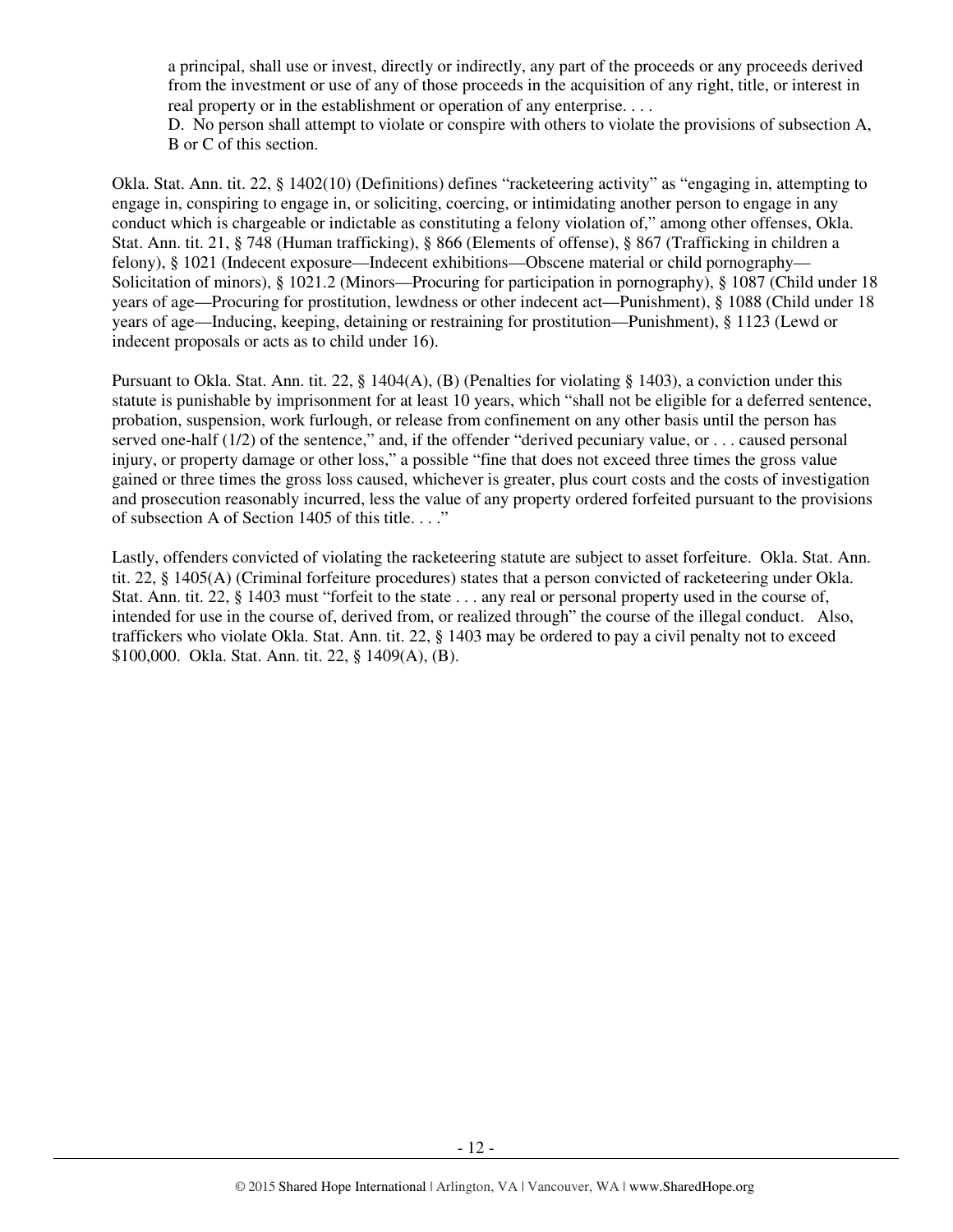#### **FRAMEWORK ISSUE 2: CRIMINAL PROVISIONS FOR DEMAND**

#### *Legal Components:*

- *2.1 The state sex trafficking law can be applied to the buyers of commercial sex acts with a victim of domestic minor sex trafficking.*
- *2.2 Buyers of commercial sex acts with a minor can be prosecuted under commercial sexual exploitation of children (CSEC) laws.*
- *2.3 Solicitation laws differentiate buying sex acts with an adult and buying sex acts with a minor under 18.*
- *2.4 Penalties for buyers of commercial sex acts with minors are as high as federal penalties.*
- *2.5 Using the Internet or electronic communications to lure, entice, or purchase, or attempt to lure, entice, or purchase commercial sex acts with a minor is a separate crime or results in an enhanced penalty for buyers.*
- *2.6 No age mistake defense is permitted for a buyer of commercial sex acts with any minor under 18.*
- *2.7 Base penalties for buying sex acts with a minor under 18 are sufficiently high and not reduced for older minors.*
- *2.8 Financial penalties for buyers of commercial sex acts with minors are sufficiently high to make it difficult for buyers to hide the crime.*
- *2.9 Buying and possessing child pornography carries penalties as high as similar federal offenses.*
- *2.10 Convicted buyers of commercial sex acts with minors and child pornography are required to register as sex offenders.*

\_\_\_\_\_\_\_\_\_\_\_\_\_\_\_\_\_\_\_\_\_\_\_\_\_\_\_\_\_\_\_\_\_\_\_\_\_\_\_\_\_\_\_\_\_\_\_\_\_\_\_\_\_\_\_\_\_\_\_\_\_\_\_\_\_\_\_\_\_\_\_\_\_\_\_\_\_\_\_\_\_\_\_\_\_\_\_\_\_\_\_\_\_\_

# *Legal Analysis:*

*2.1 The state sex trafficking law can be applied to the buyers of commercial sex acts with a victim of domestic minor sex trafficking.* 

Okla. Stat. Ann. tit. 21, § 748(B) (Human trafficking) may be applied to buyers of commercial sex with minors. Okla. Stat. Ann. tit. 21, § 748(B) states, "It shall be unlawful to knowingly engage in human trafficking." Okla. Stat. Ann. tit. 21, § 748(A)(6)(b) defines "human trafficking for commercial sex," in part, as "... purchasing ... by any means, a minor for purposes of engaging the minor in a commercial sex act." This language could extend to a buyer who purchases a victim of domestic minor sex trafficking in order to engage in commercial sex with the victim. Okla. Stat. Ann. tit. 21, § 748(A)(2) defines "commercial sex" as "any form of commercial sexual activity such as sexually explicit performances, prostitution, participation in the production of pornography, performance in a strip club, or exotic dancing or display."

Pursuant to Okla. Stat. Ann. tit. 22, § 988.2, a person convicted of a violent offense, which includes the offense "human trafficking as provided in [Okla. Stat. Ann. tit. 21, § 748]" is not eligible for Electric Monitoring Programs or "for a community sentence or community punishment unless the district attorney or an assistant district attorney for the district in which the offender's conviction was obtained consents thereto." Okla. Stat. Ann. tit. 22, § 988.2; Okla. Stat. Ann. tit. 57, § 57.1(2)(xx); Okla. Stat. Ann. Tit. 57 § 510.9(A).<sup>26</sup>

*2.2 Buyers of commercial sex acts with a minor can be prosecuted under commercial sexual exploitation of children (CSEC) laws.* 

Oklahoma's CSEC law expressly prohibits buying sex with minors under the age of 16. Okla. Stat. Ann. tit. 21, § 1029(A)(2) (Engaging in prostitution, etc.) makes it illegal for a person "[t]o solicit, induce, entice, or procure another to commit an act of . . . prostitution. . . ." If the victim is under 16 years of age, a violation of Okla. Stat. Ann. tit. 21, § 1029(A)(2) is deemed "child prostitution"<sup>27</sup> and punishable in accordance with Okla. Stat.

<sup>26</sup> *See supra* note 4.

<sup>27</sup> *See supra* note 7.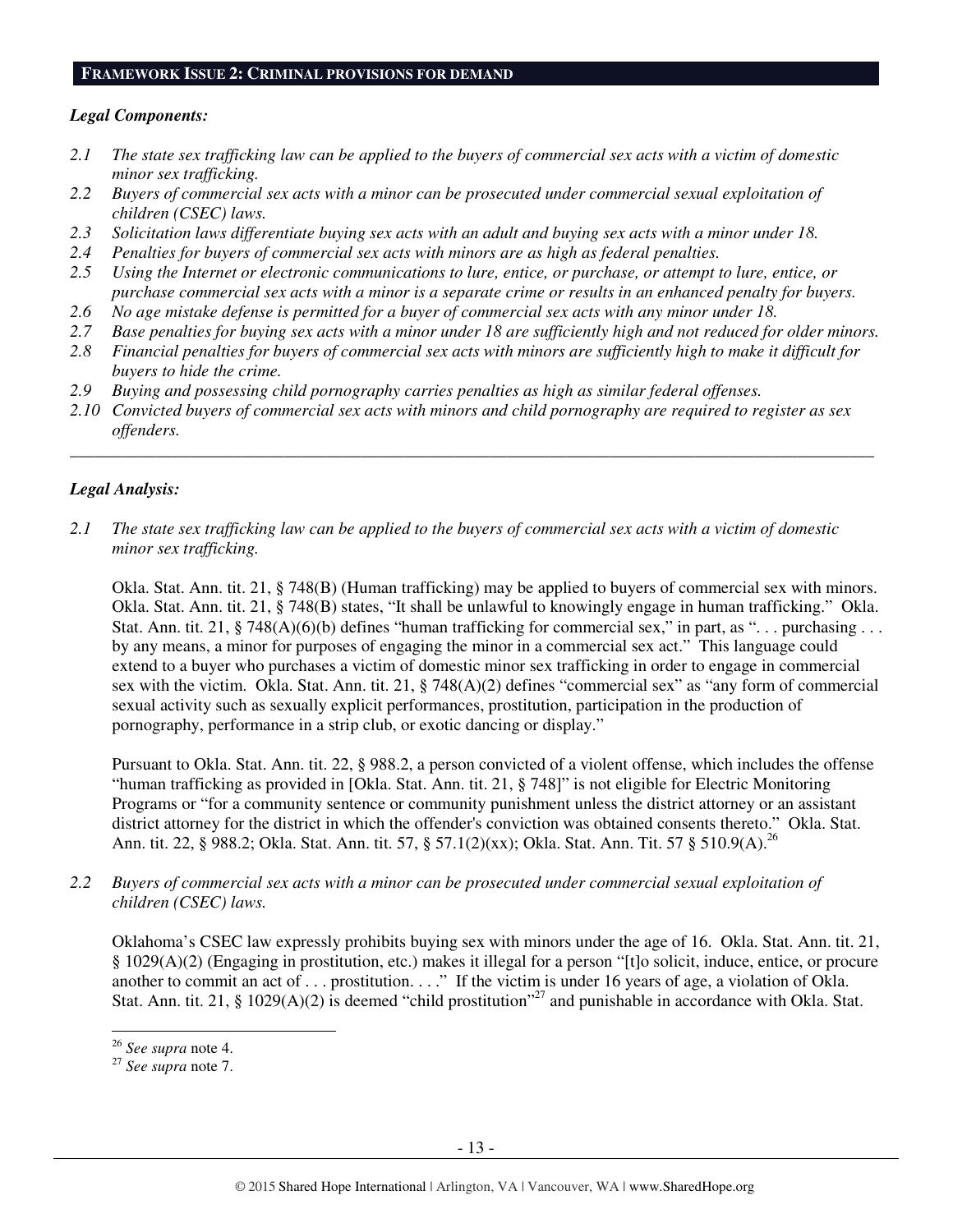Ann. tit. 21, § 1031 (Punishment for violations). Okla. Stat. Ann. tit. 21, § 1029(B). Pursuant to Okla. Stat. Ann. tit. 21, § 1031(C), a conviction under Okla. Stat. Ann. tit. 21, § 1029(B) is punishable as a felony by imprisonment up to 10 years and a fine not to exceed \$5,000 for a first conviction, \$10,000 for a second conviction, or \$15,000 for third and subsequent convictions. In contrast, if the victim is 16 years of age or older, a conviction is punishable as a misdemeanor by imprisonment in a county jail for 30 days to 1 year, a fine not to exceed \$2,500 for a first conviction, \$5,000 for a second conviction, or \$7,500 for third and subsequent convictions, or by both fine and imprisonment. Okla. Stat. Ann. tit. 21, § 1031(A). In addition, the court may also order that the offender serve 40–80 hours of community service.<sup>28</sup> Okla. Stat. Ann. tit. 21, § 1031(A). Pursuant to Okla. Stat. Ann. tit. 22, § 988.2, a person convicted of a violent offense, which includes the offenses of "child prostitution as defined in [Okla. Stat. Ann. tit. 21, § 1030] is not eligible Electric Monitoring Programs or "for a community sentence or community punishment unless the district attorney or an assistant district attorney for the district in which the offender's conviction was obtained consents thereto." Okla. Stat. Ann. tit. 22, § 988.2; Okla. Stat. Ann. tit. 57, § 57.1(2)(tt); Okla. Stat. Ann. Tit. 57 §  $510.9(A).^{29}$ 

Several sexual offenses could be used to prosecute certain buyers of commercial sex acts with a minor but do not specifically criminalize the commercial sexual exploitation of a child, and do not refer to the human trafficking statute to bring these criminal offenses within the ambit of human trafficking under Okla. Stat. Ann. tit. 21, § 748 (Human trafficking).

*2.3 Solicitation laws differentiate buying sex acts with an adult and buying sex acts with a minor under 18.* 

Oklahoma's solicitation law differentiates between buying sex with an adult and buying sex with a minor under the age of 16. Okla. Stat. Ann. tit. 21, § 1029(A)(2) (Engaging in prostitution, etc.) makes it illegal for a person to "solicit . . . another to commit an act of . . . prostitution. . . ." If the victim is a minor under 16 years of age, a violation of Okla. Stat. Ann. tit. 21, § 1029(A)(2) is deemed "child prostitution"<sup>30</sup> and is punishable in accordance with Okla. Stat. Ann. tit. 21, § 1031 (Punishment for violations).

- 2.3.1 Recommendation: Amend Okla. Stat. Ann. tit. 21, § 1029(B) (Engaging in prostitution, etc.) and § 1030(2) (Definitions) to apply to all minors under 18 years of age.
- *2.4 Penalties for buyers of commercial sex acts with minors are as high as federal penalties.*

If the victim is under the age of 18, a buyer convicted under Okla. Stat. Ann. tit. 21, § 748(B) (Human trafficking) is guilty of a felony punishable by imprisonment for at least 15 years or for life, a fine not to exceed \$250,000, or both. Okla. Stat. Ann. tit. 21, § 748(C). A buyer convicted under Okla. Stat. Ann. tit. 21, § 1029(B) (Engaging in prostitution, etc.) for purchasing sex with a minor under 16 years of age is guilty of a felony punishable by imprisonment up to 10 years and a fine not to exceed \$5,000 for a first conviction, \$10,000 for a second conviction, or \$15,000 for third and subsequent convictions. Okla. Stat. Ann. tit. 21, § 1031(C). If the victim is 16 years of age or older, however, a conviction is punishable as a misdemeanor by imprisonment in a county jail for 30 days to 1 year, a fine not to exceed \$2,500 for a first conviction, \$5,000 for a second conviction, or \$7,500 for third and subsequent convictions, or by both fine and imprisonment. Okla. Stat. Ann. tit. 21, § 1031(A). In addition, the court may also order that the offender serve 40–80 hours of community service.<sup>31</sup> Okla. Stat. Ann. tit. 21,  $\S$  1031(A).

In comparison, if the victim is under the age of 14, a conviction under the TVPA for child sex trafficking is punishable by 15 years to life imprisonment and a fine not to exceed \$250,000. 18 U.S.C. §§ 1591(b)(1),

<sup>28</sup> *See supra* note 8.

 $29$  See supra note 4

<sup>30</sup> *See supra* note 7.

<sup>31</sup> *See supra* note 8.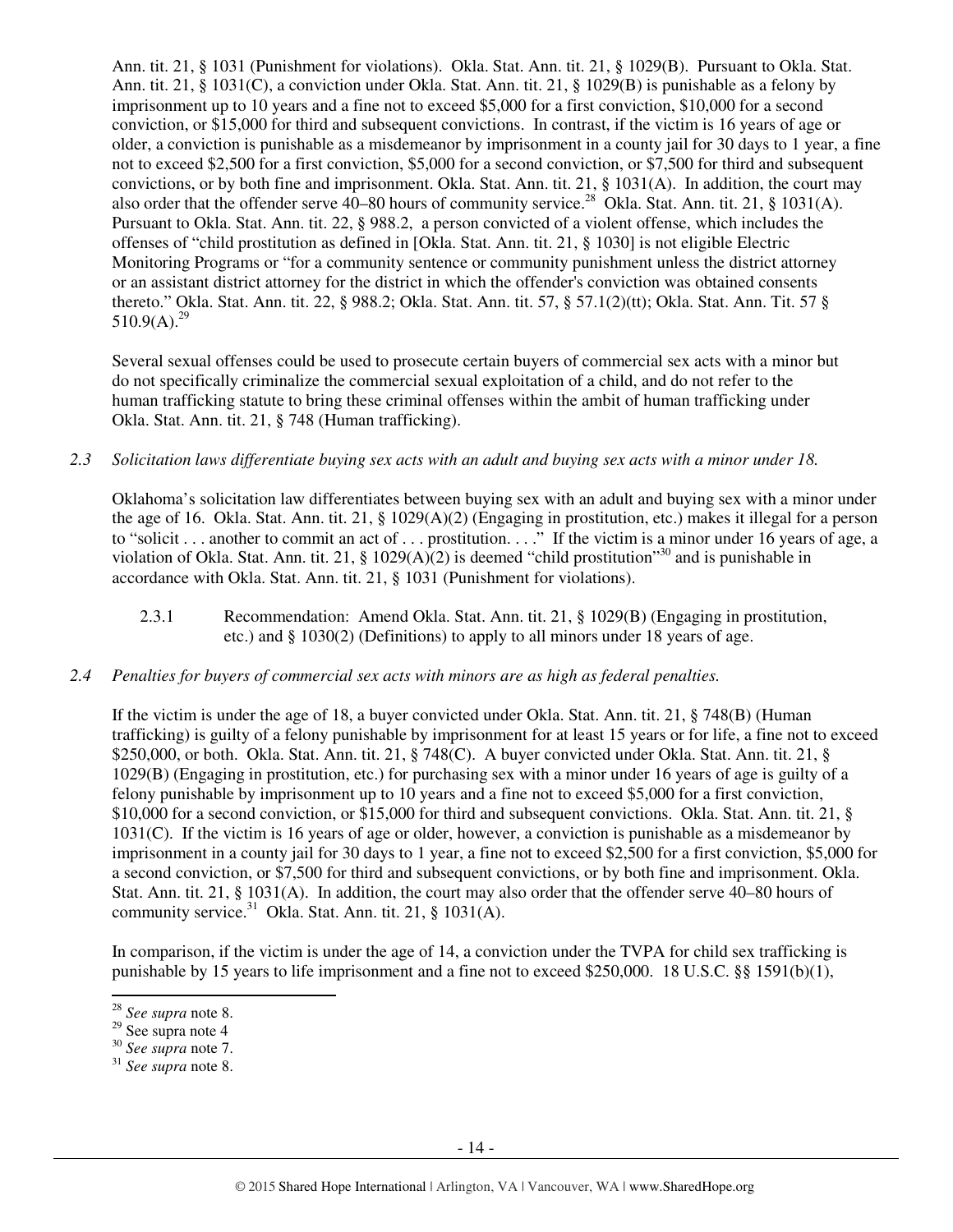$3559(a)(1)$ ,  $3571(b)(3)$ . If the victim is between the ages of  $14-17$ , a conviction is punishable by 10 years to life imprisonment and a fine not to exceed \$250,000. 18 U.S.C. §§ 1591(b)(2), 3559(a)(1), 3571(b)(3). A conviction is punishable by mandatory life imprisonment, however, if the buyer has a prior conviction for a federal sex offense<sup>32</sup> against a minor. 18 U.S.C. § 3559(e)(1). To the extent buyers can be prosecuted under other federal CSEC laws,<sup>33</sup> a conviction is punishable by penalties ranging from a fine not to exceed \$250,000 to life imprisonment and a fine not to exceed  $$250,000$ .

#### *2.5 Using the Internet or electronic communications to lure, entice, or purchase, or attempt to lure, entice, or purchase commercial sex acts with a minor is a separate crime or results in an enhanced penalty for buyers.*

While not expressly commercial, Okla. Stat. Ann. tit. 21, § 1040.13a(A), (B) (Facilitating, encouraging, offering or soliciting sexual conduct or engaging in sexual communication with a minor or person believed to be a minor) makes it illegal for a person to use the Internet or electronic communications to "facilitate, encourage, offer or solicit sexual conduct with a minor." Specifically, Okla. Stat. Ann. tit. 21, § 1040.13a states,

A. It is unlawful for any person to facilitate, encourage, offer or solicit sexual conduct with a minor, or other individual the person believes to be a minor, by use of any technology,  $35$  or to engage in any communication for sexual or prurient interest with any minor, or other individual the person believes to be a minor, by use of any technology.. . .

B. A person is guilty of violating the provisions of this section if the person knowingly transmits any prohibited communication by use of any technology defined herein, or knowingly prints, publishes or reproduces by use of any technology described herein any prohibited communication, or knowingly buys, sells, receives, exchanges, or disseminates any prohibited communication or any information, notice, statement, website, or advertisement for communication with a minor or access to any name, telephone number, cell phone number, e-mail address, Internet address, text message address, place of residence, physical characteristics or other descriptive or identifying information of a minor, or other individual the person believes to be a minor.

A conviction under this statute is punishable as a felony by imprisonment up to 10 years, a fine not to exceed \$10,000, or both. Okla. Stat. Ann. tit.21, § 1040.13a(D).

 $\overline{a}$ 

See supra note 14 for the definition of "by any use of any technology."

 $32$  Pursuant to 18 U.S.C. § 3559(e)(2), "federal sex offense" is defined as

an offense under section 1591 [18 USCS § 1591] (relating to sex trafficking of children), 2241 [18 USCS § 2241] (relating to aggravated sexual abuse), 2242 [18 USCS  $\S$  2242] (relating to sexual abuse), 2244(a)(1) [18 USCS  $\S$  2244(a)(1)] (relating to abusive sexual contact), 2245 [18 USCS  $\S$  2245] (relating to sexual abuse resulting in death), 2251 [18 USCS § 2251] (relating to sexual exploitation of children), 2251A [18 USCS § 2251A] (relating to selling or buying of children), 2422(b) [18 USCS § 2422(b)] (relating to coercion and enticement of a minor into prostitution), or  $2423(a)$  [18 USCS § 2423(a)] (relating to transportation of minors).

<sup>33</sup> 18 U.S.C. §§ 2251A(b) (Selling or buying of children), 2251(a) (Sexual exploitation of children), 2423(a) (Transportation of a minor with intent for minor to engage in criminal sexual activity), 2422(a) (Coercion and enticement), 2252(a)(2), (a)(4) (Certain activities relating to material involving the sexual exploitation of minors).  $34$  18 U.S.C. §§ 2251A(b) (conviction punishable by imprisonment for 30 years to life and a fine), 2251(e)

<sup>(</sup>conviction punishable by imprisonment for 15–30 years and a fine), 2423(a) (conviction punishable by imprisonment for 10 years to life and a fine), 2422(a) (conviction punishable by a fine, imprisonment up to 20 years, or both),  $2252(a)(2)$ , (4) (stating that a conviction under subsection (a)(2) is punishable by imprisonment for 5–20 years and a fine, while a conviction under subsection (a)(4) is punishable by imprisonment up to 10 years, a fine, or both); *see also* 18 U.S.C. §§ 3559(a)(1) (classifying all of the above listed offenses as felonies), 3571(b)(3) (providing a fine up to \$250,000 for any felony conviction).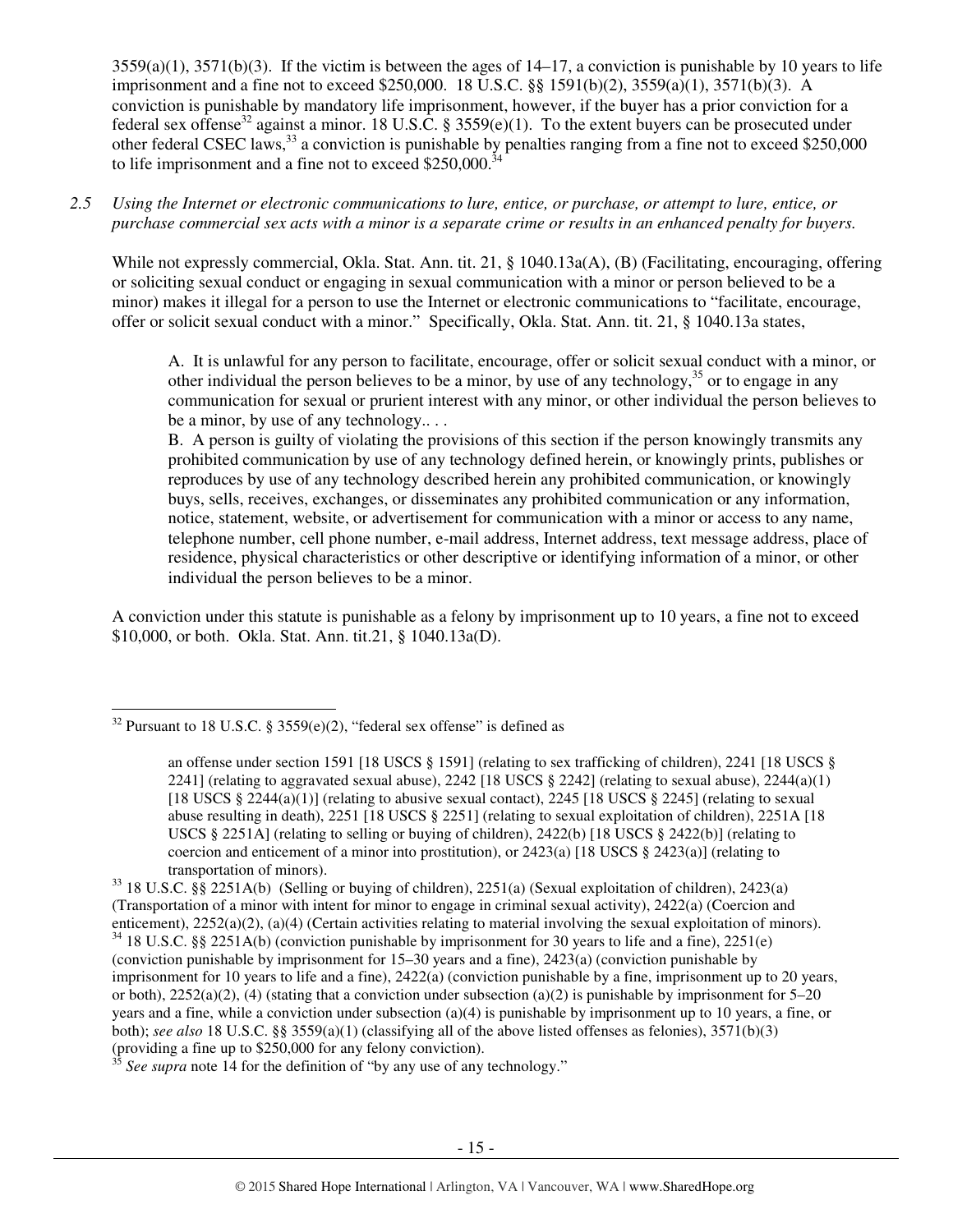Additionally, Okla. Stat. Ann. tit. 21, § 1123(A)(1) (Lewd or indecent proposals or acts as to child under 16) prohibits a person from making "any oral, written or electronically or computer-generated lewd or indecent proposal to any child under sixteen (16) years of age . . . for the child to have unlawful sexual relations or sexual intercourse with any person." A first conviction<sup>36</sup> under this statute is punishable as a felony by imprisonment for 3–20 years and a possible fine not to exceed \$10,000. Okla. Stat. Ann. tit. 21, §§ 1123(A), 64(B). If the victim is under the age of 12, however, a first conviction is punishable as a felony by imprisonment for at least 25 years and a possible fine not to exceed \$10,000. Okla. Stat. Ann. tit. 21, §§ 1123(A), 64(B). Second convictions are punishable by the same penalties, but the offender "shall not be eligible for probation, suspended or deferred sentence." Okla. Stat. Ann. tit. 21, § 1123(A). In addition to not being eligible for probation, suspension or a deferred sentence, third and subsequent convictions are punishable as a felony by imprisonment for life or life without the possibility of parole and a possible fine not to exceed \$10,000. Okla. Stat. Ann. tit. 21, §§ 1123(A), 64(B). Additionally, a conviction under this statute by a person who has two prior convictions for any violation or attempted violation of Okla. Stat. Ann. tit. 21, § 1114(A) (Rape in the first degree), tit. 21, § 888 (Forcible sodomy), or tit. 21, § 843.5 (Child sexual abuse) is punishable as a felony by imprisonment for life or life without the possibility of parole and a possible fine not to exceed \$10,000. Okla. Stat. Ann. tit. 21, §§ 1123(A), 64(B).

*2.6 No age mistake defense is permitted for a buyer of commercial sex acts with any minor under 18.* 

Neither Okla. Stat. Ann. tit. 21, § 748 (Human trafficking) nor Oklahoma's CSEC laws expressly prohibit an offender from asserting a mistake of age defense.

- 2.6.1 Recommendation: Amend Okla. Stat. Ann. tit. 21, § 748 (Human trafficking) and Oklahoma's CSEC laws to prohibit a defendant from asserting a defense based on age mistake.
- *2.7 Base penalties for buying sex acts with a minor under 18 are sufficiently high and not reduced for older minors.*

Okla. Stat. Ann. tit. 21, § 748 (Human trafficking) applies the same penalties in all cases where the victim is a minor under the age of 18. Specifically, if the victim is a minor under the age of 18, a conviction under Okla. Stat. Ann. tit. 21, § 748(B) is punishable by imprisonment for a minimum of 15 years or for life. Okla. Stat. Ann. tit. 21, § 748(C).

In contrast, Okla. Stat. Ann. tit. 21, § 1029(B) (Engaging in prostitution, etc.) imposes heightened penalties only when the victim is under the age of 16, in which case the offense is deemed "child prostitution." Pursuant to Okla. Stat. Ann. tit. 21, § 1030(2): "'Child prostitution' means prostitution or lewdness . . . with a person under sixteen (16) years of age, in exchange for money or any other thing of value."

- 2.7.1 Recommendation: Amend Okla. Stat. Ann. tit. 21, § 1030(2) to expand the definition of "child prostitution" to include all minors under the age of 18.
- *2.8 Financial penalties for buyers of commercial sex acts with minors are sufficiently high to make it difficult for buyers to hide the crime.*

Buyers convicted under Okla. Stat. Ann. tit. 21, § 748(B) (Human trafficking) or Oklahoma's CSEC laws are subject to fines ranging from \$2,500–\$250,000. Pursuant to Okla. Stat. Ann. tit. 21, § 748(C), if the victim is a minor under the age of 18, a conviction under Okla. Stat. Ann. tit. 21, § 748(B) is punishable by a possible fine not to exceed \$250,000. Pursuant to Okla. Stat. Ann. tit. 21, § 1031(C) (Punishment for violations), if the victim is under the age of 16, a conviction under Okla. Stat. Ann. tit. 21, § 1029(B) (Engaging in prostitution, etc.) is punishable by a fine not to exceed \$5,000 for a first conviction, \$10,000 for a second conviction, or

<sup>36</sup> *See supra* note 16.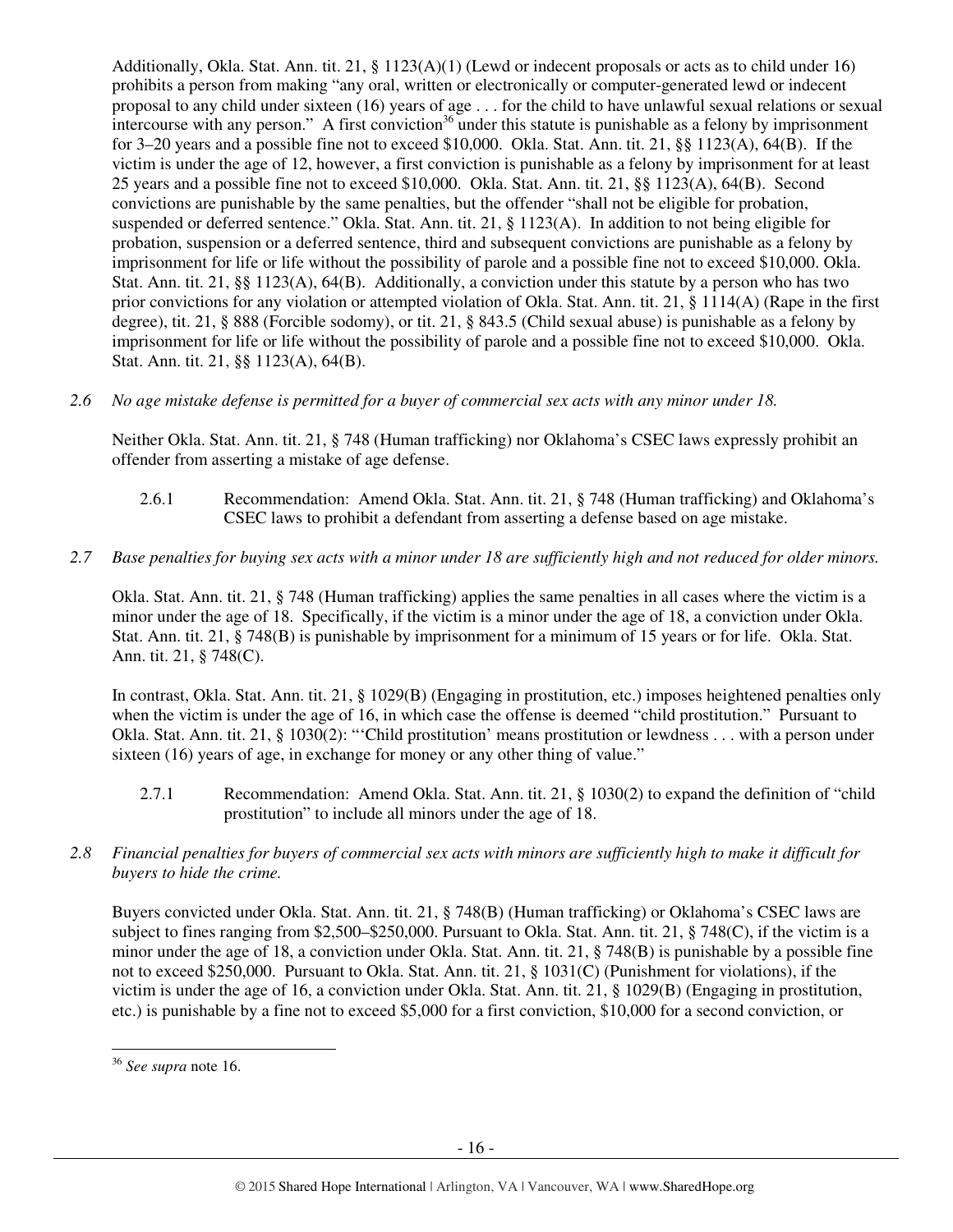\$15,000 for third and subsequent convictions. In contrast, if the victim is 16 years of age or older, a conviction under Okla. Stat. Ann. tit. 21, § 1029(A) is punishable by a possible fine not to exceed \$2,500 for a first conviction, \$5,000 for a second conviction, or \$7,500 for third and subsequent convictions. Okla. Stat. Ann. tit. 21, § 1031(A).

Additionally, buyers are subject to mandatory restitution orders. Specifically, Okla. Stat. Ann. tit. 21, § 748(C) (Human trafficking) provides, "The court shall also order the defendant to pay restitution<sup>37</sup> to the victim<sup>38</sup> as provided in Section 991f [Restitution] of Title 22 [Criminal procedure] of the Oklahoma Statutes." Buyers convicted of other crimes that cause injury to the victim are also required to make restitution under Okla. Stat. Ann. tit. 22, § 991f(C)(1) (Restitution), which provides,

Upon conviction for any crime wherein property has been stolen, converted or otherwise unlawfully obtained, or its value substantially decreased as a direct result of the crime, or wherein the crime victim suffered injury, loss of income, or out-of-pocket loss, the individuals criminally responsible shall be sentenced to make restitution. Restitution may be ordered in addition to the punishments prescribed by law.

Okla. Stat. Ann. tit. 21, § 68 (Conviction does not work forfeiture) prohibits asset forfeiture unless it "is expressly imposed by law." Okla. Stat. Ann. tit. 21, § 1738(A)(1) (Seizure and forfeiture proceedings— Vehicles, airplanes, vessels, etc. used in attempt or commission of certain crimes) expressly authorizes equipment and vehicle forfeiture for violations of Okla. Stat. Ann. tit. 21, § 748 (Human trafficking), tit. 21, § 1029 (Engaging in prostitution, etc.), or tit. 21, § 1030 (Definitions), but limiting language in Okla. Stat. Ann. tit. 21, § 1738(A)(1) makes the forfeiture provisions for the CSEC offenses inapplicable to buyers. Okla. Stat. Ann. tit. 21, § 1738(A)(1) specifically provides,

Any commissioned peace officer of this state is authorized to seize any equipment, vehicle, airplane, vessel or any other conveyance that is used in the commission of . . . any human trafficking offense in violation of Section 748 [Human trafficking] of this title, or used by any defendant when such vehicle or other conveyance is used in any manner by a prostitute, pimp or panderer to facilitate or participate in the commission of any prostitution offense in violation of Sections . . . 1029 [Engaging in prostitution, etc.] or 1030 [Definitions] of this title; provided, however, that the vehicle or conveyance of a customer or anyone merely procuring the services of a prostitute shall not be included.

Buyers may, however, face asset forfeiture under Okla. Stat. Ann. tit. 21, § 1738(B), (9)–(12) which states,

In addition to the property described in subsection A of this section, the following property is also subject to forfeiture pursuant to this section: ...

 $37$  Okla. Stat. Ann. tit. 22, § 991f(A)(1) (Restitution) defines "restitution" as "the sum to be paid by the defendant to the victim of the criminal act to compensate that victim for up to three times the amount of the economic loss suffered as a direct result of the criminal act of the defendant." Okla. Stat. Ann. tit. 22, § 991f(A)(3) defines "economic loss" as,

<sup>[</sup>A]ctual financial detriment suffered by the victim consisting of medical expenses actually incurred, damage to or loss of real and personal property and any other out-of-pocket expenses, including loss of earnings, reasonably incurred as the direct result of the criminal act of the defendant. No other elements of damage shall be included as an economic loss for purposes of this section.

<sup>&</sup>lt;sup>38</sup> Okla. Stat. Ann. tit. 22, § 991f(A)(2) defines a "victim" as "any person, partnership, corporation or legal entity that suffers an economic loss as a direct result of the criminal act of another person."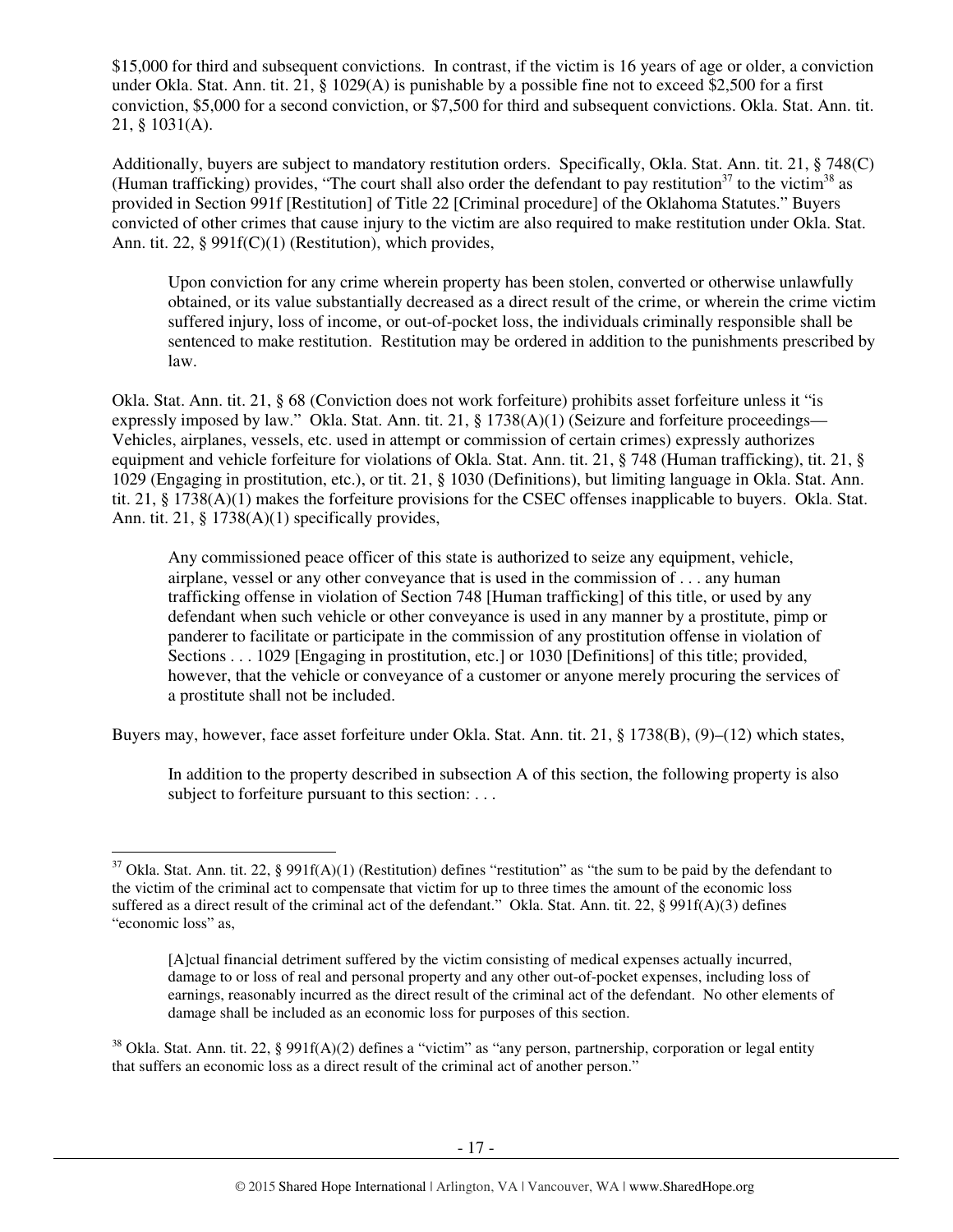9. All property used in the commission of, or in any manner to facilitate, a violation of Section 1040.12a [Aggravated possession of child pornography] of this title;

10. All conveyances, including aircraft, vehicles or vessels, monies, coins and currency, or other instrumentality used or intended to be used, in any manner or part, to commit a violation of paragraph 1 of subsection A of Section 1021 [Indecent exposure—Indecent exhibitions—Obscene material or child pornography—Solicitation of minors] of this title, where the victim of the crime is a minor child, subsection B of Section 1021 of this title, Section 1021.2 [Minors—Procuring for participation in pornography] of this title, paragraph 1 of subsection A of Section 1111 [Rape defined] of this title, or paragraphs 2 and 3 of subsection A of Section 1123 [Lewd or indecent proposals or acts as to child under 16] of this title;

11. All conveyances, including aircraft, vehicles or vessels, monies, coins and currency, or other instrumentality used in any manner or part, to commit any violation of the provisions set forth in Section 748 [Human trafficking] of this title;

12. Any and all property used in any manner or part to facilitate, participate or further the commission of a human trafficking offense in violation of Section 748 of this title, and all property, including monies, real estate, or any other tangible assets or property of or derived from or used by a prostitute, pimp or panderer in any manner or part to facilitate, participate or further the commission of any prostitution offense in violation of Sections 1028 [Setting up or operating place of prostitution], 1029 [Engaging in prostitution, etc.] or 1030 [Definitions] of this title; provided, however, any monies, real estate or any other tangible asset or property of a customer or anyone merely procuring the services of a prostitute shall not be included.

Forfeiture actions under this section are discretionary and civil in nature. "Forfeiture actions under this section may be brought by the district attorney in the proper county of venue as petitioner." Okla. Stat. Ann. tit. 21, §1738(C). Procedure governing forfeiture proceedings and the disposition of property forfeited are detailed in Okla. Stat. Ann. tit. 21, §1738.

Additional contraband may be seized, incident to a criminal arrest, pursuant to Okla. Stat. Ann. tit. 21, § 1024.3 (Seizure of evidentiary copy of obscene material or all copies of explicit child pornography), which authorizes the seizure of "all copies of explicit child pornography found in the possession or under the control of" a person arrested for a violation of Okla. Stat. Ann. tit. 21, § 1024.2 (Purchase, procurement or possession of child pornography).

#### *2.9 Buying and possessing child pornography carries penalties as high as similar federal offenses.*

Okla. Stat. Ann. tit. 21, § 1024.2<sup>39</sup> (Purchase, procurement or possession of child pornography) makes it illegal for a person to buy or possess child pornography. Okla. Stat. Ann. tit. 21, § 1024.2 states, "It shall be unlawful for any person to buy, procure, or possess child pornography<sup>40</sup> in violation of Sections 1024.1 [Definitions] through 1024.4 [Destruction of obscene material or child pornography upon conviction] . . . ." A conviction under this statute is punishable as a felony by imprisonment up to 20 years, a fine not to exceed \$25,000, or both. Okla. Stat. Ann. tit. 21, § 1024.2. Additionally, Okla. Stat. Ann. tit. 21, § 1021.2 (Minors—Procuring for participation in pornography) makes it a crime if a person "knowingly" possesses child pornography. A conviction under this statute is punishable as a felony by imprisonment up to 20 years without the possibility of a deferred sentence, a fine not to exceed \$25,000, or both. Okla. Stat. Ann. tit. 21, § 1021.2(A). Lastly, "[a]ny person who, with knowledge of its contents, possesses one hundred (100) or more separate materials depicting child pornography shall be, upon conviction, guilty of aggravated possession of child pornography." A

 $39$  The text of Okla. Stat. Ann. tit. 21, § 1024.2 included here and elsewhere in this report includes amendments made by the passage of House Bill 1047 during the Oklahoma First Session of the 55th Legislative Session (effective November 1, 2015).

<sup>40</sup> *See supra* note 11 for the definition of "child pornography."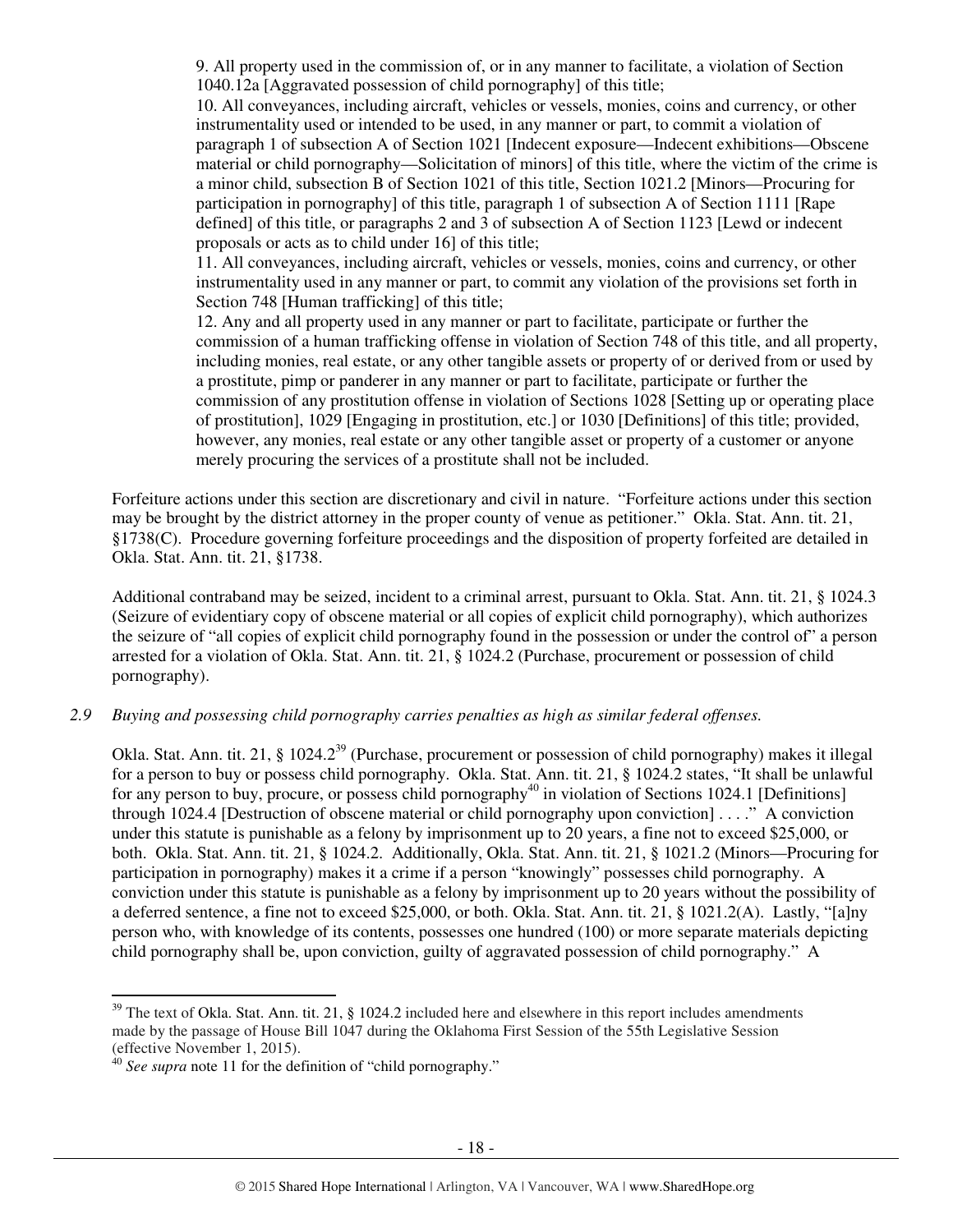conviction under this statute is punishable by imprisonment up to life and a fine not to exceed \$10,000. Okla. Stat. Ann. tit. 21, §1040.12a(A).

In comparison, a federal conviction for possession of child pornography $41$  is generally punishable by imprisonment for 5–20 years and a fine not to exceed  $$250,000.<sup>42</sup>$  Subsequent convictions, however, are punishable by imprisonment up to 40 years and a fine not to exceed  $$250,000.<sup>43</sup>$ 

#### *2.10 Convicted buyers of commercial sex acts with minors and child pornography are required to register as sex offenders.*

Pursuant to Oklahoma's Sex Offenders Registration Act,<sup>44</sup> Okla. Stat. Ann. tit. 57, § 582(A) (Persons and crimes to which act applies) states that a person "residing, working or attending school within the State of Oklahoma" with any of the following convictions after November 1, 1989 must register as a sex offender: Okla. Stat. Ann. tit. 21, § 748 (Human trafficking) "if the offense involved human trafficking for commercial sex", tit. 21, §1021.2 (Minors—Procuring for participation in pornography), tit. 21, § 1024.2 (Purchase, procurement or possession of child pornography), tit. 21, §1040.12a (Aggravated possession of child pornography—Penalties—Definitions), tit. 21, §1040.13a (Facilitating, encouraging, offering or soliciting sexual conduct or engaging in sexual communication with a minor or person believed to be a minor), tit. 21, §1111.1 (Rape by instrumentation), tit. 21, §1114 (Rape in the first degree—Second degree), or tit. 21, §1123 (Lewd or indecent proposals or acts as to child under 16).

Pursuant to this statute, buyers convicted under Okla. Stat. Ann. tit. 21, § 1029 (Engaging in prostitution, etc.) are not required to register as sex offenders.

<sup>&</sup>lt;sup>41</sup> 18 U.S.C. §§ 2252(a)(2), (a)(4) (Certain activities relating to material involving the sexual exploitation of minors),  $2252A(a)(2)$ –(3) (Certain activities relating to material constituting or containing child pornography), 1466A(a), (b) (Obscene visual representations of the sexual abuse of children).

<sup>&</sup>lt;sup>42</sup> 18 U.S.C. §§ 2252(b) (stating that a conviction under subsection (a)(2) is punishable by imprisonment for 5–20 years and a fine, while a conviction under subsection (a)(4) is punishable by imprisonment up to 10 years, a fine, or both), 2252A(b)(1) (a conviction is punishable by imprisonment for 5–20 years and a fine), 1466A(a), (b) (stating that a conviction under subsection (a) is "subject to the penalties provided in section  $2252A(b)(1)$ ," imprisonment for 5–20 years and a fine, while a conviction under subsection (b) is "subject to the penalties provided in section 2252A(b)(2)," imprisonment up to 10 years, a fine, or both); *see also* 18 U.S.C. §§ 3559(a)(1) (classifying all of the above listed offenses as felonies), 3571(b)(3) (providing a fine up to \$250,000 for any felony conviction). 43 18 U.S.C. §§ 2252(b) (stating if a person has a prior conviction under subsection (a)(2), or a list of other statutes, a conviction is punishable by a fine and imprisonment for 15–40 years, but if a person has a prior conviction under subsection (a)(4), or a list of other statutes, a conviction is punishable by a fine and imprisonment for  $10-20$  years),

 $2252A(b)(1)$  (stating if a person has a prior conviction under subsection (a)(2), (a)(3), or a list of other statutes, a conviction is punishable by a fine and imprisonment for  $15-40$  years),  $1466A(a)$ , (b) (stating that the penalty scheme for section 2252A(b) applies); *see also* 18 U.S.C. §§ 3559(a)(1) (classifying all of the above listed offenses as felonies), 3571(b)(3) (providing a fine up to \$250,000 for any felony conviction).

<sup>44</sup> Okla. Stat. Ann. tit. 57, §§ 581–590.2.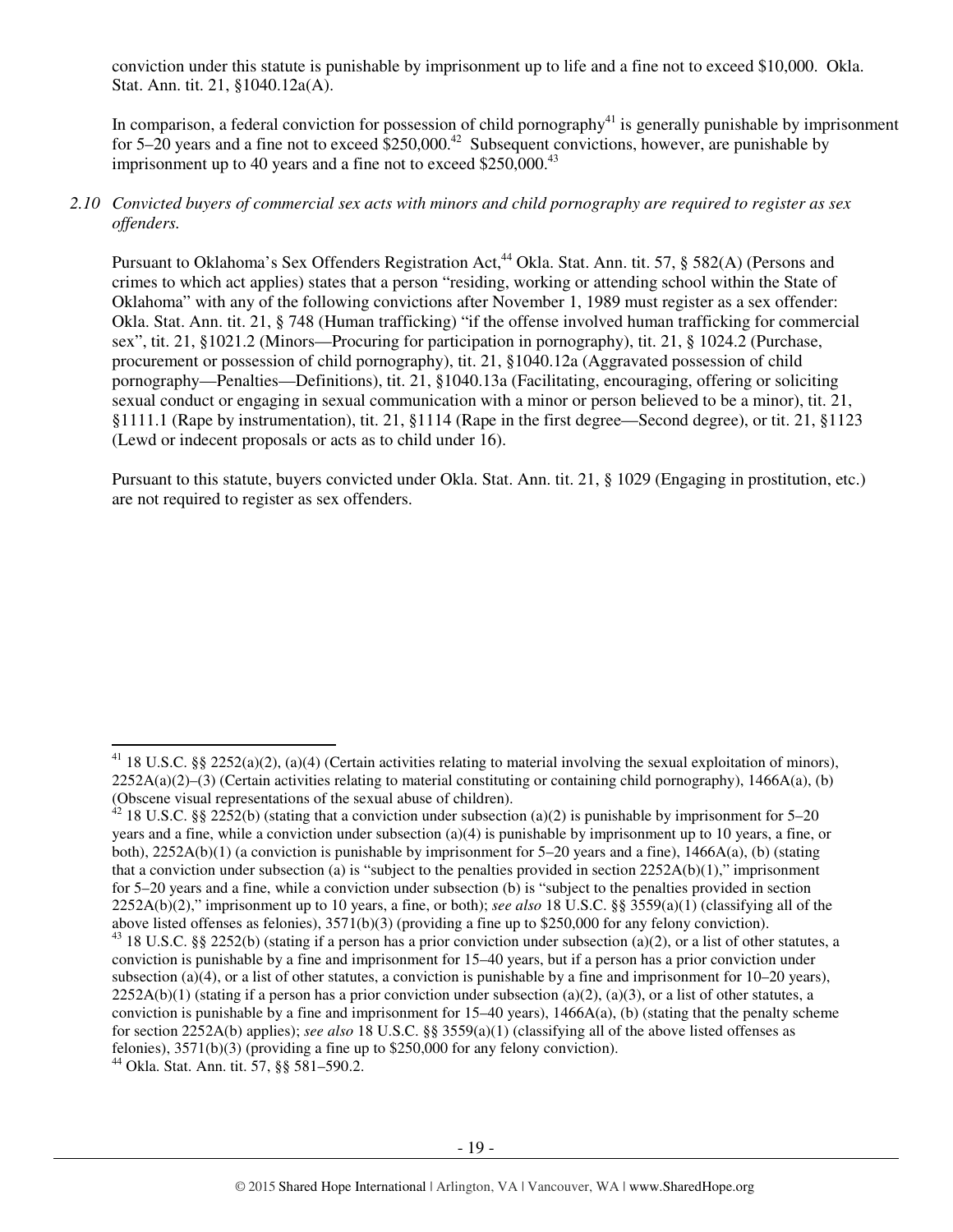# **FRAMEWORK ISSUE 3: CRIMINAL PROVISIONS FOR TRAFFICKERS**

#### *Legal Components:*

- *3.1 Penalties for trafficking a child for sexual exploitation are as high as federal penalties.*
- *3.2 Creating and distributing child pornography carries penalties as high as similar federal offenses.*
- *3.3 Using the Internet or electronic communications to lure, entice, recruit or sell commercial sex acts with a minor is a separate crime or results in an enhanced penalty for traffickers.*
- *3.4 Financial penalties for traffickers, including asset forfeiture, are sufficiently high.*
- *3.5 Convicted traffickers are required to register as sex offenders.*
- *3.6 Laws relating to termination of parental rights for certain offenses include sex trafficking or commercial sexual exploitation of children (CSEC) offenses in order to remove the children of traffickers from their control and potential exploitation.*

*\_\_\_\_\_\_\_\_\_\_\_\_\_\_\_\_\_\_\_\_\_\_\_\_\_\_\_\_\_\_\_\_\_\_\_\_\_\_\_\_\_\_\_\_\_\_\_\_\_\_\_\_\_\_\_\_\_\_\_\_\_\_\_\_\_\_\_\_\_\_\_\_\_\_\_\_\_\_\_\_\_\_\_\_\_\_\_\_\_\_\_\_\_\_* 

#### *Legal Analysis:*

*3.1 Penalties for trafficking a child for sexual exploitation are as high as federal penalties.* 

If the victim is under the age of 18, a trafficker's conviction under Okla. Stat. Ann. tit. 21, § 748(B) (Human trafficking)<sup>45</sup> is punishable by imprisonment for at least 15 years or for life, a fine not to exceed \$250,000, or both. Okla. Stat. Ann. tit. 21, § 748(C).Traffickers may be convicted under Okla. Stat. Ann. tit. 21, § 1029(B) (Engaging in prostitution, etc.)<sup>46</sup>for aiding or abetting a person to "solicit, induce, entice, or procure" a minor under the age of 16 to commit an act of prostitution. Okla. Stat. Ann. tit. 21, § 1029(A)(2), (4), (B). Pursuant to Okla. Stat. Ann. tit. 21, § 1031(C) (Punishment for violations), if the victim is under the age of 16, a conviction under Okla. Stat. Ann. tit. 21, § 1029(B) is punishable as a felony by imprisonment up to 10 years and a fine not to exceed \$5,000 for a first conviction, \$10,000 for a second conviction, or \$15,000 for third and subsequent convictions. In contrast, if the victim is 16 years of age or older, a conviction is punishable as a misdemeanor by imprisonment in a county jail for 30 days to 1 year, a fine not to exceed \$2,500 for a first conviction, \$5,000 for a second conviction, or \$7,500 for third and subsequent convictions, or by both fine and imprisonment. Okla. Stat. Ann. tit. 21,

§ 1031(A). In addition, the court may also order that the offender serve 40–80 hours of community service.<sup>47</sup> Okla. Stat. Ann. tit. 21, § 1031(A).

A trafficker convicted under Okla. Stat. Ann. tit. 21, § 1087(A)(1), (A)(2) (Child under 18 years of age— Procuring for prostitution, lewdness or other indecent act—Punishment),<sup>48</sup> a felony, may be punished by imprisonment for 1–10 years and a possible fine not to exceed \$10,000. Okla. Stat. Ann. tit. 21, §§ 1087(B)(1), 64(B). While a trafficker convicted under Okla. Stat. Ann. tit. 21, § 1088(A)(2), (A)(3) (Child under 18 years of age—Inducing, keeping, detaining or restraining for prostitution—Punishment), also a felony,<sup>49</sup> may be punished by imprisonment for 1–25 years and a fine of \$5,000–\$25,000. Okla. Stat. Ann. tit. 21, § 1088(B)(1). Additionally, a trafficker may be convicted of Okla. Stat. Ann. tit. 21, § 1040.13a(B) (Facilitating, encouraging, offering or soliciting sexual conduct or engaging in sexual communication with a minor or person believed to be a minor), which is punishable as a felony by imprisonment up to 10 years, a fine not to exceed \$10,000, or both. Okla. Stat. Ann. tit. 21, § 1040.13a(D).

<sup>45</sup> *See supra* Section 1.1 for the specific provisions of Okla. Stat. Ann. tit. 21, § 748(B).

<sup>46</sup> *See supra* Section 1.2 for the specific provisions of Okla. Stat. Ann. tit. 21, § 1029.

<sup>47</sup> *See supra* note 8.

<sup>46</sup> *See supra* Section 1.2 for the substantive provisions of Okla. Stat. Ann. tit. 21, § 1087.

<sup>49</sup> *See supra* Section 1.2 for the substantive provisions of Okla. Stat. Ann. tit. 21, § 1088.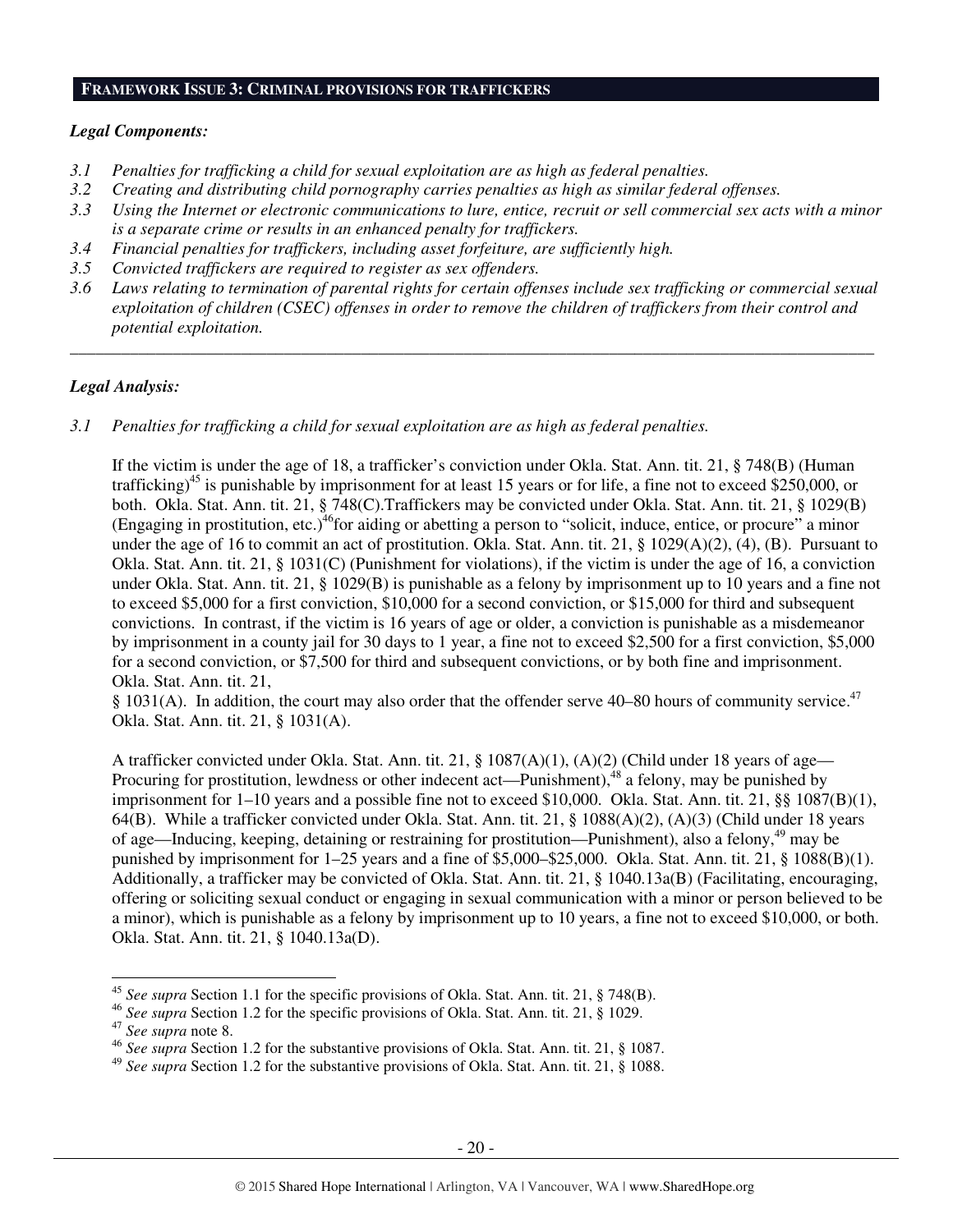Although not specifically oriented towards sexual exploitation, a trafficker may be prosecuted under Okla. Stat. Ann. tit. 21, § 866(A)(1)(a) (Elements of offense) for the "acceptance, solicitation, offer, payment or transfer of any compensation, in money, property or other thing of value, at any time, by any person in connection with the acquisition or transfer of the legal or physical custody or adoption of a minor child  $\ldots$ . <sup>50</sup> A first conviction under this statute is punishable as a felony by imprisonment for 1–3 years and a possible fine not to exceed \$10,000. Okla. Stat. Ann. tit. 21, §§ 867(A), 64(B). A subsequent conviction, however, is punishable as a felony by imprisonment for at least 3 years, with no suspension of judgment or sentence permitted, and a possible fine not to exceed \$10,000. Okla. Stat. Ann. tit. 21, §§ 867(B), 64(B).

Additionally, "[a]ny parent or other person who shall willfully or maliciously engage in sexual exploitation of a child under twelve (12) years of age shall, upon conviction, be punished by imprisonment" for at least 25 years and by a fine of \$500–\$5,000. Okla. Stat. Ann. tit. 21, § 843.5(I) (Child sexual abuse). Furthermore, "[a]ny parent or other person who shall willfully of maliciously engage in enabling child sexual exploitation shall, upon conviction, be punished by imprisonment. . ." for life in the Department of corrections or up to one year in a county jail, a possible fine of  $$500–$5,000$ , or both. Okla. Stat. Ann. tit. 21, § 843.5(J).<sup>51</sup>

Pursuant to Okla. Stat. Ann. tit. 22, § 988.2, a person convicted of a violent crime, which includes the offenses of "child prostitution as defined in [Okla. Stat. Ann. tit. 21, § 1030] and "human trafficking as provided in [Okla. Stat. Ann. tit. 21, § 748] is not eligible Electric Monitoring Programs or "for a community sentence or community punishment unless the district attorney or an assistant district attorney for the district in which the offender's conviction was obtained consents thereto." Okla. Stat. Ann. tit. 22, § 988.2; Okla. Stat. Ann. tit. 57, § 57.1(2)(tt),(xx); Okla. Stat. Ann. Tit. 57 § 510.9(A).<sup>52</sup>

In comparison, if the victim is under the age of 14, a conviction under the Trafficking Victims Protection Act  $(TVPA)<sup>53</sup>$  for child sex trafficking is punishable by 15 years to life imprisonment and a fine not to exceed \$250,000.18 U.S.C. §§ 1591(b)(1), 3559(a)(1), 3571(b)(3). If the victim is between the ages of 14–17, a conviction is punishable by 10 years to life imprisonment and a fine not to exceed \$250,000. 18 U.S.C. §§ 1591(b)(2), 3559(a)(1), 3571(b)(3). A conviction is punishable by mandatory life imprisonment, however, if the trafficker has a prior conviction for a federal sex offense<sup>54</sup> against a minor.

#### *3.2 Creating and distributing child pornography carries penalties as high as similar federal offenses.*

Oklahoma prohibits both the creation and distribution of child pornography. Okla. Stat. Ann. tit. 21, § 1021(A)(4) (Indecent exposure—Indecent exhibitions—Obscene material or child pornography—Solicitation of minors) makes it a crime if a person "[m]akes, prepares, [or] . . . distributes . . . child pornography."<sup>55</sup>A conviction under Okla. Stat. Ann. tit. 21, § 1021(A) is punishable as a felony by imprisonment for 30 days to 10 years, a fine of \$500–\$20,000, or both. Okla. Stat. Ann. tit. 21, § 1021(A). Additionally, Okla. Stat. Ann. tit. 21, § 1021.2(A) (Minors—Procuring for participation in pornography)<sup>56</sup> makes it a crime if a person "procure[s]

<sup>50</sup> Pursuant to Okla. Stat. Ann. tit. 21, § 865(2), "'Child' means an unmarried or unemancipated person under the age of eighteen (18) years."

The text of Okla. Stat. Ann. tit. 21, § 865 included here and elsewhere in this report includes amendments made by the passage of Senate Bill 721 during the Oklahoma First Session of the 55th Legislative Session (effective November 1, 2015).

<sup>&</sup>lt;sup>51</sup> *See supra* Section 1.2 for the substantive provision of Okla. Stat. Ann. tit. 21, § 843.5.

<sup>52</sup> *See supra* note 4.

<sup>&</sup>lt;sup>53</sup> Trafficking Victims Protection Act (TVPA) of 2000, Pub. L. No. 106-386, 114 Stat. 1464, 1466 (codified in scattered sections of 18 and 22 U.S.C.).

<sup>54</sup> *See supra* note 32.

<sup>55</sup> *See supra* note 11.

<sup>56</sup> *See supra* Section 1.2 for the substantive provisions of Okla. Stat. Ann. tit. 21, § 1021.2(A).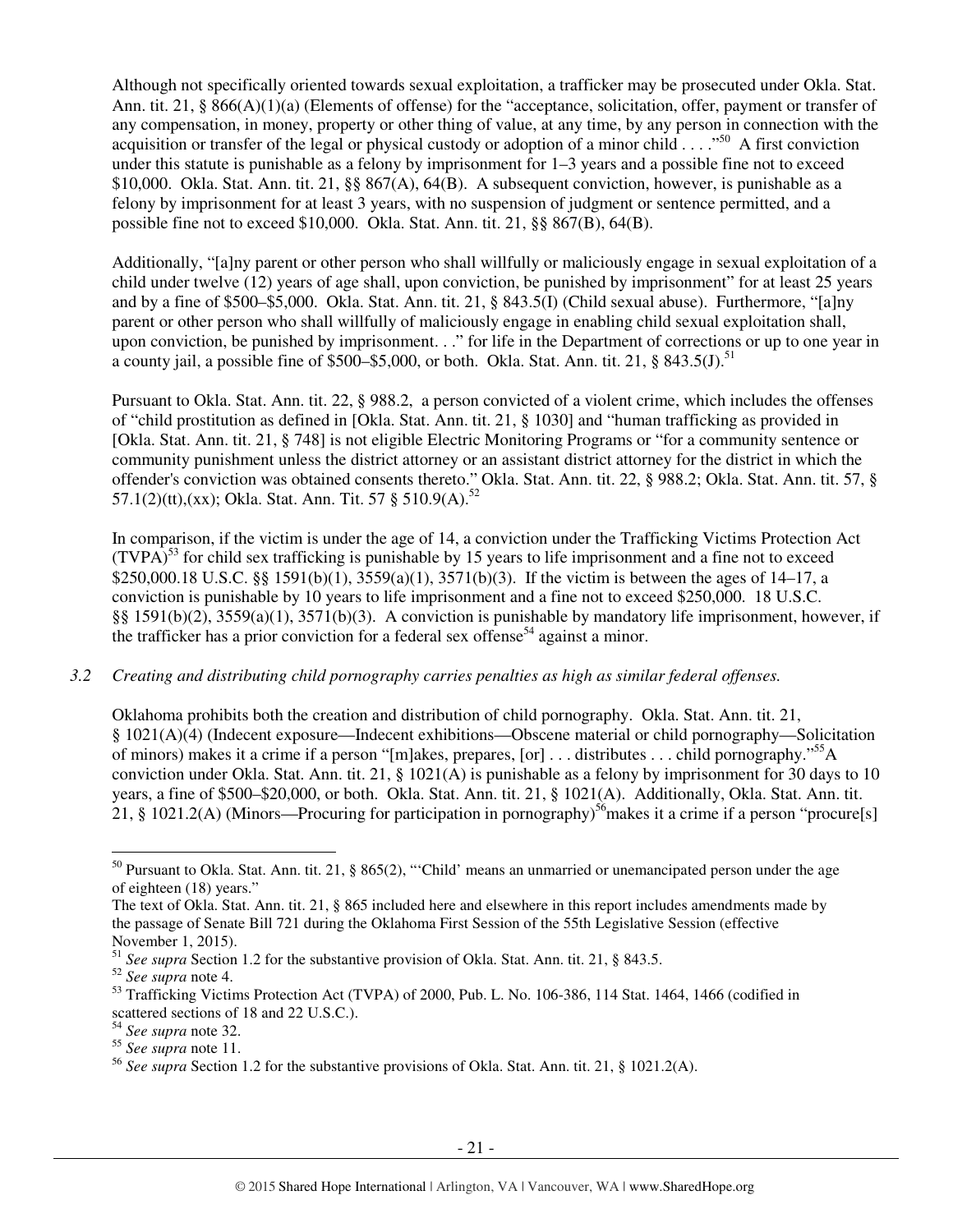or cause[s] the participation of any minor under the age of eighteen (18) years in any child pornography or ... knowingly . . . manufactures, or causes to be sold or distributed any child pornography . . . ." A conviction under this statute is punishable as a felony by imprisonment up to 20 years without the possibility of a deferred sentence, a fine not to exceed \$25,000, or both. Okla. Stat. Ann. tit. 21, § 1021.2(A).

Similarly, Okla. Stat. Ann. tit. 21, § 1040.8(A) (Publication, distribution or participation in preparation of obscene material or child pornography—Unsolicited mailings) provides,

No person shall knowingly photograph, act in, pose for, model for, print, sell, offer for sale, give away, exhibit, publish, offer to publish, or otherwise distribute, display, or exhibit any book, magazine, story, pamphlet, paper, writing, card, advertisement, circular, print, picture, photograph, motion picture film, electronic video game or recording, image, cast, slide, figure, instrument, statue, drawing, presentation, or other article which is obscene material or child pornography, as defined in Section 1024.1 of this title. . . .

A conviction under this statute that involves child pornography<sup>57</sup> is punishable as a felony by imprisonment up to 20 years, a fine of not less than \$10,000, or both. Okla. Stat. Ann. tit. 21, § 1040.8(C).

A person who is a parent, guardian, or has custody of a child under the age of 18, may also be prosecuted under Okla. Stat. Ann. tit. 21, § 1021.3(A) (Guardians—Parents—Custodians—Consent to participation of minors in child pornography) if the person "knowingly permits or consents to the participation of a minor in any child pornography. . . ." A conviction under this statute is punishable as a felony by imprisonment up to 20 years, a fine not to exceed \$25,000, or both, and is not eligible for a deferred sentence. Okla. Stat. Ann. tit. 21, § 1021.3(A).

Pursuant to Okla. Stat. Ann. tit. 22, § 988.2, a person convicted of a violent crime, which includes the offenses of "child pornography or aggravated child pornography as defined in [Okla. Stat. Ann. tit. 21, §§ 1021.2, 1021.3, 1024.1 or 1040.12a]" is not eligible for Electric Monitoring Programs or "for a community sentence or community punishment unless the district attorney or an assistant district attorney for the district in which the offender's conviction was obtained consents thereto." Okla. Stat. Ann. tit. 22, § 988.2; Okla. Stat. Ann. tit. 57, § 57.1(2)(ss); Okla. Stat. Ann. Tit. 57 § 510.9(A).<sup>58</sup>

In comparison, if the victim is under the age of 14, a conviction under the TVPA for child sex trafficking is punishable by 15 years to life imprisonment and a fine not to exceed \$250,000. 18 U.S.C. §§ 1591(b)(1),  $3559(a)(1)$ ,  $3571(b)(3)$ . If the victim is between the ages of  $14-17$ , a conviction is punishable by 10 years to life imprisonment and a fine not to exceed \$250,000. 18 U.S.C. §§ 1591(b)(2), 3559(a)(1), 3571(b)(3). A conviction is punishable by mandatory life imprisonment, however, if the trafficker has a prior conviction for a federal sex offense<sup>59</sup> against a minor. Additionally, a federal conviction for distribution of child pornography<sup>60</sup> is generally punishable by imprisonment for  $5-20$  years and a fine not to exceed \$250,000.<sup>61</sup> Subsequent convictions, however, are punishable by imprisonment up to 40 years and a fine not to exceed \$250,000.<sup>62</sup>

<sup>57</sup> *See supra* note 11.

<sup>58</sup> *See supra* note 4.

<sup>59</sup> *See supra* note 32.

<sup>&</sup>lt;sup>60</sup> 18 U.S.C. §§ 2252(a)(1), (a)(2), (a)(3) (Certain activities relating to material involving the sexual exploitation of minors),  $2252A(a)(2)$ , (a)(3) (Certain activities relating to material constituting or containing child pornography), 1466A(a) (Obscene visual representations of the sexual abuse of children).

<sup>&</sup>lt;sup>61</sup> 18 U.S.C. §§ 2252(b) (stating that a conviction under subsection (a)(1), (a)(2), or (a)(3) is punishable by imprisonment for 5–20 years and a fine), 2252A(b)(1) (a conviction is punishable by imprisonment for 5–20 years and a fine), 1466A(a), (b) (stating that a conviction under subsection (a) is "subject to the penalties provided in section 2252A(b)(1)," imprisonment for 5–20 years and a fine, while a conviction under subsection (b) is "subject to the penalties provided in section 2252A(b)(2)," imprisonment up to 10 years, a fine, or both); *see also* 18 U.S.C. §§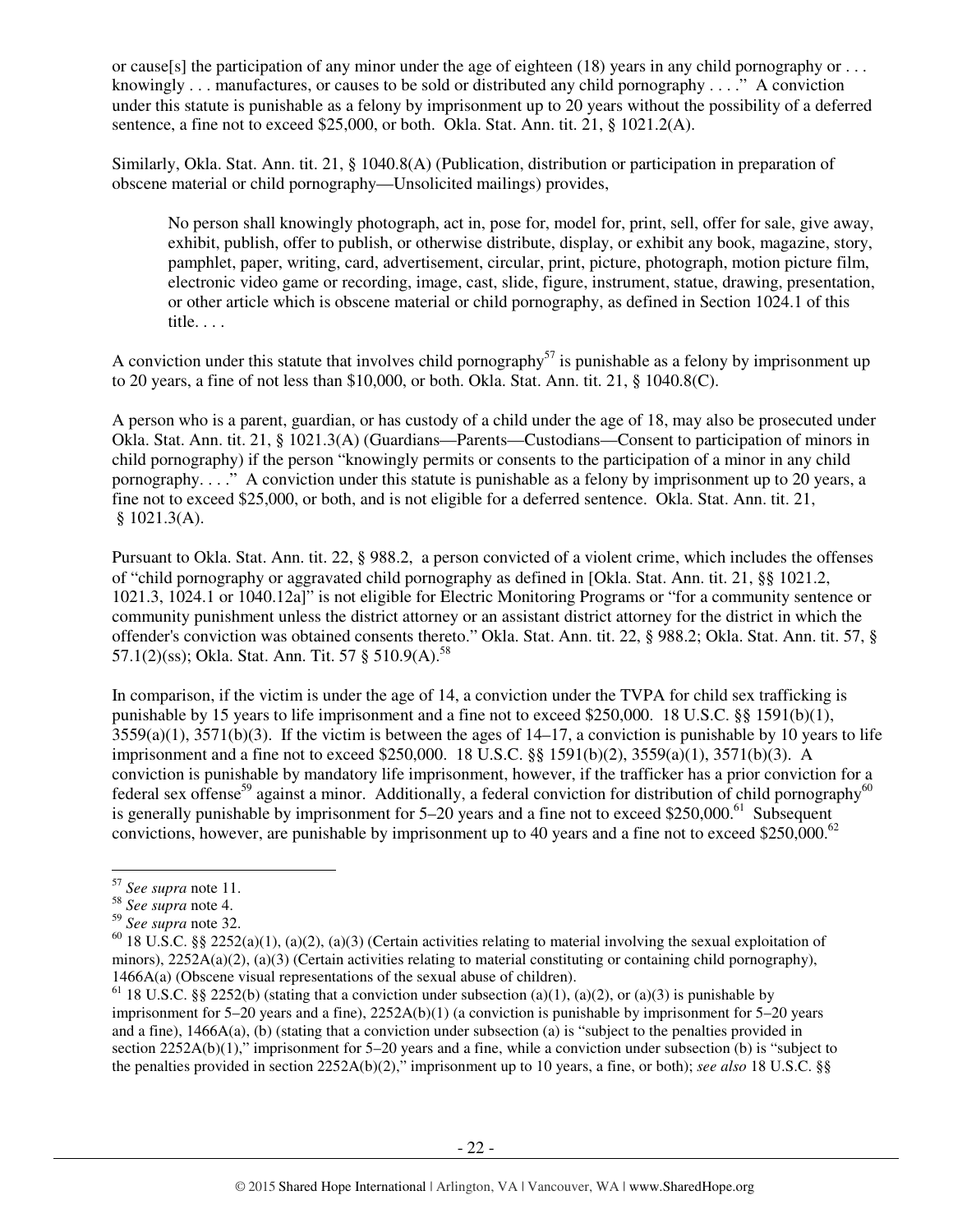*3.3 Using the Internet or electronic communications to lure, entice, recruit or sell commercial sex acts with a minor is a separate crime or results in an enhanced penalty for traffickers.* 

Although not expressly commercial, Okla. Stat. Ann. tit. 21, § 1040.13a(A),(B) (Facilitating, encouraging, offering or soliciting sexual conduct or engaging in sexual communication with a minor or person believed to be a minor) makes it illegal for a person to use the Internet or electronic communications to "facilitate, encourage, offer or solicit sexual conduct with a minor." Specifically, Okla. Stat. Ann. tit. 21, § 1040.13a(A),(B) states,

A. It is unlawful for any person to facilitate, encourage, offer or solicit sexual conduct with a minor, or other individual the person believes to be a minor, by use of any technology, or to engage in any communication for sexual or prurient interest with any minor, or other individual the person believes to be a minor, by use of any technology $^{63}$ ...

B. A person is guilty of violating the provisions of this section if the person knowingly transmits any prohibited communication by use of any technology defined herein, or knowingly prints, publishes or reproduces by use of any technology described herein any prohibited communication, or knowingly buys, sells, receives, exchanges, or disseminates any prohibited communication or any information, notice, statement, website, or advertisement for communication with a minor or access to any name, telephone number, cell phone number, e-mail address, Internet address, text message address, place of residence, physical characteristics or other descriptive or identifying information of a minor, or other individual the person believes to be a minor.

A conviction under this statute is punishable as a felony by imprisonment up to 10 years, a fine not to exceed \$10,000, or both. Okla. Stat. Ann. tit. 21, § 1040.13a(D).

Additionally, Okla. Stat. Ann. tit. 21, § 1123(A)(1) (Lewd or indecent proposals or acts as to child under 16) prohibits a person from making "any oral, written or electronically or computer-generated lewd or indecent proposal to any child under sixteen (16) years of age." A first conviction<sup>64</sup> under this statute is punishable as a felony by imprisonment for 3–20 years and a possible fine not to exceed \$10,000. Okla. Stat. Ann. tit. 21, §§ 1123(A), 64(B). If the victim is under the age of 12, however, a first conviction is punishable as a felony by imprisonment for at least 25 years and a possible fine not to exceed \$10,000. Okla. Stat. Ann. tit. 21, §§ 1123(A), 64(B). Second convictions are punishable by the same penalties, but the offender "shall not be eligible for probation, suspended or deferred sentence." Okla. Stat. Ann. tit. 21, § 1123(A). In addition to not being eligible for probation, suspension or a deferred sentence, third and subsequent convictions are punishable as a felony by imprisonment for life or life without the possibility of parole and a possible fine not to exceed \$10,000. Okla. Stat. Ann. tit. 21, §§ 1123(A), 64(B). Additionally, a conviction under this statute by a person who has two prior convictions for any violation or attempted violation of Okla. Stat. Ann. tit. 21, § 1114(A) (Rape in the first degree), tit. 21, § 888 (Forcible sodomy), or tit. 21, § 843.5 (Child sexual abuse) is punishable as a felony by imprisonment for life or life without the possibility of parole and a possible fine not to exceed \$10,000. Okla. Stat. Ann. tit. 21, §§ 1123(A), 64(B).

See supra note 14.

 $3559(a)(1)$  (classifying all of the above listed offenses as felonies),  $3571(b)(3)$  (providing a fine up to \$250,000 for any felony conviction).

<sup>&</sup>lt;sup>62</sup> 18 U.S.C. §§ 2252(b) (stating if a person has a prior conviction under subsection (a)(1), (a)(2), or (a)(3) or a list of other statutes, a conviction is punishable by a fine and imprisonment for 15–40 years), 2252A(b)(1) (stating if a person has a prior conviction under subsection (a)(2), (a)(3), or a list of other statutes, a conviction is punishable by a fine and imprisonment for 15–40 years), 1466A(a), (b) (stating that the penalty scheme for section 2252A(b) applies); *see also* 18 U.S.C. §§ 3559(a)(1) (classifying all of the above listed offenses as felonies), 3571(b)(3) (providing a fine up to \$250,000 for any felony conviction).

<sup>64</sup> *See supra* note 16.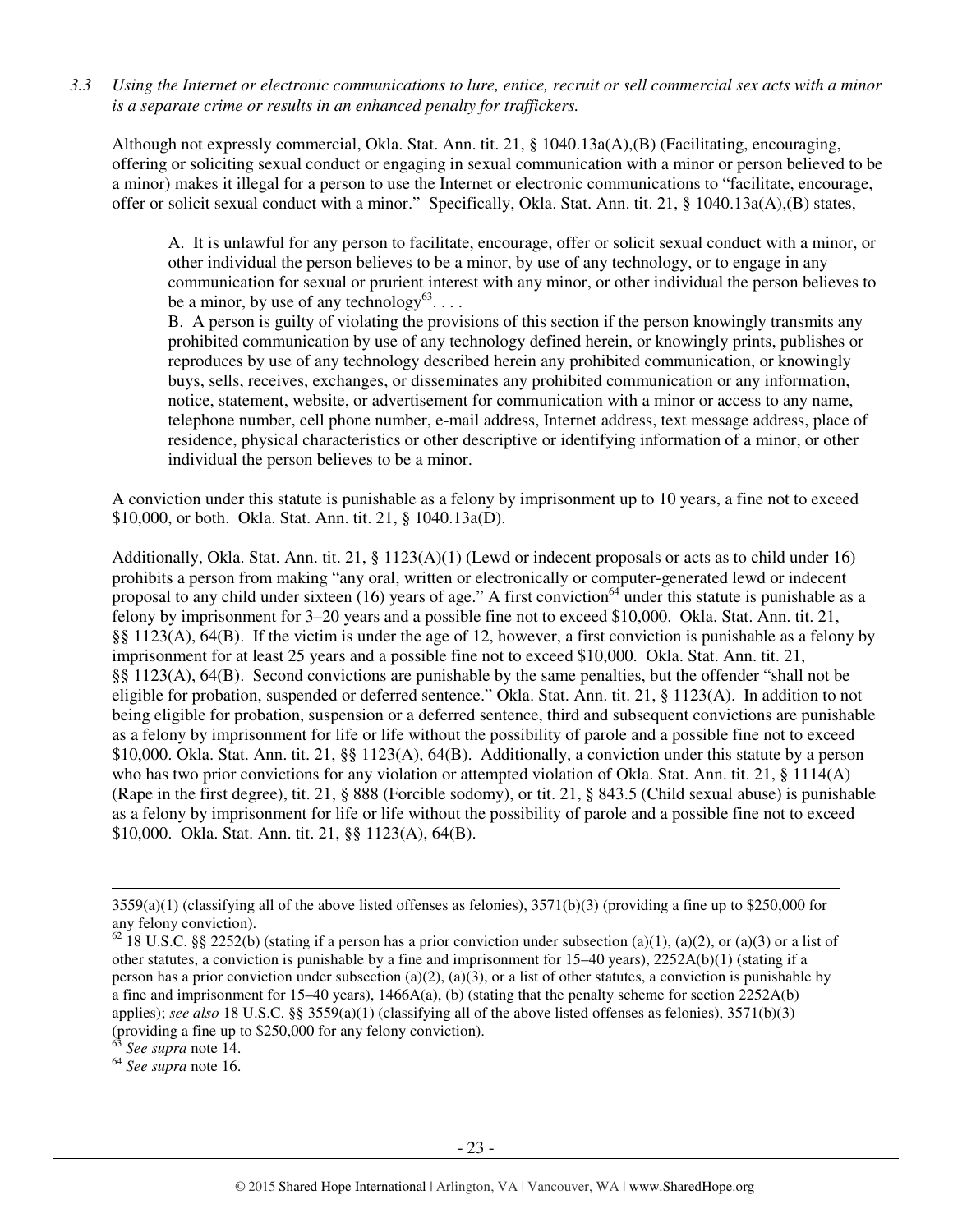## *3.4 Financial penalties for traffickers, including asset forfeiture, are sufficiently high.*

Traffickers convicted under Okla. Stat. Ann. tit. 21, § 748(B) (Human trafficking) or Oklahoma's CSEC laws are subject to fines ranging from \$2,500–\$250,000. A trafficker convicted under Okla. Stat. Ann. tit. 21, § 748(B) (Human trafficking), if the victim is under the age of 18, is subject to a possible fine not to exceed \$250,000. Okla. Stat. Ann. tit.21, § 748(C). Pursuant to Okla. Stat. Ann. tit. 21, § 1031(C) (Punishment for violations), if the victim is under the age of 16, a conviction under Okla. Stat. Ann. tit. 21, § 1029(B) (Engaging in prostitution, etc.) is punishable by a fine not to exceed \$5,000 for a first conviction, \$10,000 for a second conviction, or \$15,000 for third and subsequent convictions. In contrast, if the victim is 16 years of age or older, a conviction under Okla. Stat. Ann. tit. 21, § 1029(A) is punishable by a possible fine not to exceed \$2,500 for a first conviction, \$5,000 for a second conviction, or \$7,500 for third and subsequent convictions. Okla. Stat. Ann. tit.21, § 1031(A).

Although traffickers convicted under Okla. Stat. Ann. tit. 21, § 1087(A) (Child under 18 years of age— Procuring for prostitution, lewdness or other indecent act—Punishment) are not expressly required to pay a fine, they are subject to a possible fine not to exceed \$10,000 pursuant to Okla. Stat. Ann. tit. 21, § 64(B).<sup>65</sup> Additionally, traffickers convicted under Okla. Stat. Ann. tit. 21, § 1088(A) (Child under 18 years of age—Inducing, keeping, detaining or restraining for prostitution—Punishment) are subject to a fine of \$5,000– \$25,000. Okla. Stat. Ann. tit. 21, § 1088(B)(1).

Additionally, the court shall require a convicted trafficker to make restitution. Specifically, Okla. Stat. Ann. tit. 21, § 748(C) (Human trafficking) provides, "The court shall also order the defendant to pay restitution<sup>66</sup> to the victim<sup>67</sup> as provided in Section 991f [Restitution] of Title 22 [Criminal procedure] of the Oklahoma Statutes." Additionally, traffickers who are convicted of other crimes that cause injury to the victim are also required to make restitution under Okla. Stat. Ann. tit. 22, § 991f(C)(1) (Restitution).

Although Okla. Stat. Ann. tit. 21, § 68 (Conviction does not work forfeiture) prohibits asset forfeiture unless it "is expressly imposed by law," Okla. Stat. Ann. tit. 21,  $\S$  1738(A)(1) (Seizure and forfeiture proceedings— Vehicles, airplanes, vessels, etc. used in attempt or commission of certain crimes) authorizes equipment and vehicle forfeiture for violations of Okla. Stat. Ann. tit.21, § 748 (Human trafficking) or §1029 (Engaging in prostitution, etc.). Additionally, Okla. Stat. Ann. tit. 21, § 1738(B)(10)–(12) states,

B. In addition to the property described in subsection A of this section, the following property is also subject to forfeiture pursuant to this section:...

10. All conveyances, including aircraft, vehicles or vessels, monies, coins and currency, or other instrumentality used or intended to be used, in any manner or part, to commit a violation of paragraph 1 of subsection A of Section 1021 [Indecent exposure—Indecent exhibitions—Obscene material or child pornography—Solicitation of minors] of this title, where the victim of the crime is a minor child, . . . Section 1021.2 [Minors—Procuring for participation in pornography] of this title, . . . ;

11. All conveyances, including aircraft, vehicles or vessels, monies, coins and currency, or other instrumentality used in any manner or part, to commit any violation of the provisions set forth in Section 748 [Human trafficking] of this title; and

12. Any and all property used in any manner or part to facilitate, participate or further the commission of a human trafficking offense in violation of Section 748 of this title, and all property, including monies, real estate, or any other tangible assets or property of or derived from or used by a prostitute, pimp or panderer in any manner or part to facilitate, participate or further the commission of any prostitution offense in violation of Sections 1028 [Setting up or operating place

<sup>65</sup> *See supra* note 10.

<sup>66</sup> *See supra* note 37.

<sup>67</sup> *See supra* note 38.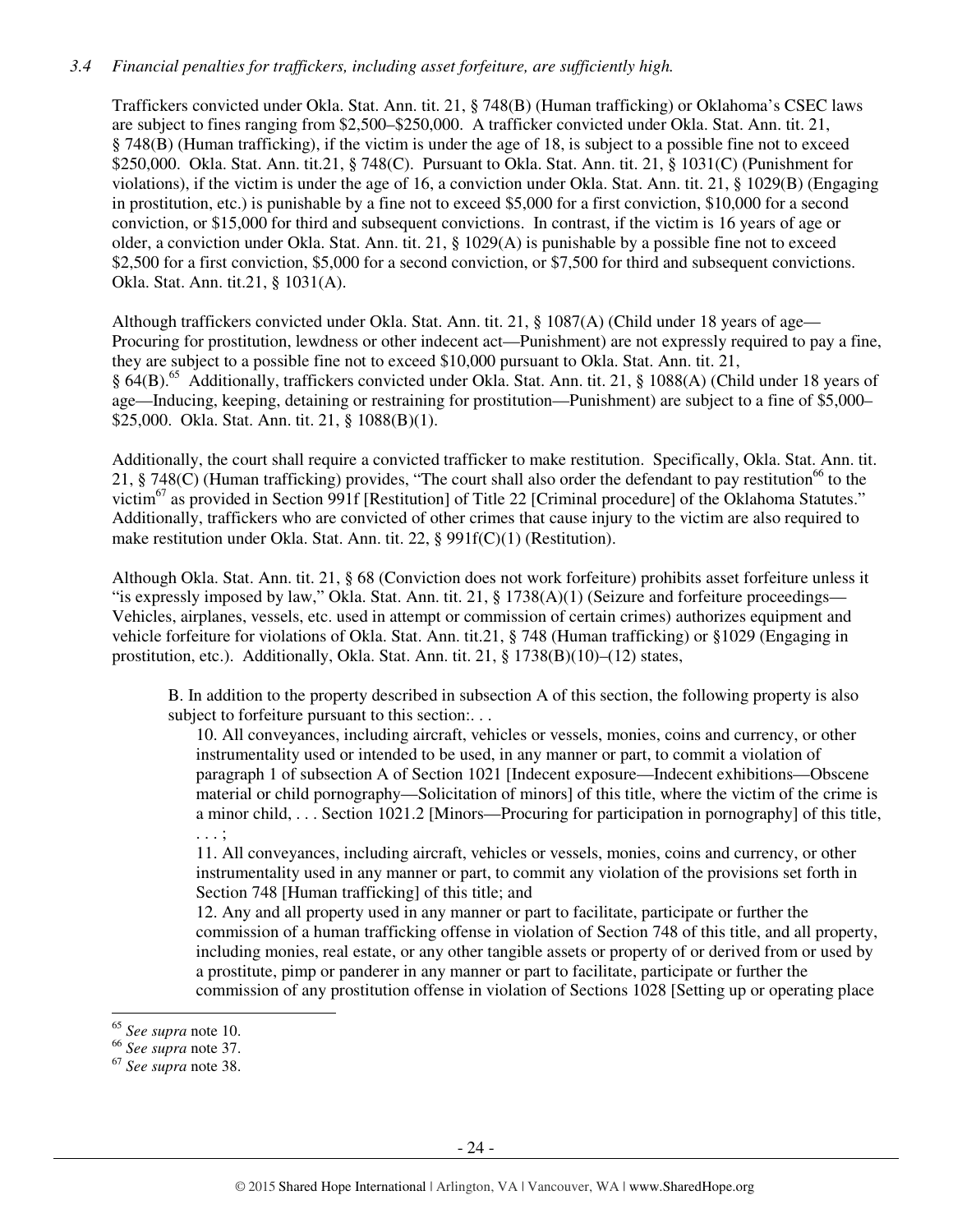of prostitution], 1029 [Engaging in prostitution, etc.] or 1030 [Definitions] of this title; provided, however, any monies, real estate or any other tangible asset or property of a customer or anyone merely procuring the services of a prostitute shall not be included.

Forfeiture actions under this section are discretionary and civil in nature. "Forfeiture actions under this section may be brought by the district attorney in the proper county of venue as petitioner." Okla. Stat. Ann. tit. 21, §1738(C). Procedure governing forfeiture proceedings and the disposition of property forfeited are detailed in Okla. Stat. Ann. tit. 21, §1738.

Lastly, Okla. Stat. Ann. tit. 21, § 1040.54(A) (Seizure and forfeiture of equipment used in certain offenses relating to obscene material or child pornography) authorizes asset forfeiture for "any equipment which is used, or intended for use in the preparing, photographing, printing, selling, exhibiting, publishing, distributing, displaying, advertising, filming, copying, recording, or mailing of . . . child pornography, as defined in subsection A of Section 1024.1 [Definitions] of this title."

# *3.5 Convicted traffickers are required to register as sex offenders.*

Pursuant to Oklahoma's Sex Offenders Registration Act,<sup>68</sup> Okla. Stat. Ann. tit. 57, § 582(A) (Persons and crimes to which act applies) states that a person "residing, working or attending school within the State of Oklahoma" with any of the following convictions or a conviction of an attempt to commit the following crimes must register as a sex offender: Okla. Stat. Ann. tit. 21, § 748 (Human trafficking) "if the offense involved human trafficking for commercial sex", tit. 21, §1021.2(A)(Minors—Procuring for participation in pornography), tit. 21, § 1021.3(A) (Guardians—Parents—Custodians—Consent to participation of minors in child pornography), tit. 21, § 1024.2 (Purchase, procurement or possession of child pornography), §1040.12a(A) (Aggravated possession of child pornography—Penalties—Definitions), tit. 21, §1040.13a (Facilitating, encouraging, offering or soliciting sexual conduct or engaging in sexual communication with a minor or person believed to be a minor), tit. 21, § 1087 (Child under 18 years of age—Procuring for prostitution, lewdness or other indecent act—Punishment), or tit. 21, § 1088 (Child under 18 years of age—Inducing, keeping, detaining or restraining for prostitution—Punishment). Additionally, traffickers "currently serving a sentence or any form of probation or parole for a crime or an attempt to commit a crime provided for in Section 843.5 [Child sexual abuse] of Title 21 of the Oklahoma Statutes if the offense involved sexual abuse or sexual exploitation as those terms are defined in Section 1-1-105 of Title 10A of the Oklahoma Statutes" are required to register as sex offenders. Okla. Stat. Ann. tit. 57, § 582(A). Additionally, an offender convicted of Okla. Stat. Ann. tit. 21, § 1040.8(A) (Publication, distribution or participation in preparation of obscene material or child pornography— Unsolicited mailings) is "required to register as a sex offender under the Sex Offenders Registration Act." Okla. Stat. Ann. tit. 21, § 1040.8(C).

Okla. Stat. Ann. tit. 57, § 582(A) does not require traffickers convicted under Okla. Stat. Ann. tit. 21, § 1029 (Engaging in prostitution, etc.), or tit. 21, § 1028 (Setting up or operating place of prostitution) to register as sex offenders.

*3.6 Laws relating to termination of parental rights for certain offenses include sex trafficking or commercial sexual exploitation of children (CSEC) offenses in order to remove the children of traffickers from their control and potential exploitation.* 

A conviction under Okla. Stat. Ann. tit. 21, § 748 (Human trafficking) is not included as a ground for terminating parental rights under Okla. Stat. Ann. tit. 10A, § 1-4-904(B)(8) (Termination of parental rights in certain situations). Instead, Okla. Stat. Ann. tit. 10A, § 1-4-904(B) provides,

<sup>68</sup> Okla. Stat. Ann. tit. 57, §§ 581–590.2.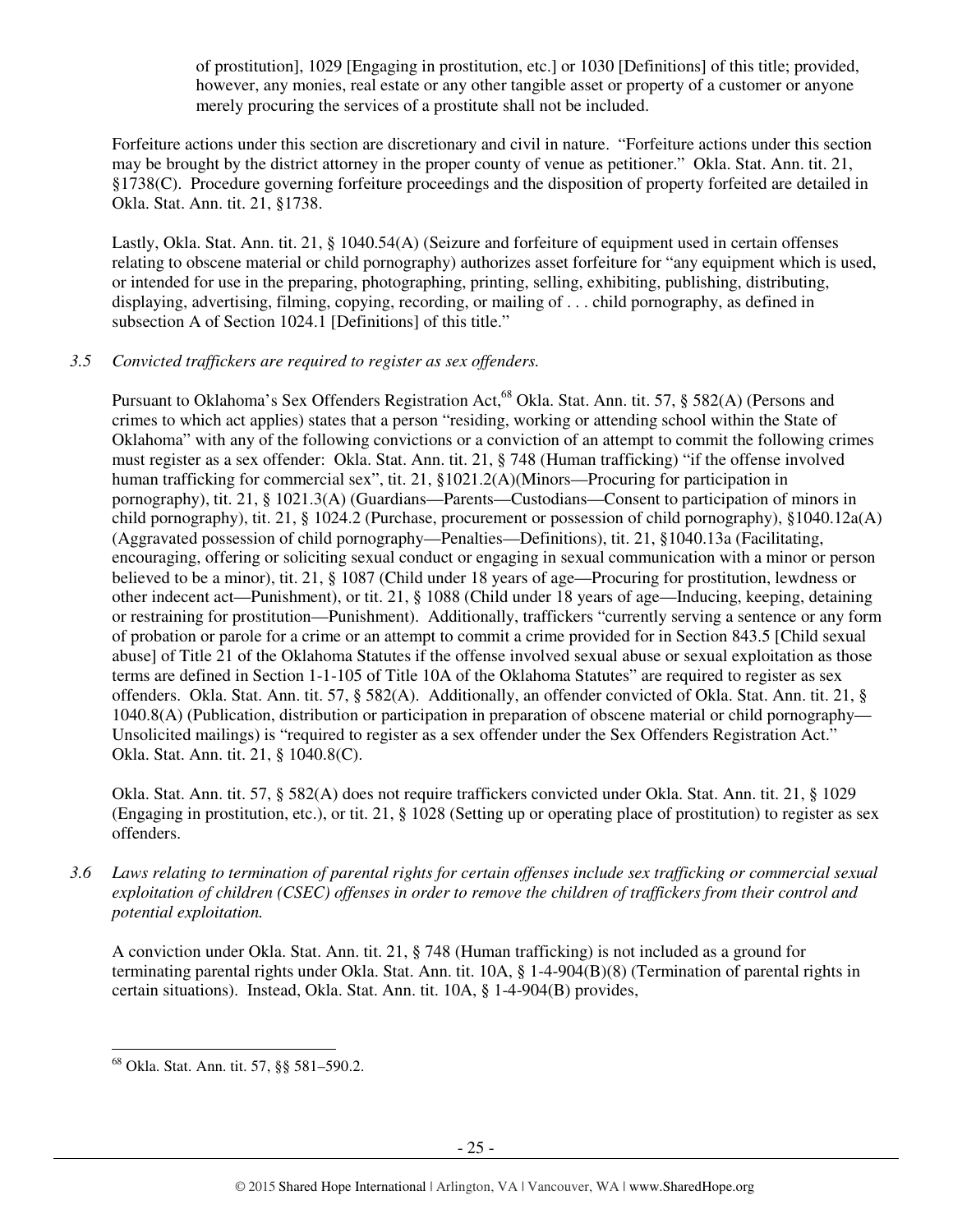B. The court may terminate the rights of a parent to a child based upon the following legal grounds:

. . . . 8. A finding that the parent has been convicted in a court of competent jurisdiction in any state of any of the following acts:

- a. permitting a child to participate in pornography,
- b. rape, or rape by instrumentation,
- c. lewd molestation of a child under sixteen (16) years of age,
- d. child abuse $^{69}$  or neglect,
- e. enabling child abuse or neglect,

9. A finding that the parent has abused or neglected the child or a sibling of the child or failed to protect the child or a sibling of the child from abuse or neglect that is heinous or shocking;

10. A finding that the parent has previously abused or neglected the child or a sibling of the child or failed to protect the child or a sibling of the child from abuse or neglect and the child or a sibling of the child has been subjected to subsequent abuse;

11. A finding that the child was conceived as a result of rape perpetrated by the parent whose rights are sought to be terminated;

12. A finding that the parent whose rights are sought to be terminated is incarcerated, and the continuation of parental rights would result in harm to the child based on consideration of . . . [several listed]factors. . . .

. . . .

. . .

<sup>69</sup> *See infra* Section 5.6 for the definition of "abuse."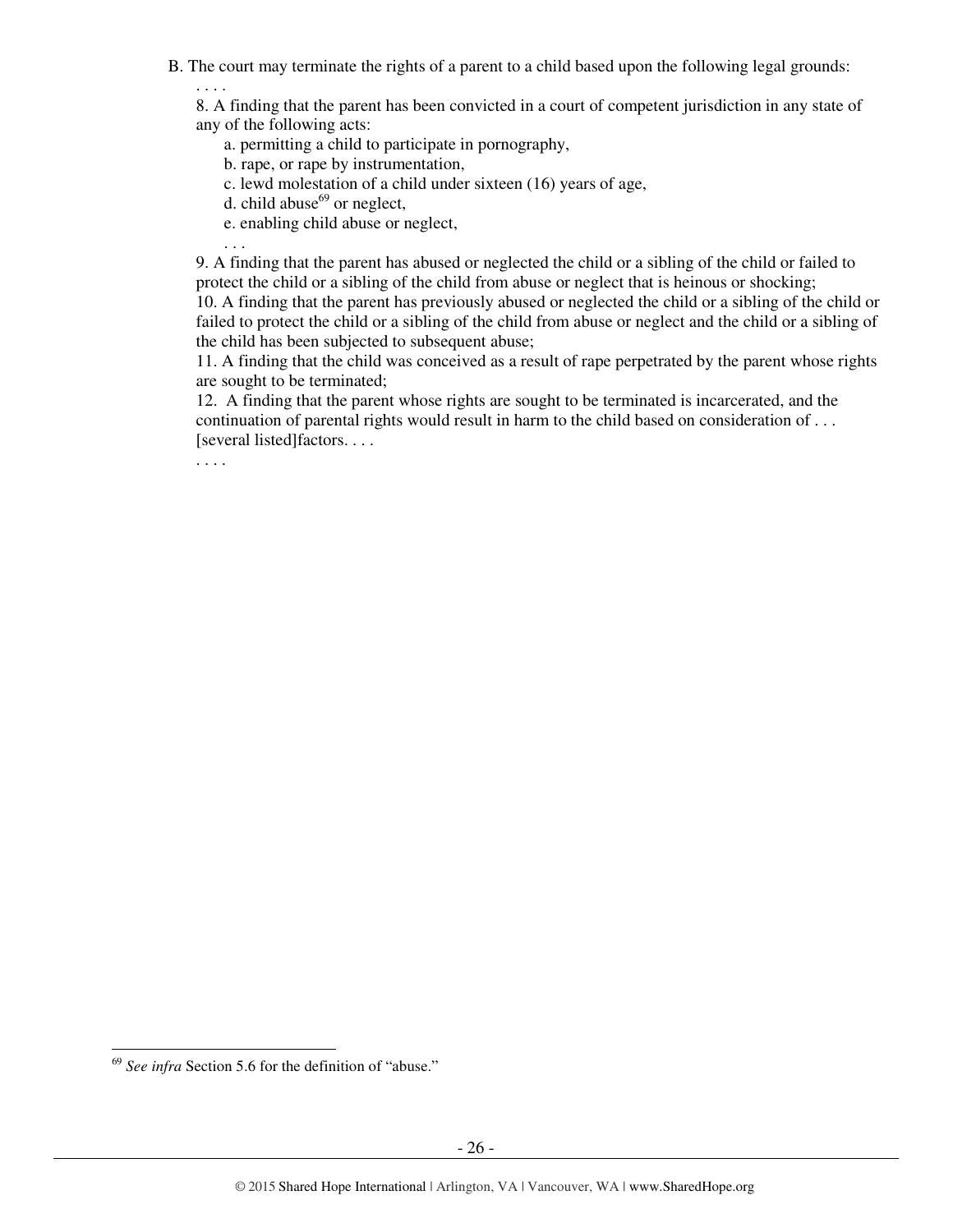#### *Legal Components:*

- *4.1 The acts of assisting, enabling, or financially benefitting from child sex trafficking are included as criminal offenses in the state sex trafficking statute.*
- *4.2 Financial penalties, including asset forfeiture laws, are in place for those who benefit financially from or aid and assist in committing domestic minor sex trafficking.*

*\_\_\_\_\_\_\_\_\_\_\_\_\_\_\_\_\_\_\_\_\_\_\_\_\_\_\_\_\_\_\_\_\_\_\_\_\_\_\_\_\_\_\_\_\_\_\_\_\_\_\_\_\_\_\_\_\_\_\_\_\_\_\_\_\_\_\_\_\_\_\_\_\_\_\_\_\_\_\_\_\_\_\_\_\_\_\_\_\_\_\_\_\_\_* 

- *4.3 Promoting and selling child sex tourism is illegal.*
- *4.4 Promoting and selling child pornography is illegal.*

#### *Legal Analysis:*

*4.1 The acts of assisting, enabling, or financially benefitting from child sex trafficking are included as criminal offenses in the state sex trafficking statute.* 

Oklahoma's state human trafficking law applies to facilitators who benefit financially from sex trafficking, as well as to facilitators who assist or enable trafficking by harboring or transporting a victim of human trafficking. Okla. Stat. Ann. tit. 21, § 748(A)(6)(c) (Human trafficking)<sup>70</sup> states that "human trafficking for commercial sex" means "benefiting, financially or by receiving anything of value, from participating in a venture that has engaged in an act of trafficking for commercial sex." Additionally, "human trafficking for commercial sex" applies to a facilitator who harbors or transports "by any means, a minor for purposes of engaging the minor in a commercial sex act." Okla. Stat. Ann. tit. 21, § 748(A)(6)(b). If the victim is a minor under the age of 18, a conviction for "human trafficking for commercial sex" is punishable as a felony by imprisonment for at least 15 years or for life, a fine not to exceed \$250,000, or both. Okla. Stat. Ann. tit.21, § 748(C).

Several of Oklahoma's CSEC laws may also be used to prosecute facilitators. Facilitators may be convicted under Okla. Stat. Ann. tit. 21, § 1029(A)(4) (Engaging in prostitution, etc.)<sup>71</sup> for aiding or abetting the acts set out in tit. 21, § 1029(A)(1)–(3). If the victim is under the age of 16, a conviction is punishable as a felony by imprisonment up to 10 years and a fine not to exceed \$5,000 for a first conviction, \$10,000 for a second conviction, or \$15,000 for third and subsequent convictions. Okla. Stat. Ann. tit. 21, §§ 1029(B), 1031(A). In contrast, if the victim is 16 years of age or older, a conviction is punishable as a misdemeanor by imprisonment in a county jail for 30 days to 1 year, a fine not to exceed \$2,500 for a first conviction, \$5,000 for a second conviction, or \$7,500 for third and subsequent convictions, or by both fine and imprisonment. Okla. Stat. Ann. tit. 21, § 1031(A). In addition, the court may also order that the offender serve 40–80 hours of community service.<sup>72</sup> Okla. Stat. Ann. tit. 21, § 1031(A).

Pursuant to Okla. Stat. Ann. tit. 22, § 988.2, a person convicted of a violent crime, which includes the offenses of "child prostitution as defined in [Okla. Stat. Ann. tit. 21, § 1030] and "human trafficking as provided in [Okla. Stat. Ann. tit. 21, § 748] is not eligible for Electric Monitoring Programs or "for a community sentence or community punishment unless the district attorney or an assistant district attorney for the district in which the offender's conviction was obtained consents thereto." Okla. Stat. Ann. tit. 22, § 988.2; Okla. Stat. Ann. tit. 57, § 57.1(2)(tt),(xx); Okla. Stat. Ann. Tit. 57 § 510.9(A).<sup>73</sup>

<sup>70</sup> *See supra* Section 1.1 for the substantive provisions of Okla. Stat. Ann. tit. 21, § 748(A)(6)(c).

<sup>71</sup> *See supra* Section 1.2 for the substantive provisions of Okla. Stat. Ann. tit. 21, § 1029.

<sup>72</sup> *See supra* note 8.

<sup>73</sup> *See supra* note 4.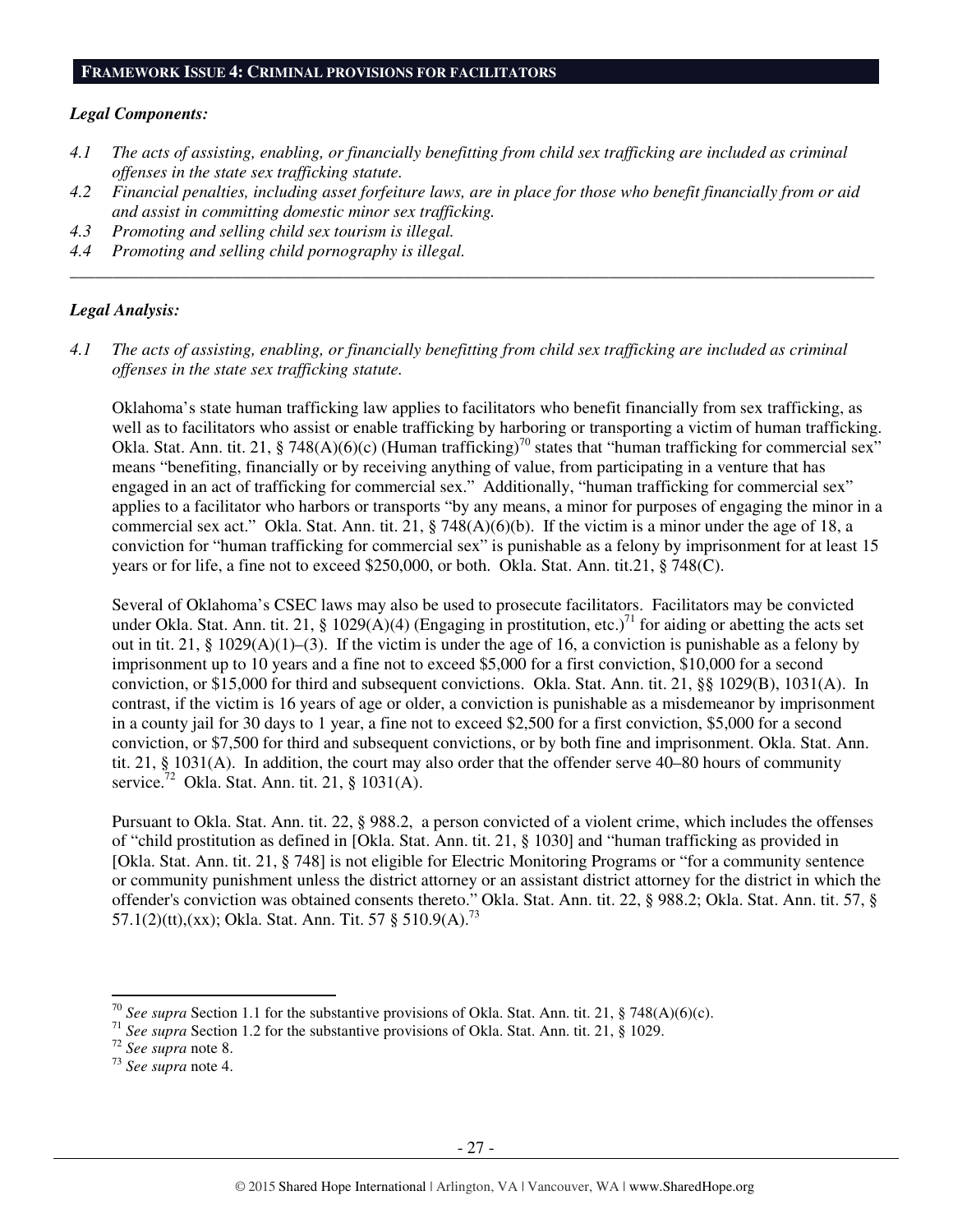Facilitators may also be prosecuted under either Okla. Stat. Ann. tit. 21, § 1087(B)(2) (Child under 18 years of age—Procuring for prostitution, lewdness or other indecent act—Punishment) or tit. 21, § 1088(B)(2) (Child under 18 years of age—Inducing, keeping, detaining or restraining for prostitution— Punishment).<sup>74</sup> An offender's first conviction under either of these statutes is punishable as a misdemeanor by 6 months to 1 year imprisonment and a fine not to exceed \$5,000,<sup>75</sup> while subsequent convictions are punishable as felonies by imprisonment for 1–10 years, a fine of \$5,000–\$25,000. Okla. Stat. Ann. tit.21, §§ 1087(B)(2),  $1088(B)(2)$ .

*4.2 Financial penalties, including asset forfeiture laws, are in place for those who benefit financially from or aid and assist in committing domestic minor sex trafficking.* 

Facilitators convicted under Oklahoma's laws relating to human trafficking and the commercial sexual exploitation of children are subject to fines ranging from \$500–\$25,000. A facilitator convicted under Okla. Stat. Ann. tit. 21, § 748(B) (Human trafficking), if the victim is under the age of 18, is subject to a possible fine not to exceed \$250,000. Okla. Stat. Ann. tit. 21, § 748(C). Pursuant to Okla. Stat. Ann. tit. 21, § 1031(C) (Punishment for violations), if the victim is under the age of 16, a conviction under Okla. Stat. Ann. tit. 21, § 1029(A)(4), (B) (Engaging in prostitution, etc.) is punishable by a fine not to exceed \$5,000 for a first conviction, \$10,000 for a second conviction, or \$15,000 for third and subsequent convictions. In contrast, if the victim is 16 years of age or older, a conviction under Okla. Stat. Ann. tit. 21, § 1029(A)(4), (B) is punishable by a possible fine not to exceed \$2,500 for a first conviction, \$5,000 for a second conviction, or \$7,500 for third and subsequent convictions. Okla. Stat. Ann. tit. 21, § 1031(A).

Facilitators convicted under either Okla. Stat. Ann. tit. 21, § 1087(B)(2) or § 1088(B)(2) are subject to a possible fine of \$500–\$5,000 for a first conviction, and a possible fine of \$5,000–\$25,000for a subsequent conviction.

Additionally, facilitators are subject to mandatory orders of restitution for human trafficking offenses. . Okla. Stat. Ann. tit. 21, § 748(C) (Human trafficking) states, "The court shall also order the defendant to pay restitution<sup>76</sup> to the victim<sup>77</sup> as provided in Section 991f [Restitution] of Title 22 [Criminal procedure] of the Oklahoma Statutes." Facilitators convicted of other crimes that caused injury to the victim, shall be subject to make restitution under Okla. Stat. Ann. tit. 22, § 991f(C)(1) (Restitution).<sup>78</sup>

Although Okla. Stat. Ann. tit. 21, § 68 (Conviction does not work forfeiture) prohibits asset forfeiture unless it "is expressly imposed by law," Okla. Stat. Ann. tit. 21,  $\S$  1738(A)(1) (Seizure and forfeiture proceedings— Vehicles, airplanes, vessels, etc. used in attempt or commission of certain crimes) authorizes the forfeiture of assets "used in any manner to facilitate or participate in the commission of any human trafficking offense in violation of" Okla. Stat. Ann. tit. 21, § 748 (Human trafficking) or tit. 21, § 1029 (Engaging in prostitution, etc.). Additionally, Okla. Stat. Ann. tit. 21, § 1738(B)(10)–(12) states,

B. In addition to the property described in subsection A of this section, the following property is also subject to forfeiture pursuant to this section:...

10. All conveyances, including aircraft, vehicles or vessels, monies, coins and currency, or other instrumentality used or intended to be used, in any manner or part, to commit a violation of paragraph 1 of subsection A of Section 1021 [Indecent exposure—Indecent exhibitions—Obscene material or child pornography—Solicitation of minors] of this title, where the victim of the crime is

<sup>74</sup> *See supra* Section 1.2 for the substantive provisions of Okla. Stat. Ann. tit. 21, §§ 1087(B)(2), 1088(B)(2).

<sup>&</sup>lt;sup>75</sup> Okla. Stat. Ann. tit. 21, § 1087(B)(2) also has a mandatory minimum fine of \$500.

<sup>76</sup> *See supra* note 37.

<sup>77</sup> *See supra* note 38.

<sup>78</sup> *See supra* Section 2.8 for the substantive provisions of Okla. Stat. Ann. tit. 22, § 991f(C)(1).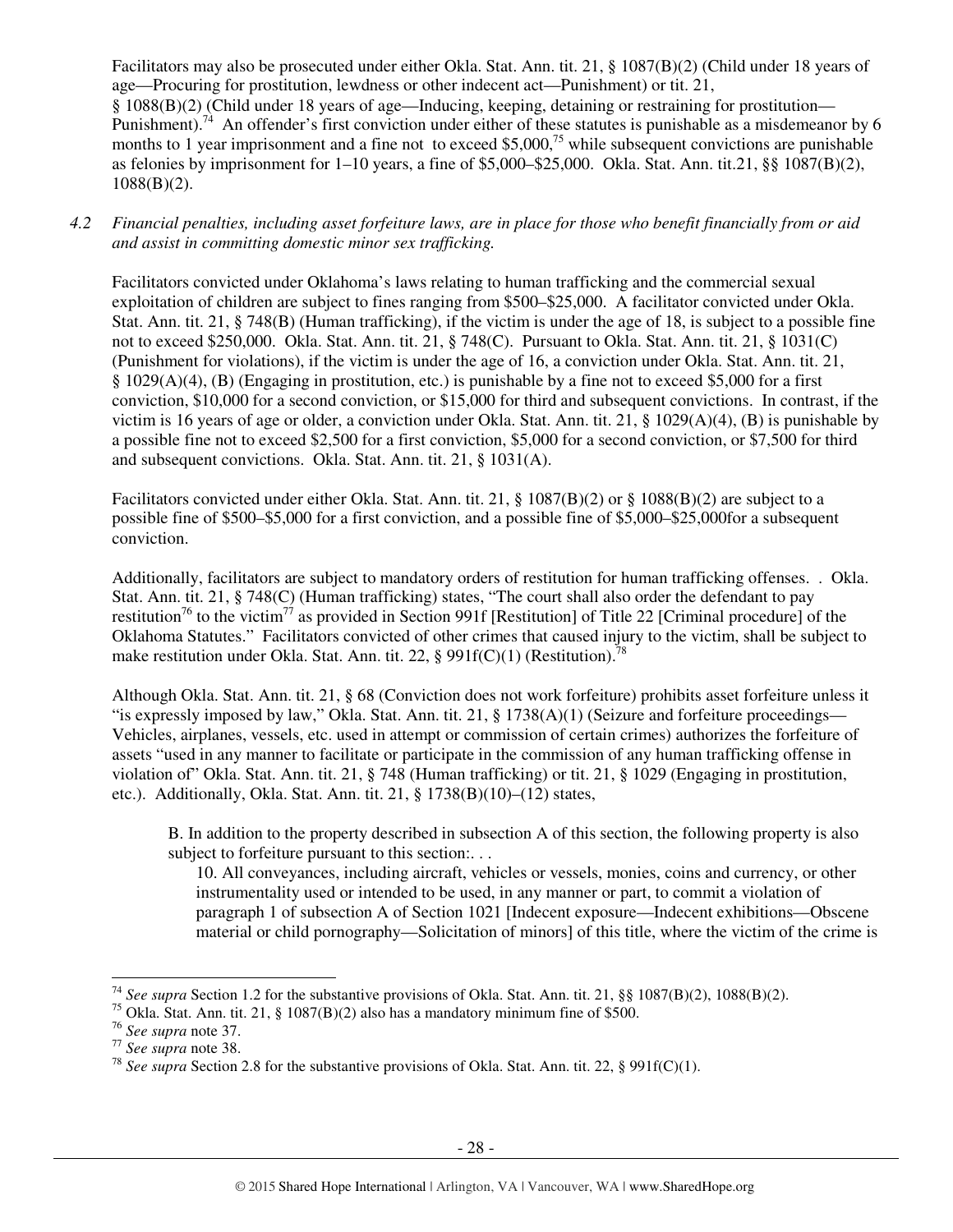a minor child, . . . Section 1021.2 [Minors—Procuring for participation in pornography] of this title, . . . ;

11. All conveyances, including aircraft, vehicles or vessels, monies, coins and currency, or other instrumentality used in any manner or part, to commit any violation of the provisions set forth in Section 748 [Human trafficking] of this title; and

12. Any and all property used in any manner or part to facilitate, participate or further the commission of a human trafficking offense in violation of Section 748 of this title, and all property, including monies, real estate, or any other tangible assets or property of or derived from or used by a prostitute, pimp or panderer in any manner or part to facilitate, participate or further the commission of any prostitution offense in violation of Sections 1028 [Setting up or operating place of prostitution], 1029 [Engaging in prostitution, etc.] or 1030 [Definitions] of this title; provided, however, any monies, real estate or any other tangible asset or property of a customer or anyone merely procuring the services of a prostitute shall not be included.

Forfeiture actions under this section are discretionary and civil in nature. "Forfeiture actions under this section may be brought by the district attorney in the proper county of venue as petitioner." Okla. Stat. Ann. tit. 21, §1738(C). Procedure governing forfeiture proceedings and the disposition of property forfeited are detailed in Okla. Stat. Ann. tit. 21, §1738.

Additionally, Okla. Stat. Ann. tit. 21, § 1040.54(A) (Seizure and forfeiture of equipment used in certain offenses relating to obscene material or child pornography) authorizes asset forfeiture for "any equipment which is used, or intended for use in the preparing, photographing, printing, selling, exhibiting, publishing, distributing, displaying, advertising, filming, copying, recording, or mailing of . . . child pornography, as defined in subsection A of Section 1024.1 [Definitions] of this title."

*4.3 Promoting and selling child sex tourism is illegal.* 

Oklahoma has no law specifically addressing sex tourism.

- 4.3.1 Recommendation: Enact a law that prohibits selling or offering to sell travel services that include or facilitate travel for the purpose of engaging in commercial sexual exploitation of a minor or prostitution of a minor, if sale or travel occurs in Oklahoma.
- *4.4 Promoting and selling child pornography is illegal.*

Oklahoma prohibits the sale of child pornography. Okla. Stat. Ann. tit. 21, § 1021.2(A) (Minors—Procuring for participation in pornography) makes it a crime for a person to knowingly sell or distribute child pornography of a minor under the age of 18<sup>79</sup> A conviction under this statute is punishable by imprisonment up to 20 years, a fine not to exceed \$25,000, or both. Okla. Stat. Ann. tit. 21, § 1021.2(A). Additionally, "Persons convicted under this section shall not be eligible for a deferred sentence." Okla. Stat. Ann. tit. 21, § 1021.2(A). Pursuant to Okla. Stat. Ann. tit. 22, § 988.2, a person convicted of a violent crime, which includes the offenses of "child pornography or aggravated child pornography as defined in [Okla. Stat. Ann. tit. 21, §§ 1021.2, 1021.3, 1024.1 or 1040.12a]" is not eligible for Electric Monitoring Programs or "for a community sentence or community punishment unless the district attorney or an assistant district attorney for the district in which the offender's conviction was obtained consents thereto." Okla. Stat. Ann. tit. 22, § 988.2; Okla. Stat. Ann. tit. 57, § 57.1(2)(ss); Okla. Stat. Ann. Tit. 57 § 510.9(A).<sup>80</sup>

<sup>79</sup> *See supra* note 11.

<sup>80</sup> See supra note 4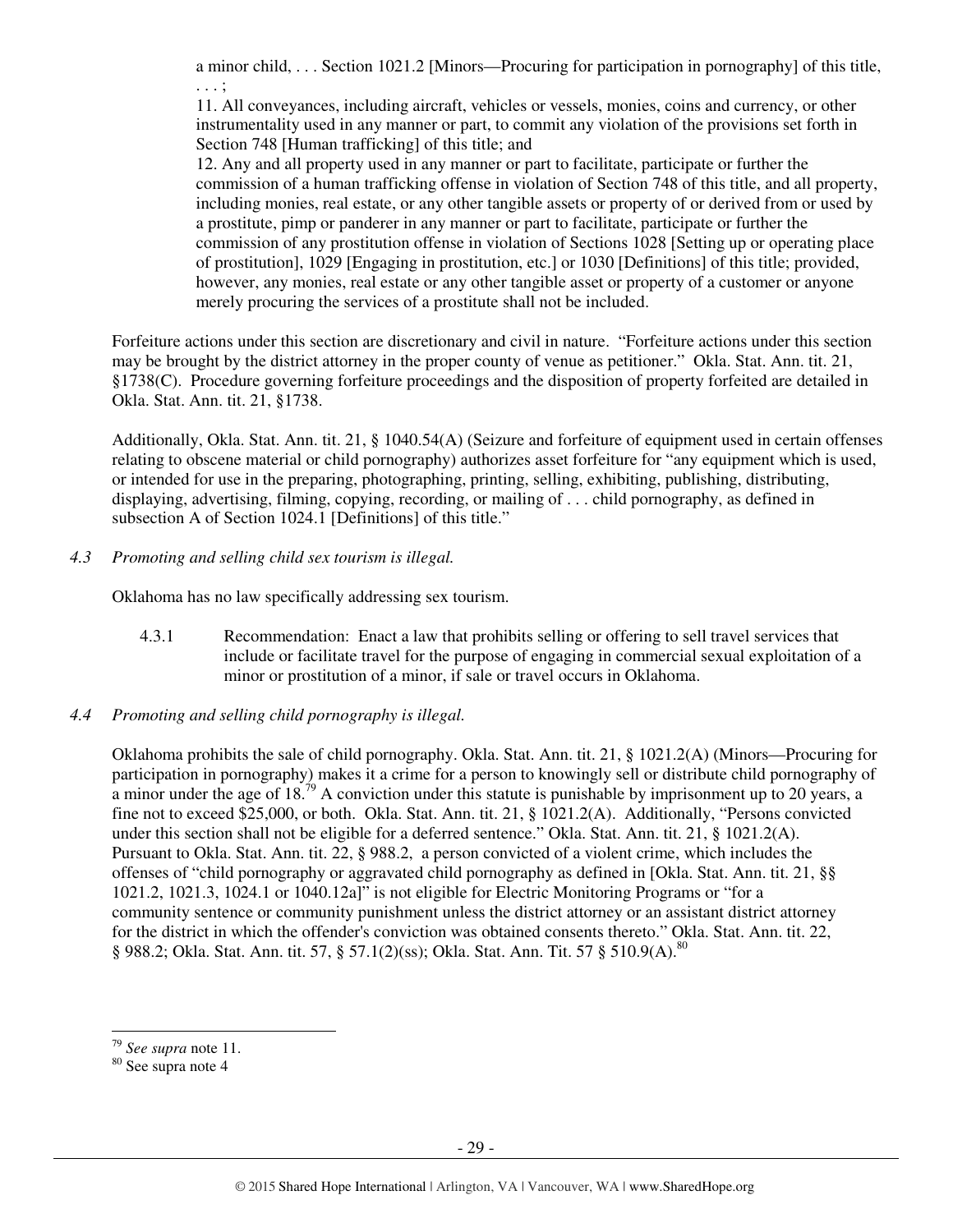Additionally, a facilitator who advertises child pornography may be convicted under Okla. Stat. Ann. tit. 21, § 1040.8(A) (Publication, distribution or participation in preparation of obscene material or child pornography—Unsolicited mailings), which states in part,

No person shall knowingly photograph, act in, pose for, model for, print, sell, offer for sale, give away, exhibit, publish, offer to publish, or otherwise distribute, display, or exhibit any book, magazine, story, pamphlet, paper, writing, card, advertisement, circular, print, picture, photograph, motion picture film, electronic video game or recording, image, cast, slide, figure, instrument, statue, drawing, presentation, or other article which is obscene material or child pornography . . . .

A conviction under this statute that involves child pornography is punishable as a felony by imprisonment up to 20 years, a fine not less than \$10,000, or both. Okla. Stat. Ann. tit. 21, § 1040.8(C). In addition, a person that "possesses one hundred (100) or more separate materials depicting child pornography shall be, upon conviction, guilty of aggravated possession of child pornography," in violation of Okla. Stat. Ann. tit. 21, § 1040.12a(A) (Aggravated possession of child pornography—Penalties—Definitions). A conviction under Okla. Stat. Ann. tit. 21, § 1040.12a(A) is punishable as a felony by imprisonment up to life and a fine not to exceed \$10,000. Okla. Stat. Ann. tit. 21, § 1040.12a(A).

Lastly, Okla. Stat. Ann. tit. 21, § 1040.13 (Acts prohibited—Felony) specifically prohibits the commercial distribution of child pornography. Okla. Stat. Ann. tit. 21, § 1040.13 states,

Every person who, with knowledge of its contents, sends, brings, or causes to be sent or brought into this state for sale or commercial distribution, or in this state prepares, sells, exhibits, commercially distributes, gives away, offers to give away, or has in his possession with intent to sell, to commercially distribute, to exhibit, to give away, or to offer to give away any obscene material or child pornography or gives information stating when, where, how, or from whom, or by what means obscene material or child pornography can be purchased or obtained, upon conviction, is guilty of a felony  $\dots$ 

A conviction under this statute is punishable by imprisonment up to 10 years, a fine not to exceed \$10,000, or both. Okla. Stat. Ann. tit. 21, § 1040.13.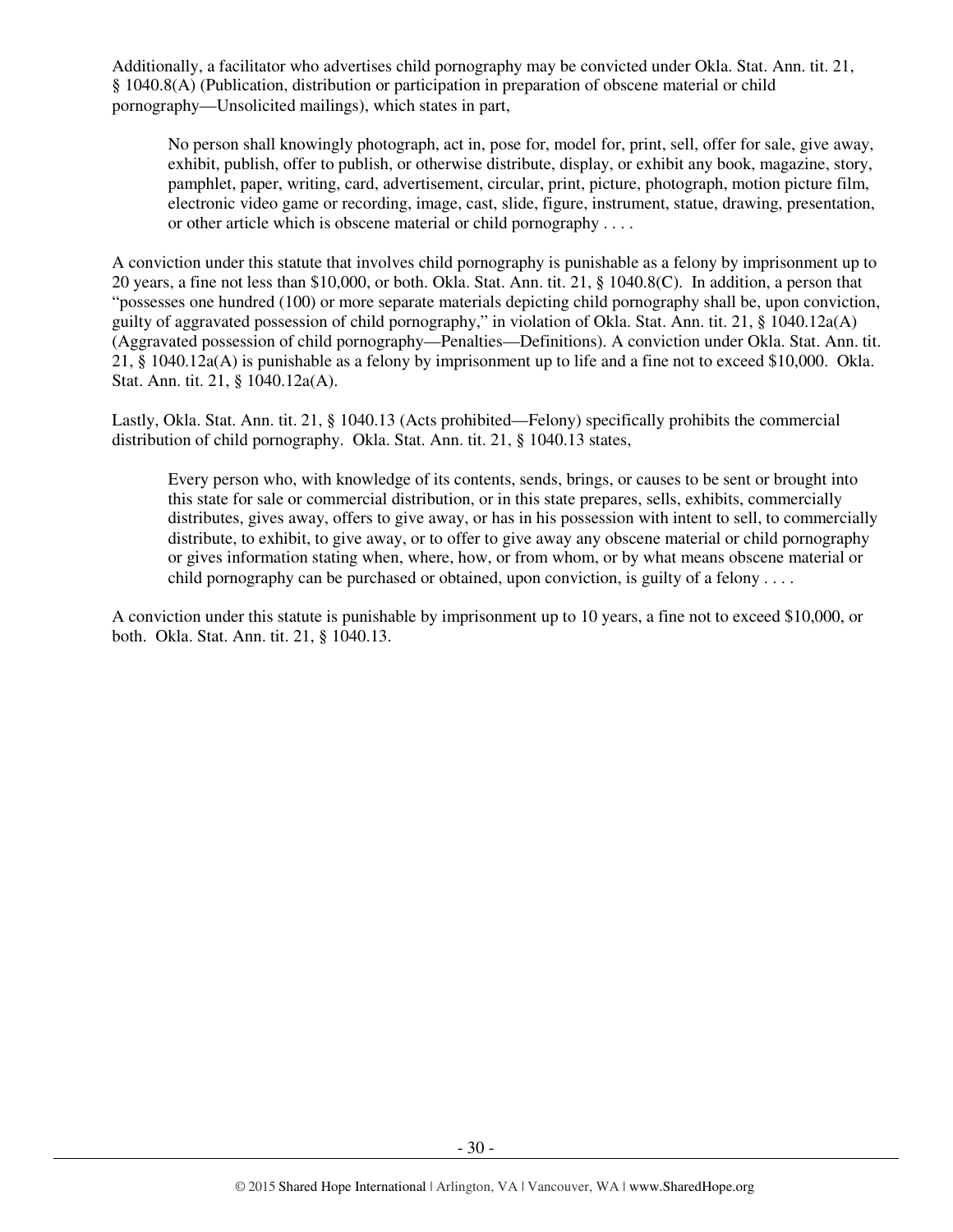#### **FRAMEWORK ISSUE 5: PROTECTIVE PROVISIONS FOR THE CHILD VICTIMS**

#### *Legal Components:*

- *5.1 Statutorily-mandated victim services define "victim" to specifically include victims of domestic minor sex trafficking or commercial sexual exploitation of children (CSEC) to ensure prompt identification and access to victims' rights and services.*
- *5.2 The state sex trafficking statute expressly prohibits a defendant from raising consent of the minor to the commercial sex acts as a defense.*
- *5.3 Prostitution laws apply only to adults, preventing criminalization of minors under 18 for prostitution offenses.*
- *5.4 State law provides a non-punitive avenue to specialized services through one or more points of entry.*
- *5.5 Commercial sexual exploitation is identified as a type of abuse and neglect within child protection statutes.*
- *5.6 The definition of "caregiver" or another related term in the child welfare statutes is not a barrier to a sex trafficked child accessing the protection of child welfare.*
- *5.7 Crime victims' compensation is specifically available to a child victim of sex trafficking or commercial sexual exploitation of children (CSEC) without regard to ineligibility factors.*
- *5.8 Victim-friendly procedures and protections are provided in the trial process for minors under 18.*
- *5.9 Expungement or sealing of juvenile delinquency records resulting from arrests or adjudications for prostitution-related offenses committed as a result of, or in the course of, the commercial sexual exploitation of a minor is available within a reasonable time after turning 18.*
- *5.10 Victim restitution and civil remedies for victims of domestic minor sex trafficking or commercial sexual exploitation of children (CSEC) are authorized by law.*
- *5.11 Statutes of limitations for civil and criminal actions for child sex trafficking or commercial sexual exploitation of children (CSEC) offenses are eliminated or lengthened sufficiently to allow prosecutors and victims a realistic opportunity to pursue criminal action and legal remedies.*

*\_\_\_\_\_\_\_\_\_\_\_\_\_\_\_\_\_\_\_\_\_\_\_\_\_\_\_\_\_\_\_\_\_\_\_\_\_\_\_\_\_\_\_\_\_\_\_\_\_\_\_\_\_\_\_\_\_\_\_\_\_\_\_\_\_\_\_\_\_\_\_\_\_\_\_\_\_\_\_\_\_\_\_\_\_\_\_\_\_\_\_\_\_* 

#### *Legal Analysis:*

l

*5.1 Statutorily-mandated victim services define "victim" to specifically include victims of domestic minor sex trafficking or commercial sexual exploitation of children (CSEC) to ensure prompt identification and access to victims' rights and services.* 

Pursuant to the Oklahoma Crime Victims Compensation Act, <sup>81</sup> Okla. Stat. Ann. tit. 21, § 142.3(14) (Definitions) defines "victim"<sup>82</sup> as "a person who suffers personal injury or death as a result of criminally injurious conduct<sup>83</sup> and shall include a resident of this state who is injured or killed by an act of terrorism committed outside of the United States."

<sup>81</sup> Okla. Stat. Ann. tit. 21, §§ 142.2–142.20.

 $82$  Okla. Stat. Ann. tit. 21,  $\S$  748 (Human trafficking) defines "victim" as "a person against whom a violation of any provision of [tit. 21, § 748 (Human Trafficking) and tit. 21, § 748.2 (Guidelines for treatment of human trafficking victims—Right to civil action)] has been committed," and § 3054(d) (Services) states, "Victims of human trafficking shall be eligible for benefits and compensation under the Act of November 24, 1998 (p.l.882, no.111), known as the Crime Victims Act."

 $83$  Pursuant to Okla. Stat. Ann. tit. 21, § 142.3(5)(a),

<sup>5.</sup> a. "Criminally injurious conduct" means a misdemeanor or felony which occurs or is attempted in this state, or against a resident of this state in a state that does not have an eligible crime victims compensation program as such term is defined in the federal Victims of Crime Act of 1984, Public Law 98-473, that results in bodily injury, threat of bodily injury or death to a victim which:

<sup>(1)</sup> may be punishable by fine, imprisonment or death, or

<sup>(2)</sup> if the act is committed by a child, could result in such child being adjudicated a delinquent child.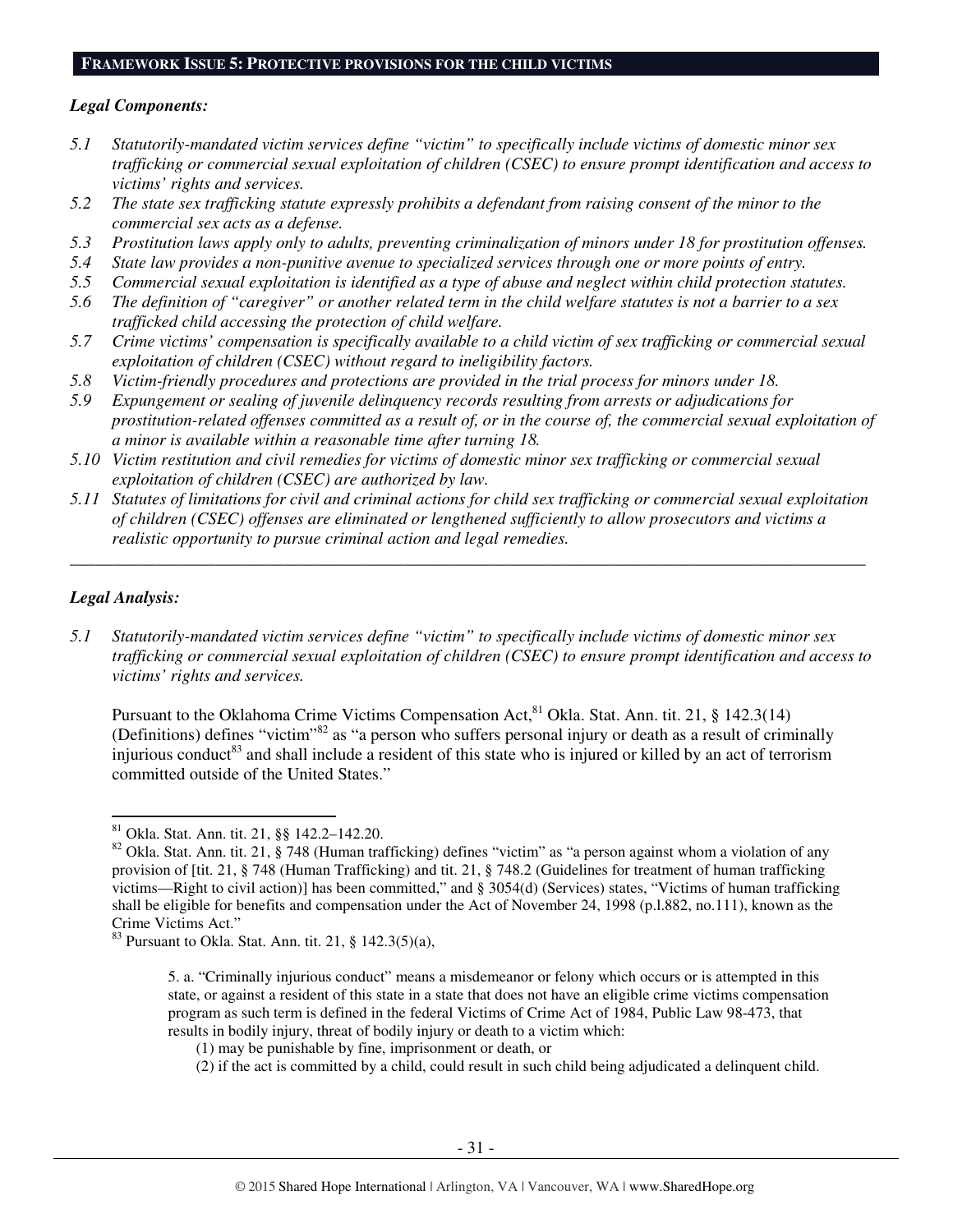With respect to restitution, Okla. Stat. Ann. tit. 22, § 991f(A)(2) (Restitution) defines "victim" as "any person, partnership, corporation or legal entity that suffers an economic loss<sup>84</sup> as a direct result of the criminal act of another person," and, for purposes of the Oklahoma Victim's Rights Act, $85$  Okla. Stat. Ann. tit. 21,  $\S$  142A-1(1) (Definitions) defines a "victim" as,

[A]ny person against whom a crime was committed, except homicide, in which case the victim may be a surviving family member including a stepbrother, stepsister or stepparent, or the estate when there are no surviving family members other than the defendant, and who, as a direct result of the crime, suffers injury,<sup>86</sup> loss of earnings,<sup>87</sup> out-of-pocket expenses,<sup>88</sup> or loss or damage to property, and who is entitled to restitution from an offender pursuant to an order of restitution imposed by a sentencing court under the laws of this state.

5.1.1 Recommendation: Amend the definition of "victim" in Okla. Stat. Ann. tit. 21, § 142.3(14) (Definitions), tit. 22, § 991f(A)(2) (Restitution), and tit. 21, § 142A-1(1) (Definitions) to expressly include trafficking and CSEC victims by referring to Okla. Stat. Ann. tit. 21, § 748(B) (Human trafficking) and the CSEC offenses.

#### *5.2 The state sex trafficking statute expressly prohibits a defendant from raising consent of the minor to the commercial sex acts as a defense.*

Okla. Stat. Ann. tit. 21, § 748 (Human trafficking) prohibits defendants from raising the consent of the minor as a defense. Okla. Stat. Ann. tit. 21, § 748(E) states, "The consent of the victim to the activity prohibited by this section [human trafficking] shall not constitute a defense." Likewise, Okla. Stat. Ann. tit. 21, §1021.2(B) (Minors—Procuring for participation in pornography) states, "The consent of the minor, or of the mother, father, legal guardian, or custodian of the minor to the activity prohibited by this section shall not constitute a defense." Similarly, Okla. Stat. Ann. tit. 21, § 1021.3(B) (Guardians—Parents—Custodians—Consent to

 $\overline{a}$ 

"Injury" means any physical, mental, or emotional harm caused by the conduct of an offender and includes the expenses incurred for medical, psychiatric, psychological, or generally accepted remedial treatment of the actual bodily or mental harm, including pregnancy and death, directly resulting from a crime and aggravation of existing physical injuries, if additional losses can be attributed to the direct result of the crime.

<sup>87</sup> Under Okla. Stat. Ann. tit. 21, § 142A-1(3),

"Loss of earnings" means the deprivation of earned income or of the ability to earn previous levels of income as a direct result of a crime and the loss of the cash equivalent of social security, railroad retirement, pension plan, retirement plan, disability, veteran's retirement, court-ordered child support or court-ordered spousal support, where the payment is the primary source of the victim's income, and where the victim is deprived of the money as a direct result of the crime.

 $88$  Pursuant to Okla. Stat. Ann. tit. 21, § 142A-1(5),

"Out-of-pocket loss" means the unreimbursed and nonreimbursable expenses or indebtedness incurred for medical care, nonmedical care, or other services necessary for the treatment of the actual bodily or mental harm, including pregnancy and funeral expenses, directly resulting from the crime and aggravation of existing physical injuries, if additional losses can be attributed directly to the crime; the unreimbursed and nonreimbursable expenses for damage to real and personal property as a direct result of the crime, and unreimbursed and nonreimbursable economic losses incurred as a consequence of participation in prosecution and proceedings related to the crime.

<sup>84</sup> *See supra* note 37.

<sup>85</sup> Okla. Stat. Ann. tit. 21, §§ 142A–B.

<sup>86</sup> Pursuant to Okla. Stat. Ann. tit. 21, § 142A-1(2),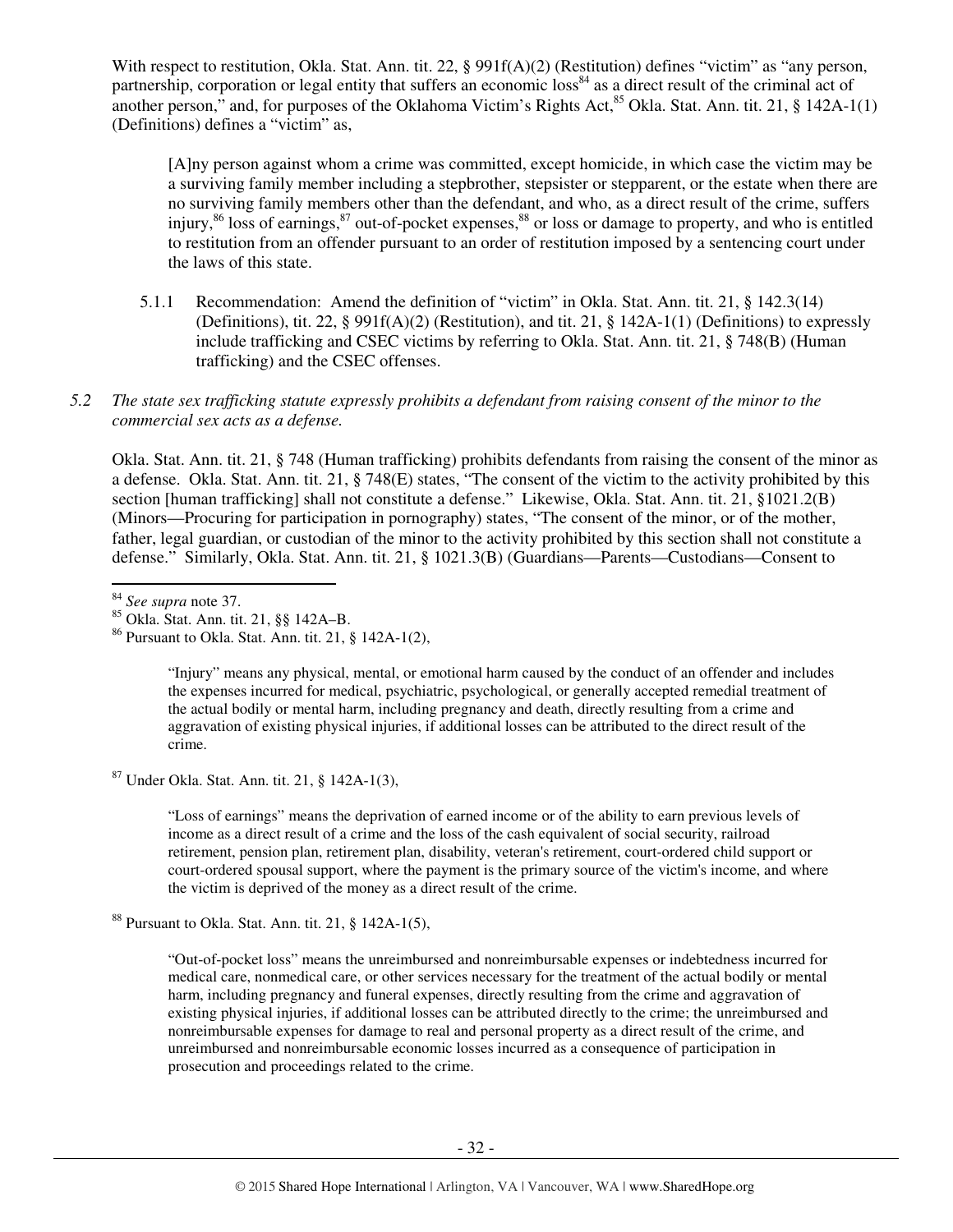participation of minors in child pornography) provides, "The consent of the minor to the activity prohibited by this section shall not constitute a defense." However, Okla. Stat. Ann. tit. 21 § 1029 (Engaging in prostitution, etc.), tit. 21, § 1087 (Child under 18 years of age—Procuring for prostitution, lewdness or other indecent act— Punishment), and tit. 21, § 1088 (Child under 18 years of age—Inducing, keeping, detaining or restraining for prostitution—Punishment) do not expressly prohibit a defendant from asserting the defense that a minor consented to the commercial sex act.

#### *5.3 Prostitution laws apply only to adults, preventing criminalization of minors under 18 for prostitution offenses.*

Okla. Stat. Ann. tit. 21, § 1029(A)(1) (Engaging in prostitution, etc.) is age-neutral and simply states that "[i]t shall [] be unlawful . . . [t]o engage in prostitution, lewdness, or assignation." However, in a prosecution of minors 16 or 17 years of age, the law creates a presumption that the minors have been coerced by a person violating the human trafficking statute. The presumption of coercion does not extend to minors under the age of 16, and ambiguity in the law may leave those victims vulnerable to prosecution. While Oklahoma's prostitution statute does categorize acts of prostitution performed by a child under the age of 16 as "child prostitution" for the purposes of buyer penalties, minors under the age of 16 are still subject to prosecution for prostitution. Pursuant to Okla. Stat. Ann. tit. 21, §§ 1029(B), 1030(A)(1-2).

In the event of prosecution, however, the law does offer all minors an affirmative defense. Okla. Stat. Ann. tit. 21, § 1029 (C). Pursuant to Okla. Stat. Ann. tit. 21, § 748(D) (Human trafficking), "[i]t is an affirmative defense to prosecution for a criminal offense that, during the time of the alleged commission of the offense, the defendant was a victim of human trafficking."

5.3.1 Recommendation: Amend Okla. Stat. Ann. tit. 21, § 1029(A)(1) (Engaging in prostitution, etc.) to eliminate liability for prostitution offenses for all minors under 18.

# *5.4 State law provides a non-punitive avenue to specialized services through one or more points of entry.*

Domestic minor sex trafficking victims may be provided with services by being certified as a victim of human trafficking, or they may be taken into custody through either the juvenile justice system or through the child protection system.

In larger counties, courts of joint jurisdiction may address both child custody and juvenile court issues pursuant to Okla. Stat. Ann. tit. 22,  $\S$  60.30<sup>89</sup> which states,

Beginning on January 1, 2016, the Administrative Office of the Courts shall administer a five-year pilot program in any county with a population exceeding five hundred thousand (500,000), which may consist of implementation of an Integrated Domestic Violence Docket to combine, where appropriate, proceedings related to divorce, child custody, domestic violence, protective orders, and criminal and juvenile court cases.

# **Child Identified as Human Trafficking Victim**

l

A minor identified by law enforcement as a victim of human trafficking has access to services through an alternative process that does not necessitate taking the child into custody, or make physical placement of the child mandatory.

<sup>&</sup>lt;sup>89</sup> The text of Okla. Stat. Ann. tit. 22, § 60.30 included here and elsewhere in this report includes amendments made by the enactment of Senate Bill 726 during the Oklahoma First Session of the 55th Legislative Session (effective November 1, 2015).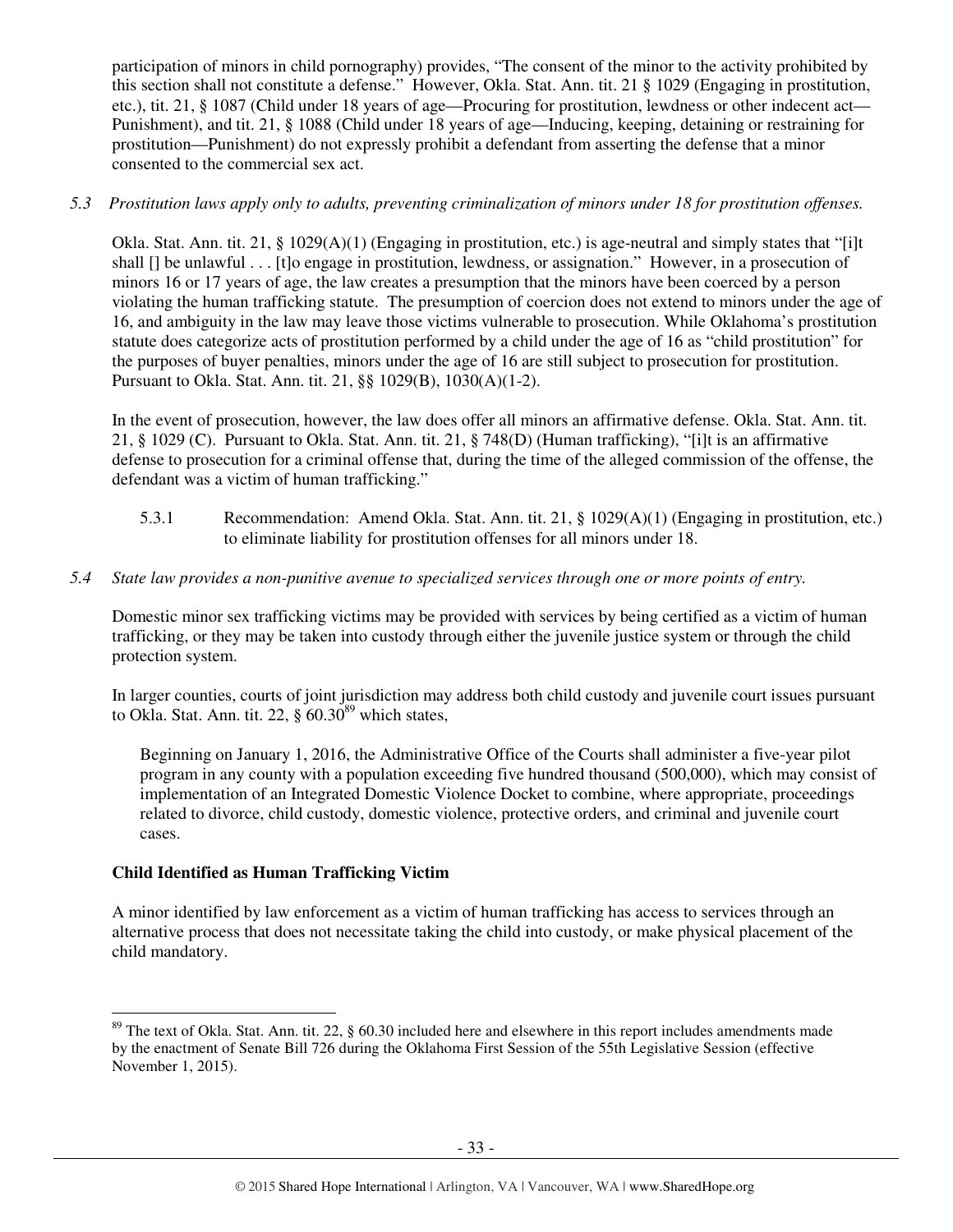# I. Initial Custody

Okla. Stat. Ann. tit. 21, §748.2(E) provides, "Upon a showing that a minor may be a victim of human trafficking or sexual abuse, the law enforcement officer shall immediately notify the Department of Human Services and the minor shall be transferred to the custody of the Department of Human Services."<sup>90</sup>

As reference in the Oklahoma Children's Code, "trafficking in persons" is defined within Okla. Stat. Ann. tit. 10A,  $\S$  1-1-105 (67)<sup>91</sup> (Definitions) "unless the context otherwise provides," stating,

"Trafficking in persons" means sex trafficking or severe forms of trafficking in persons as described in Section 7102 of Title 22 of the United States Code:

a. "sex trafficking" means the recruitment, harboring, transportation, provision, or obtaining of a person for the purpose of a commercial sex act, and

b. "severe forms of trafficking in persons" means:

(1)sex trafficking in which a commercial sex act is induced by force, fraud, or coercion, or in which the person induced to perform such act has not attained eighteen (18) years of age, or

(2)the recruitment, harboring, transportation, provision, or obtaining of a person for labor or services, through the use of force, fraud, or coercion for the purpose of subjection to involuntary servitude, peonage, debt bondage, or slavery;

# II. Process Following Initial Custody

"Law enforcement and the Department of Human Services shall conduct a joint investigation into the claim." Okla. Stat. Ann. tit. 21, §748.2(E)

III. Placement Process pending Adjudication/Investigation

Okla. Stat. Ann. tit. 21, §748.2(E) states, "The minor shall remain in the custody of the Department of Human Services until the investigation has been completed, but for no longer than seventy-two (72) hours, for the show-cause hearing."

# IV. Adjudication

# *a) adjudicatory/dispositional hearing*

"If criminal charges were filed against the minor and the investigation shows, at the show-cause hearing, that it is more likely than not that the minor is a victim of human trafficking or sexual abuse, then the criminal charges against the minor shall be dismissed and the Department of Human Services case and services shall proceed." Okla. Stat. Ann. tit. 21, §748.2(E).

# V. Outcomes

 $\overline{a}$ 

Identified victims of domestic minor sex trafficking are entitled to a range of services under Oklahoma law. Okla. Stat. Ann. tit. 21, §748.2(A) states:

 $90$  Under Okla. Stat. Ann. tit. 21, §748.2(D) (Guidelines for treatment of human trafficking victims—Right to civil action) "Any peace officer who comes in contact with a human trafficking victim shall inform the victim of the human trafficking emergency hotline number and give notice to the victim of certain rights. The notice shall consist of handing the victim a written statement of the rights provided for in subsection A of this section."

 $91$  The text of Okla. Stat. Ann. tit. 10A, § 1-1-105 included here and elsewhere in this report includes amendments made by the enactment of House Bill 1078, House Bill 1273, and Senate Bill 292 during the Oklahoma First Session of the 55th Legislative Session (each effective November 1, 2015).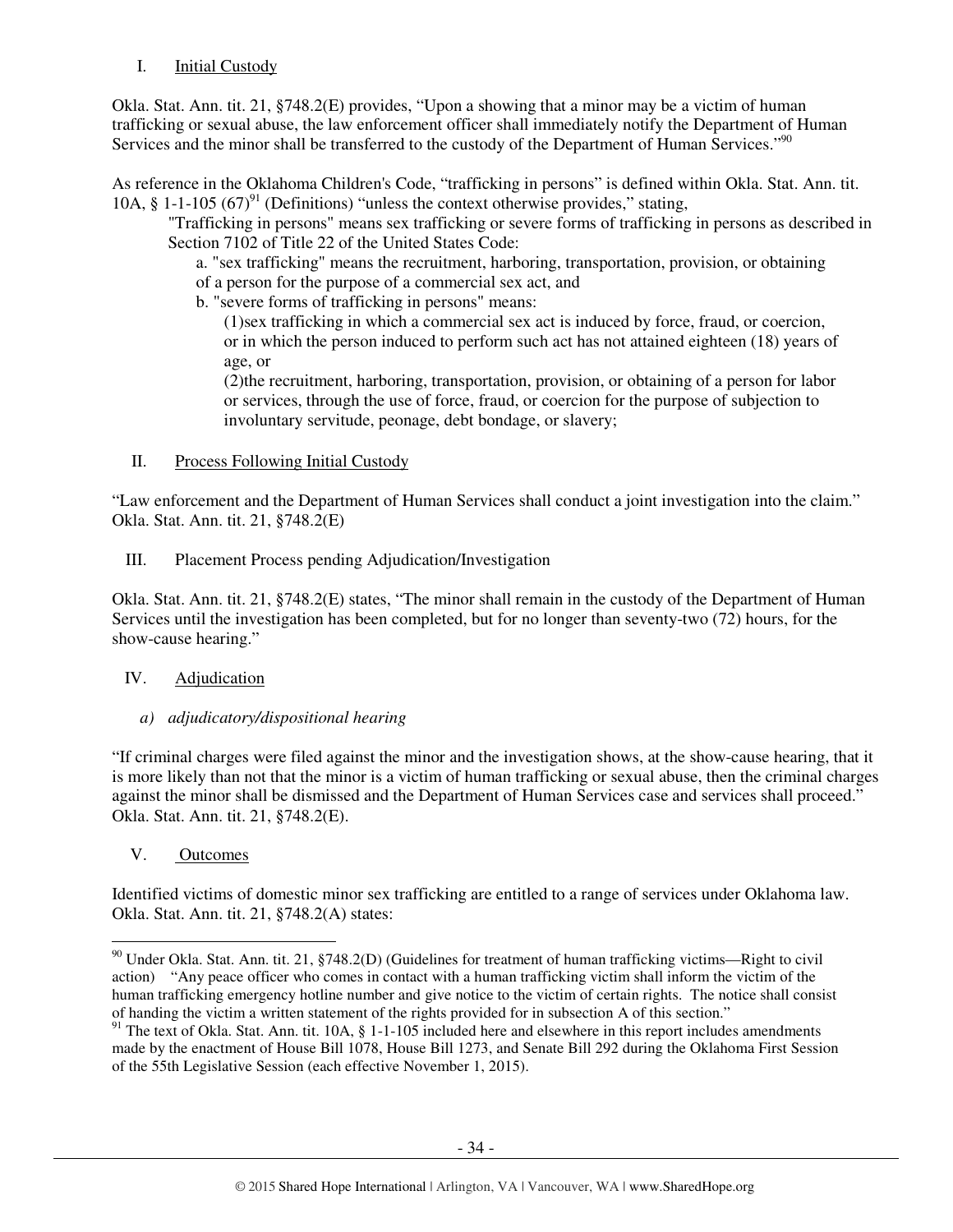- A. A human trafficking victim shall:
	- 1. Be house in an appropriate shelter as soon as practicable;
	- 2. Not be detained in facilities inappropriate to their status as crime victims;
	- 3. Not be jailed, fined, or otherwise penalized due to having been trafficked;
	- 4. Receive prompt medical care, mental health care, food, and other assistance, as necessary;
	- 5. Have access to legal assistance, information about their rights, and translation services, as necessary; and
	- 6. Be provided protection if the safety of the victim is at risk or if there is a danger of additional harm by recapture of the victim by a trafficker, including:
		- a. Taking measures to protect trafficked persons and their family members form intimidation and threats of reprisals, and
		- b. Ensuring that the names and identifying information of trafficked persons and their family members are not disclosed to the public.

#### **Child Identified as Abused/Neglected**

Pursuant to Okla. Stat. Ann. tit. 10A, § 1-1-105(2), $^{92}$  a sexually exploited child is likely to be identified as abused or neglected. If a child is identified as abused or neglected under Okla. Stat. Ann. tit. 10A, § 1-1-105(2), the definition of custodian or person responsible for the child under Okla. Stat. Ann. tit. 10A,  $\S$  1-1-105(16)  $\&$ (50) is sufficiently broad to involve Child Protective Services in investigations where the child is in the custody or control of a non-family trafficker.

Okla. Stat. Ann. tit. 10A, § 1-2-101(B)(1) (Establishment of statewide centralized hotline for reporting child abuse or neglect—Hotline requirements—Reporting abuse or neglect—Retaliation by employer—Violations) provides, "Every person having reason to believe that a child under the age of eighteen (18) years is a victim of abuse or neglect shall report the matter promptly to the Department of Human Services."

Additionally, Okla. Stat. Ann. tit. 10A, § 1-4-201(B)(1) states, "By January 1, 2010, the [Department of Human Services] in consultation with law enforcement and the district courts shall develop and implement a system for joint response when a child is taken into protective custody by a peace officer pursuant to [Okla. Stat. Ann. tit. 10A, § 1-4-201(A)(1)]."

Under Oklahoma law, a police officers should play a role in identifying human trafficking and CSEC victims and referring them to the Department of Human Services.<sup>93</sup>

Okla. Stat. Ann. tit. 22, § 40.2 (Victim protection order - Victims not to be discouraged from pressing charges - Rape or forcible sodomy) also provides a victim protection order "for any victim of rape, forcible sodomy, a sex

<sup>92</sup> See supra note 91.

 $93$  Okla. Stat. Ann. tit. 21 §748.2 offers more context on the intended role of law enforcement in identifying victims: D. Any peace officer who comes in contact with a human trafficking victim shall inform the victim of the human trafficking emergency hotline number and give notice to the victim of certain rights. The notice shall consist of handing the victim a written statement of the rights provided for in subsection A of this section.

E. Upon a showing that a child may be a victim of human trafficking or sexual abuse, the law enforcement officer shall immediately notify the Department of Human Services and the child shall be remanded to the custody of the Department of Human Services. Law enforcement and the Department of Human Services shall conduct a joint investigation into the claim. The child shall remain in the custody of the Department of Human Services until the investigation has been completed, but for no longer than seventy-two (72) hours, for the show-cause hearing. If the investigation shows, at the show-cause hearing, that it is more likely than not that the child is a victim of human trafficking or sexual abuse, then the criminal charges shall be dismissed and the Department of Human Services case and services shall proceed.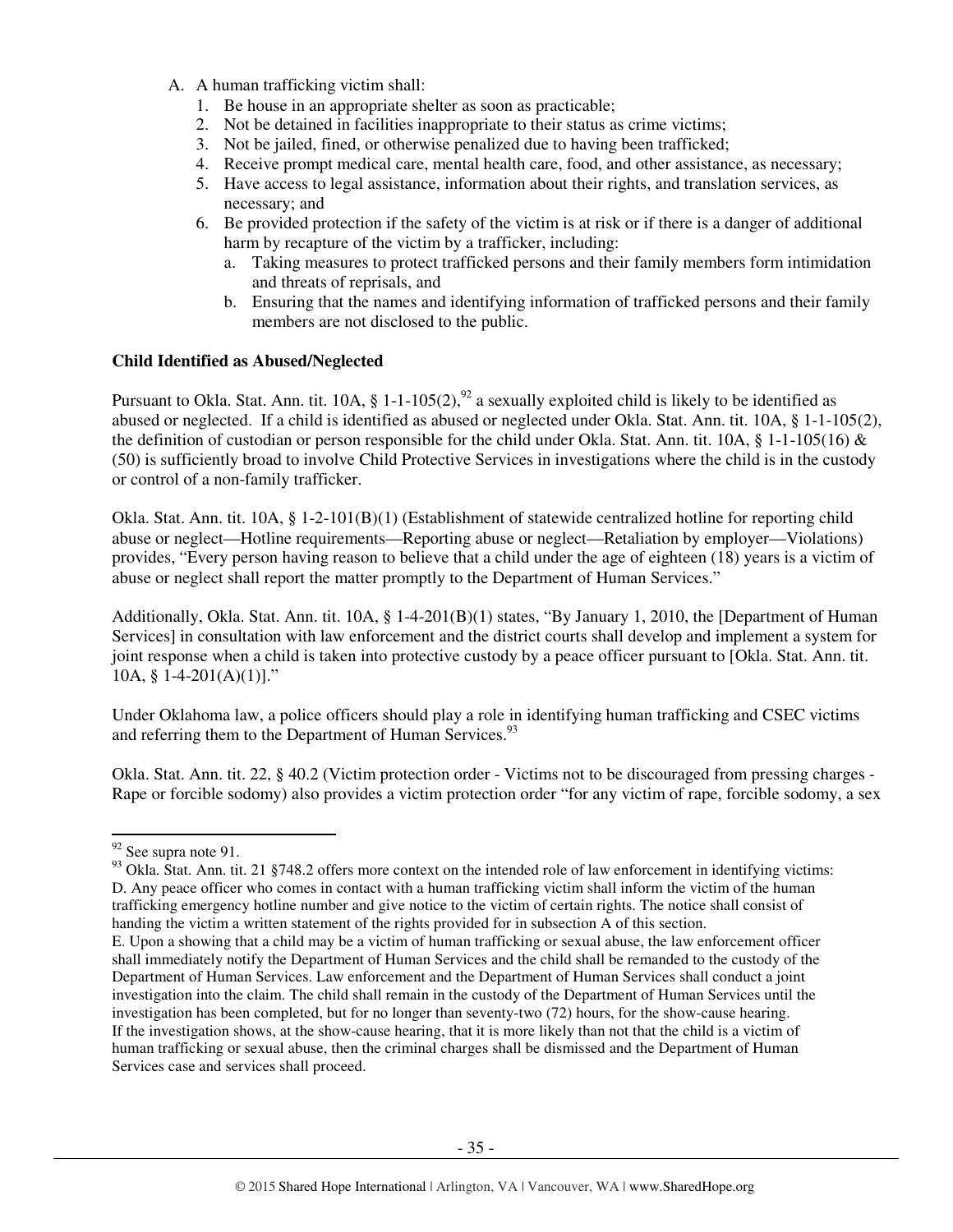offense<sup>94</sup>, kidnapping or assault and battery with a deadly weapon shall be substantially similar to a protective order in domestic abuse cases pursuant to the Protection from Domestic Abuse Act. . .<sup>"95</sup>

# VI. Initial Custody

# *a. authority for initial custody*

Okla. Stat. Ann. tit. 10A, § 1-2-102(A)(1) (Department of Human Services—Required actions for reports of child abuse) requires the Department of Human Services to "conduct a safety analysis" upon receipt of a report "that a child may be abused, neglected or drug-endangered." Pursuant to Okla. Stat. Ann. tit. 10A, § 1-2- 102(B)(1), the Department must immediately refer the case to law enforcement "for the purpose of conducting a possible criminal investigation" if it determines that,

a. the alleged perpetrator is someone other than a person responsible for the child's health, safety, or welfare, and

b. the alleged abuse or neglect of the child does not appear to be attributable to failure on the part of a person responsible for the child's health, safety, or welfare to provide protection for the child. . . .

Pursuant to Okla. Stat. Ann. tit. 10A, § 1-2-102(B)(2), "After making the referral to the law enforcement agency, the Department shall not be responsible for further investigation unless . . . the appropriate law enforcement agency requests the Department to assist in the investigation. If funds and personnel are available, as determined by the Director of the Department or a designee, the Department may assist law enforcement in interviewing children alleged to be victims of physical or sexual abuse."

Okla. Stat. Ann. tit. 10A, § 1-4-201(A)(1) (Circumstances authorizing taking a child into custody—Joint response by Department of Human Services, law enforcement, and district courts—Safety evaluation) authorizes a law enforcement officer to take a child into custody without a court order and before the filing of a petition if the officer "has reasonable suspicion that:":

a. the child is in need of immediate protection due to an imminent safety threat,

b. the circumstances or surroundings of the child are such that continuation in the child's home or in the care or custody of the parent, legal guardian, or custodian would present an imminent safety threat to the child, or

c. the child, including a child with a disability, is unable to communicate effectively about abuse, neglect or other safety threat or is in a vulnerable position due to the inability to communicate effectively and the child is in need of immediate protection due to an imminent safety threat. . . .

. . . .

 $\overline{a}$ 

Under Okla. Stat. Ann. tit.  $10A$ , §  $1-4-201(A)(2)$ , a child may also be taken into custody pursuant to a court order but before a petition is filed if the court determines, based on an application for the district attorney's

 $94$  Under Okla. Stat. Ann. tit. 22, § 40(5) (Definitions), "Sex offense" as used in Okla. Stat. Ann. tit. 22, §§ 40-40.3, which proscribes the availability and process for obtaining a protection order, includes crimes pf sexual assault, human trafficking, sexual abuse or sexual exploitation by a caretaker, child sexual abuse or child sexual exploitation, . . . procuring, producing, distributing or possessing child pornography, . . . distributing obscene material or child pornography, offering or soliciting sexual conduct with a child, procuring a child for prostitution or other lewd acts, inducing a child to engage in prostitution, lewd or indecent proposals or acts to a child . . . .

<sup>&</sup>lt;sup>95</sup> The text of Okla. Stat. Ann. tit. 22,  $\S$  40.2 included here and elsewhere in this report includes amendments made by the enactment of House Bill 1350 during the Oklahoma First Session of the 55th Legislative Session (effective November 1, 2015).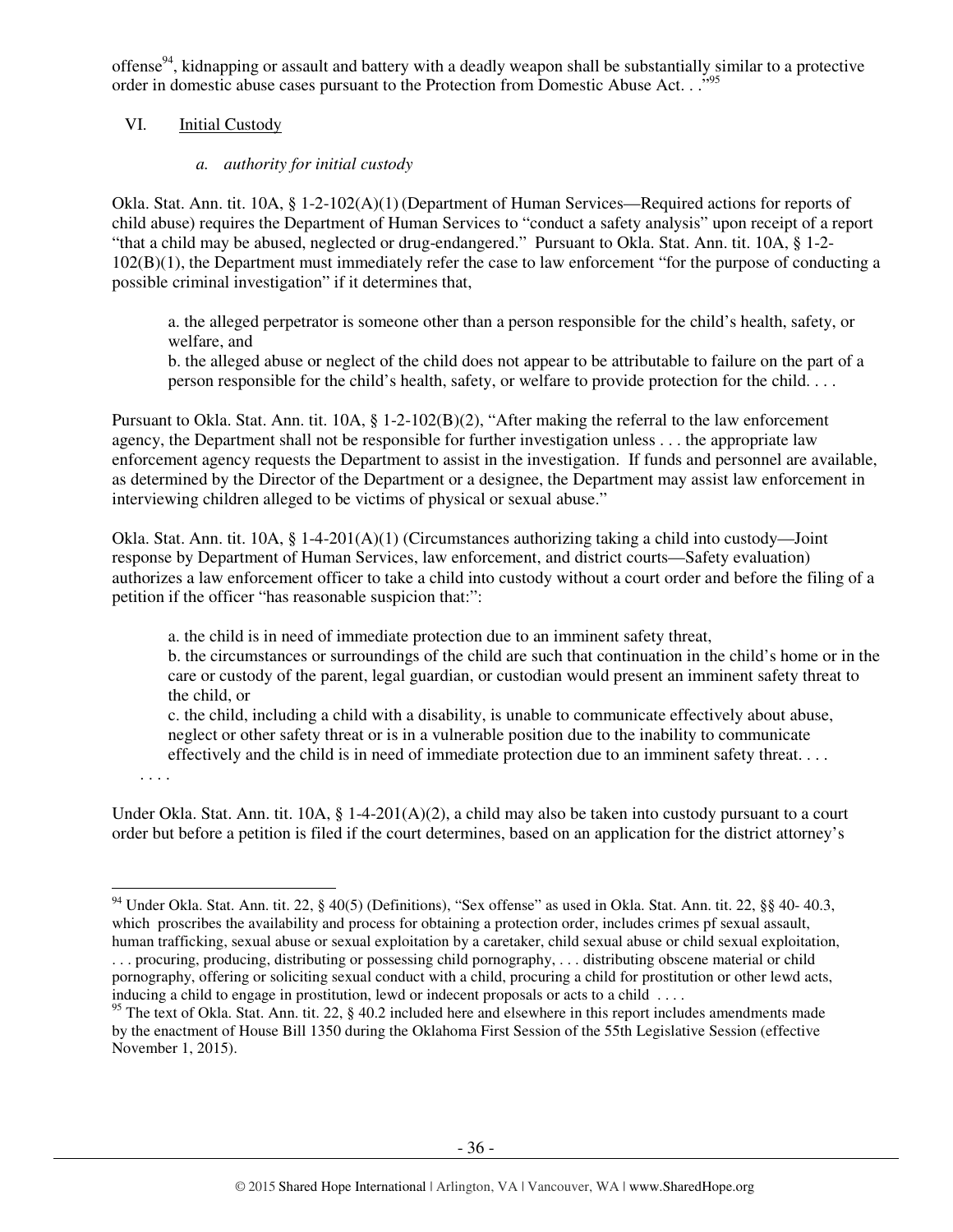office "that a continuation of the child in the home or with the caretaker of the child is contrary to the child's welfare and there is reasonable suspicion that:"

a. the child is in need of immediate protection due to an imminent safety threat, or

b. the circumstances or surroundings of the child are such that continuation in the child's home or in the care or custody of the parent, legal guardian, or custodian would present an imminent safety threat to the child.. . .

c. the child, including a child with a disability, is unable to communicate effectively about abuse, neglect or other safety threat or is in a vulnerable position due to the inability to communicate effectively and the child is in need of immediate protection due to an imminent safety threat.

. . . .

 $\overline{a}$ 

## *b. placement*

Okla. Stat. Ann. tit. 10A, § 1-4-201(G) prohibits a child taken into custody under Okla. Stat. Ann. tit. 10A, § 1- 4-201from being "confined in any jail, adult lockup, or adult or juvenile detention facility." Okla. Stat. Ann. tit. 10A, § 1-4-204(A)(1) (Placement preferences) explains that in "determining the placement of a child, a preference shall be given to relatives and persons who have a kinship relationship with the child."

# VII. Process Following Initial Custody

Okla. Stat. Ann. tit. 10A, § 1-4-202(G) requires, generally, that a petition alleging a child to be a deprived child<sup>96</sup> be filed within 5 "judicial days from the date of assumption of custody" or "the emergency custody order will expire." Upon the district attorney's request, the time for filing a petition may be extended up to 15 days if compelling reasons for the extension exist. Okla. Stat. Ann. tit.  $10A$ ,  $\S$  1-4-202(G)(1).

# VIII. Placement Process pending Adjudication/Investigation

After taking a child into custody under Okla. Stat. Ann. tit.10A, § 1-4-201, tit. 10A, § 1-4-202(A)(1) (Written notification of emergency custody hearing) (First version)<sup>97</sup> states, "The peace officer or an employee of the court shall provide the parent, legal guardian, or custodian of a child immediate written notice of the protective or emergency custody of the child whenever possible." This notice must state "that the child has been removed from the home," and "that an emergency custody hearing to determine custody of the child will occur with two (2) judicial days from the date the child was removed from the home." Okla. Stat. Ann. tit. 10A, § 1-4-  $202(A)(2)$ .

During the emergency custody hearing, the court will, among other things, "release the child to the child's parents, legal guardian or custodian or other responsible adult," or "continue the child in or place the child into emergency custody if continuation of the child in the child's home is contrary to the health, safety or welfare of the child." Okla. Stat. Ann. tit.10A, § 1-4-202(B)(3)(a)(1),(2).

<sup>&</sup>lt;sup>96</sup> Pursuant to Okla. Stat. Ann. tit. 10A, § 1-1-105(20)(a)–(c), "deprived child" is defined in part as "a child: a. who is for any reason destitute, homeless, or abandoned, b. who does not have the proper parental care or guardianship, c. who has been abused, neglected, or is dependent."

 $97$  Two different versions of Okla. Stat. Ann. tit. 10A, § 1-4-202 are currently in effect. The first version was amended by 2009 Okla. Sess. Laws 160, § 1, and the second version was amended by 2009 Okla. Sess. Laws 233, § 19. Because the substantive provisions of the second version are included in the first version, the first version is the only version discussed in this report. This report also recommends that the second version (2009 Okla. Sess. Laws 233, § 19) be repealed, and any additional recommendations solely be applied to the first version (2009 Okla. Sess. Laws 160, § 1).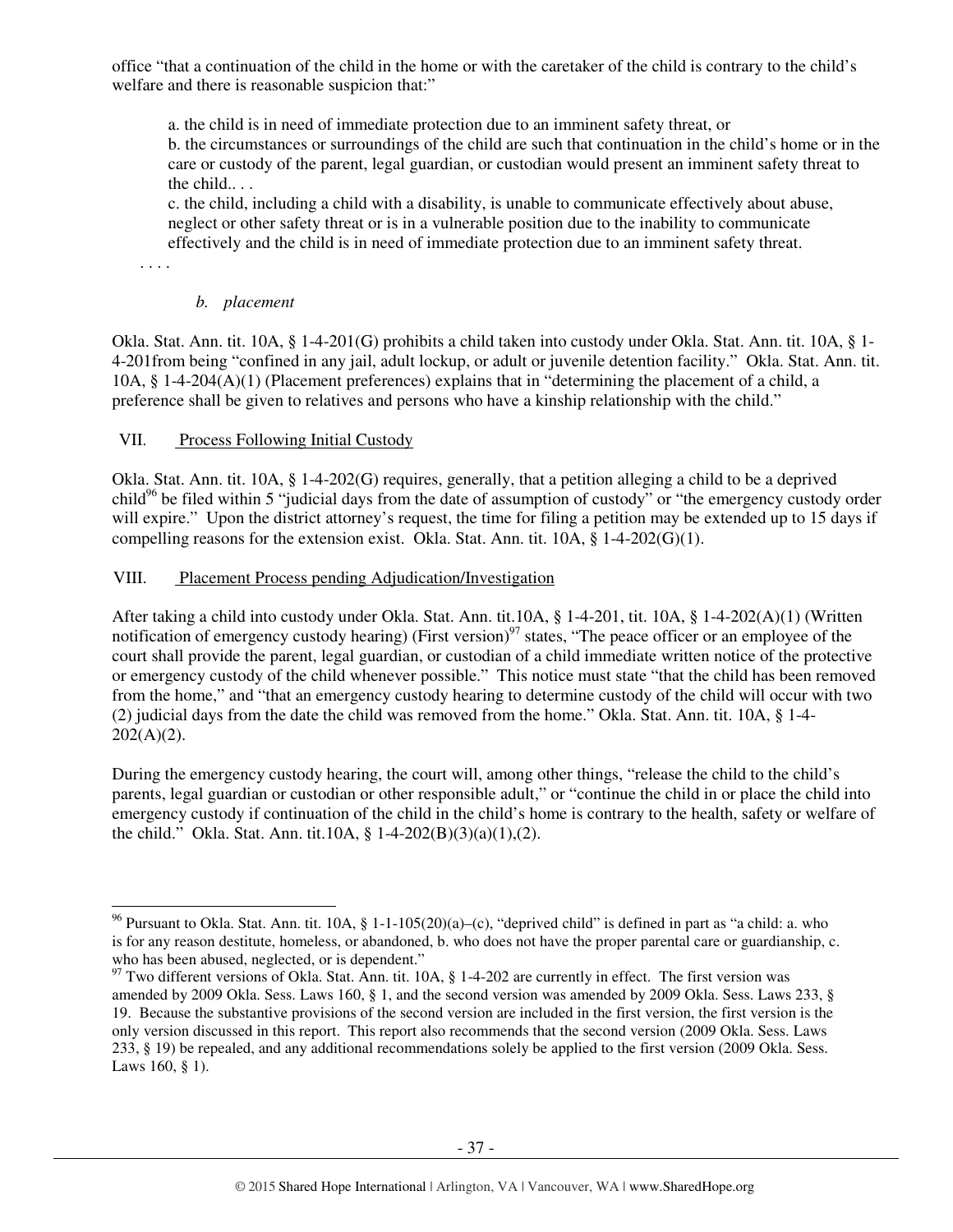# IX. Outcomes

If a petition alleging a child is deprived is filed in accordance with Okla. Stat. Ann. tit. 10A, § 1-4-301 (Petitions) and the court enters an order adjudicating the child to be a deprived child under Okla. Stat. Ann. tit.10A, § 1-4-603 (Order of adjudication finding child to be deprived), Okla. Stat. Ann. tit. 10A, § 1-4-704(A) (Individualized service plan) states, "The Department of Human Services or licensed child-placing agency shall prepare and maintain a written individualized service plan for any child that has been adjudicated to be a deprived child."

After a child is adjudicated deprived, the court shall hold a dispositional hearing within 40 days, unless good cause is shown for a delay. Okla. Stat. Ann. tit. 10A, § 1-4-706(A)(1). Pursuant to Okla. Stat. Ann. tit. 10A, § 1-4-707(A) (Dispositional orders—Determinations), the court may order, among other things, that the deprived child be placed with a parent, legal guardian or relative under supervision of the department, be placed in the "custody of a private institution or agency," or placed in the custody of the Department of Human Services. Additionally, the court may "dismiss the petition and terminate its jurisdiction at any time for good cause shown when doing so is in the best interests of the child." Okla. Stat. Ann. tit. 10A, § 1-4-707(A)(8).

# **Child Identified as in Need of Supervision**

Domestic minor sex trafficking victims ought to be identified as victims any time they come into contact with law enforcement, and referred into the DHS process as detailed above.<sup>98</sup> However, in the event that they are not, they might be treated as a Child Identified as in Need of Services.

Pursuant to Okla. Stat. Ann. tit. 10A, § 2-1-103(8) (Definitions), "child or juvenile in need of supervision" includes runway and habitually truant children, as well as those who have "repeatedly disobeyed reasonable and lawful commands or directives of the parent, legal guardian, or other custodian" or have "been served with an ex parte or final protective order pursuant to the Protection from Domestic Abuse Act."

# I. Initial Custody

#### *a) authority for initial custody*

Okla. Stat. Ann. tit. 10A, § 2-2-101(A)(1) (Taking of child into custody—Detention—Medical treatment— Behavioral health treatment—Hearing on order for medical treatment) authorizes law enforcement to take a child into custody without a court order and before the filing of a petition when a child has run away from the child's home, or "the surroundings of the child are such as to endanger the welfare of the child."

*b) placement* 

Under Okla. Stat. Ann. tit. 10A, § 2-2-101(B), a child taken into custody under Okla. Stat. Ann. tit. 10A, § 2-2- 101(A) "shall be detained, held temporarily in the custodial care of a peace officer or other person employed by a police department, or be released to the custody of the parent of the child, ... or other responsible adult...."

Okla. Stat. Ann. tit. 21, § 748.2(A)(1)–(3) (Guidelines for treatment of human trafficking victims—Right to civil action) routes victims of trafficking into shelters and requires that commercially sexually exploited children be treated as victims rather than criminals. Specifically, Okla. Stat. Ann. tit. 21, § 748.2(A)(1)–(3) provides,

A. Human trafficking victims shall:

<sup>98</sup> *See supra* note 93.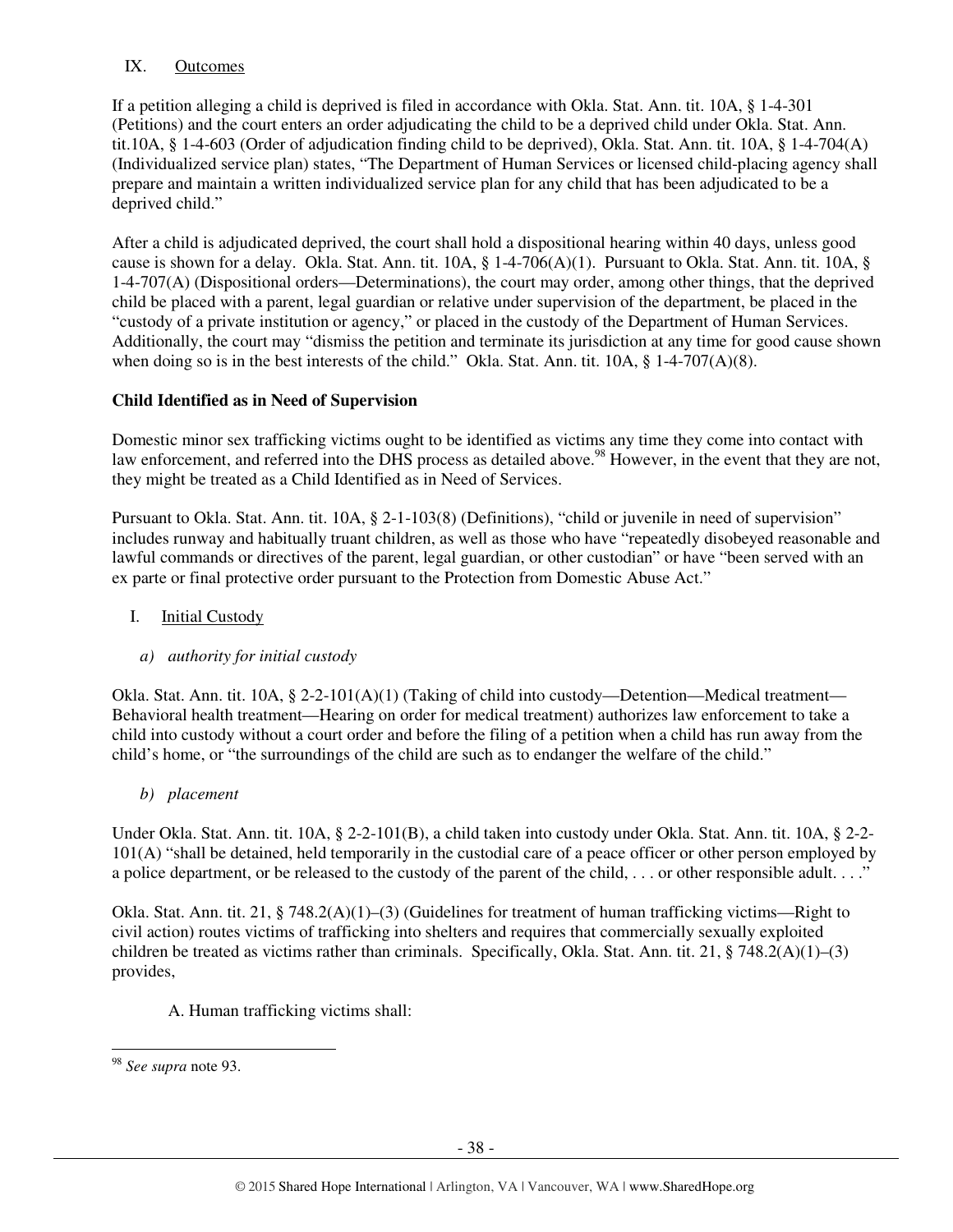- 1. Be housed in an appropriate shelter as soon as practicable;
- 2. Not be detained in facilities inappropriate to their status as crime victims;
- 3. Not be jailed, fined, or otherwise penalized due to having been trafficked.

# II. Process Following Initial Custody

Okla. Stat. Ann. tit. 10A, § 2-2-104(A) (Preliminary inquiry—Petition) states that "[a] preliminary inquiry shall be conducted to determine whether the interests of the public or of the child who is within the purview of the Oklahoma Juvenile Code require that further court action be taken." If it is determined that no further action is necessary and the district attorney agrees, Okla. Stat. Ann. tit. 10A, § 2-2-104(A) allows the child to receive informal adjustment. If it is determined that further action is necessary, Okla. Stat. Ann. tit. 10A, § 2-2-106(A) (Petition—Subsequent pleadings—Amended petitions) states, "If a child has been taken into custody pursuant to the provisions of the Oklahoma Juvenile Code before a petition has been filed, a petition [alleging the child to be a child in need of supervision or a delinquent child] shall be filed and summons issued within five (5) judicial days from the date of such assumption of custody. . . ."

# III. Placement Process pending Adjudication/Investigation

If the child is not released, Okla. Stat. Ann. tit. 10A, § 2-2-101(B) states, "[T]he child shall be taken immediately before a judge of the district court in the county in which the child is sought to be detained, or to the place of detention or shelter designated by the court." At the hearing, the court will decide whether to continue to detain the child or release the child to the child's "parent, legal guardian, legal custodian, or other responsible adult or to any other person appointed by the court." Okla. Stat. Ann. tit. 10A, § 2-2-101(B).

# IV. Adjudication

# *a) adjudicatory/dispositional hearing*

The court will then hold an adjudicative hearing in accordance with Okla. Stat. Ann. tit. 10A, § 2-2-402 (Conduct of adjudicative hearings) to determine whether the allegations in the petition are true.<sup>99</sup> Okla. Stat. Ann. tit. 10A, § 2-2-402(D) explains,

If the court finds that the allegations of a petition alleging a child to be delinquent or in need of supervision are supported by the evidence, the court shall sustain the petition, and shall make an order of adjudication setting forth whether the child is delinquent or in need of supervision and shall adjudge the child as a ward of the court.

# V. Outcomes

 $\overline{a}$ 

If the court enters an order adjudicating a child as in need of supervision, the court will hold a dispositional hearing and pursuant to Okla. Stat. Ann. tit. 10A, § 2-2-503(A) (Disposition orders—Revocation, modification and redisposition) and may order, among other things, the child placed "on probation with or without supervision" in the child's home or that of a suitable person, with a parent or legal guardian, in a private institution or agency, "commit the child to the custody of the Office of Juvenile Affairs," or may dismiss the action.

 $99$  Pursuant to Okla. Stat. Ann. tit. 10A, § 2-2-401 (Trial by jury),

In adjudicatory hearings to determine if a child is delinquent or in need of supervision, any person entitled to service of summons or the state shall have the right to demand a trial by jury, which shall be granted as in other cases, unless waived, or the judge on the judge's own motion may call a jury to try any such case. Such jury shall consist of six persons.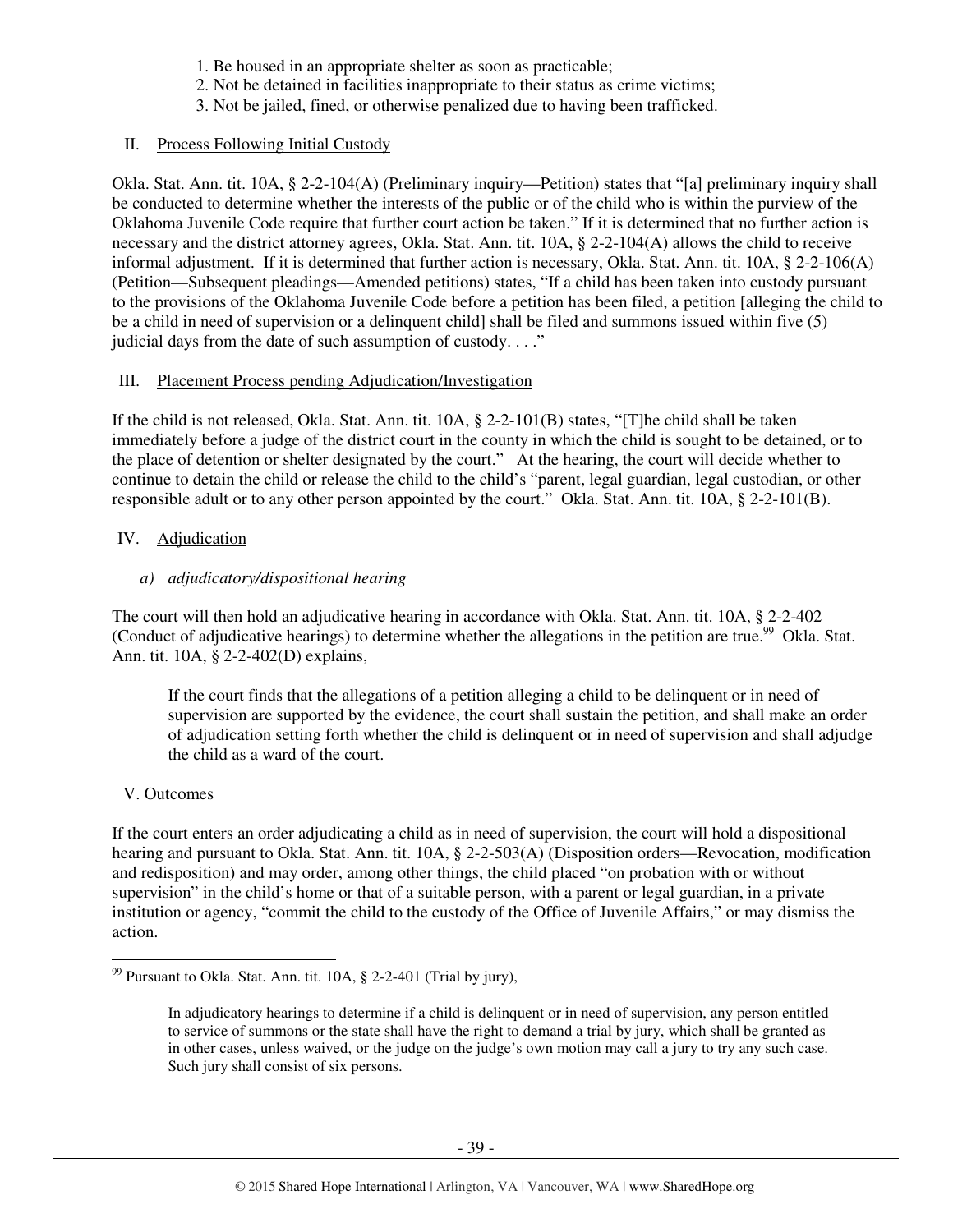Okla. Stat. Ann. tit. 10A, § 2-2-503(D) expressly provides, "No child who has been adjudicated in need of supervision and has willfully violated a valid court order may be placed in a secure facility." Additionally, Okla. Stat. Ann. tit. 10A, § 2-3-101(A), (B) (Conditions of detention of child—Detention or confinement in adult facility) states,

A. When a child is taken into custody pursuant to the provisions of the Oklahoma Juvenile Code, the child shall be detained only if it is necessary to assure the appearance of the child in court or for the protection of the child or the public.

2. No child alleged or adjudicated to be deprived or in need of supervision . . . shall be confined in any jail, adult lockup, or adult detention facility. . . .

3. Except as otherwise authorized by this section a child who has been taken into custody as a deprived child, a child in need of supervision, or who appears to be a minor in need of treatment, may not be placed in any detention facility pending court proceedings, but must be placed in shelter care or foster care. . . . When a child is taken into custody as a child in need of supervision as a result of being a runaway, the court may order the child placed in a juvenile detention facility pending court proceedings if it finds the detention to be essential for the safety of the child. . . . .

# **Child Identified as Delinquent**

. . . .

Domestic minor sex trafficking victims should be identified as victims any time they come into contact with law enforcement, and referred into the DHS process as detailed above.<sup>100</sup> However, in the event that they are not, they might be alleged delinquent.

Despite the protections and the provisions of Okla. Stat. Ann. tit. 21,  $\S$  748.2(A)(1)–(3), it is still possible that some commercially sexually exploited children may be detained under the provisions of the Oklahoma Juvenile Code.

Pursuant to Okla. Stat. Ann. tit. 10A, § 2-1-103(13), a "delinquent child or juvenile" includes a child who "has violated any federal or state law or municipal ordinance . . . ."

# I. Initial Custody

a) *authority for initial custody*

Okla. Stat. Ann. tit.  $10A$ , § 2-2-101(A)(1) (Taking of child into custody—Detention—Medical treatment— Behavioral health treatment—Hearing on order for medical treatment) authorizes law enforcement to take a child into custody without a court order and before the filing of a petition when the officer would be able to arrest an adult without a warrant.

*b) placement* 

Under Okla. Stat. Ann. tit. 10A, § 2-2-101(B), a child taken into custody under Okla. Stat. Ann. tit. 10A, § 2-2- 101(A) "shall be detained, held temporarily in the custodial care of a peace officer or other person employed by a police department, or be released to the custody of the parent of the child, . . . or other responsible adult. . . ."

<sup>100</sup> *See supra* note 93.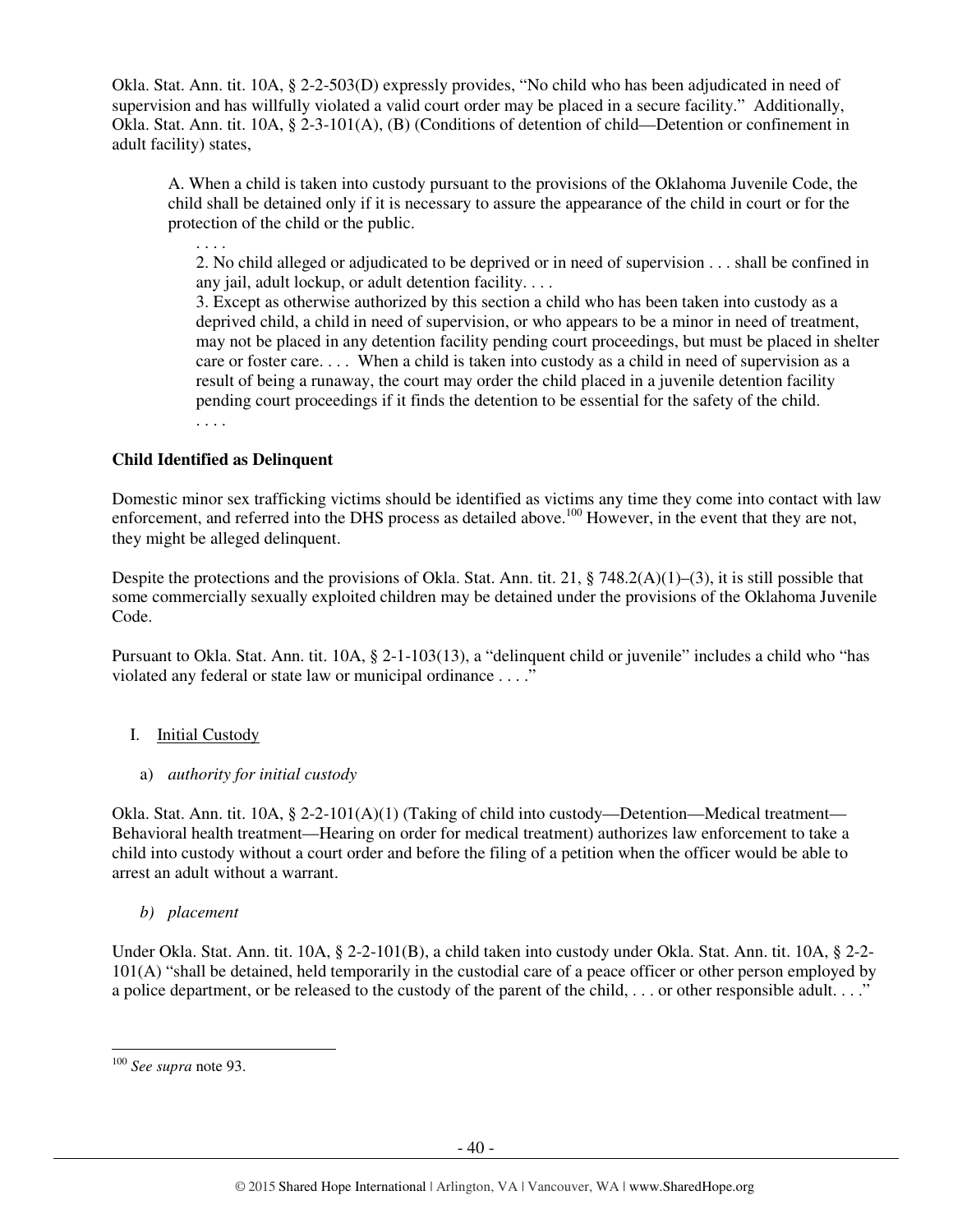# II. Process Following Initial Custody

Okla. Stat. Ann. tit. 10A, § 2-2-104(A) (Preliminary inquiry—Petition) states that "[a] preliminary inquiry shall be conducted to determine whether the interests of the public or of the child who is within the purview of the Oklahoma Juvenile Code require that further court action be taken." If it is determined that no further action is necessary and the district attorney agrees, Okla. Stat. Ann. tit. 10A, § 2-2-104(A) allows the child to receive informal adjustment. If it is determined that further action is necessary, Okla. Stat. Ann. tit. 10A, § 2-2-106(A) (Petition—Subsequent pleadings—Amended petitions) states, "If a child has been taken into custody pursuant to the provisions of the Oklahoma Juvenile Code before a petition has been filed, a petition [alleging the child to be a child in need of supervision or a delinquent child] shall be filed and summons issued within five (5) judicial days from the date of such assumption of custody.  $\dots$ "

# III. Placement Process pending Adjudication/Investigation

If the child is not released, Okla. Stat. Ann. tit. 10A, § 2-2-101(B) states, "[T]he child shall be taken immediately before a judge of the district court in the county in which the child is sought to be detained, or to the place of detention or shelter designated by the court." At the hearing, the court will decide whether to continue to detain the child or release the child to the child's "parent, legal guardian, legal custodian, or other responsible adult or to any other person appointed by the court." Okla. Stat. Ann. tit. 10A, § 2-2-101(B).

# IV. Adjudication

l

# *a) adjudicatory/dispositional hearing*

The court will then hold an adjudicative hearing in accordance with Okla. Stat. Ann. tit. 10A, § 2-2-402 (Conduct of adjudicative hearings) to determine whether the allegations in the petition are true.<sup>101</sup> Okla. Stat. Ann. tit. 10A, § 2-2-402(D) explains,

If the court finds that the allegations of a petition alleging a child to be delinquent or in need of supervision are supported by the evidence, the court shall sustain the petition, and shall make an order of adjudication setting forth whether the child is delinquent or in need of supervision and shall adjudge the child as a ward of the court.

*b) diversion or alternate process* 

Alternatively, pursuant to Okla. Stat. Ann. tit. 10A, § 2-2-404(A) (Deferral of delinquency proceedings) a "court may defer delinquency adjudication for one hundred eighty (180) days if the child," allegedly committed or attempted to commit a delinquent offense that if committed by an adult would be a felony, upon agreement of the district attorney," the child stipulates that the allegations are true, or that sufficient evidence exists to meet the burden of proof, and the child has no prior adjudications of delinquency. During the 180 day deferral period, the court may require the child to participate in, among other things, an alternative diversion program<sup>102</sup>

 $102$  Okla. Stat. Ann. tit. 10A, § 2-2-404(D) states,

<sup>&</sup>lt;sup>101</sup> Pursuant to Okla. Stat. Ann. tit.  $10A$ , § 2-2-401 (Trial by jury),

In adjudicatory hearings to determine if a child is delinquent or in need of supervision, any person entitled to service of summons or the state shall have the right to demand a trial by jury, which shall be granted as in other cases, unless waived, or the judge on the judge's own motion may call a jury to try any such case. Such jury shall consist of six persons.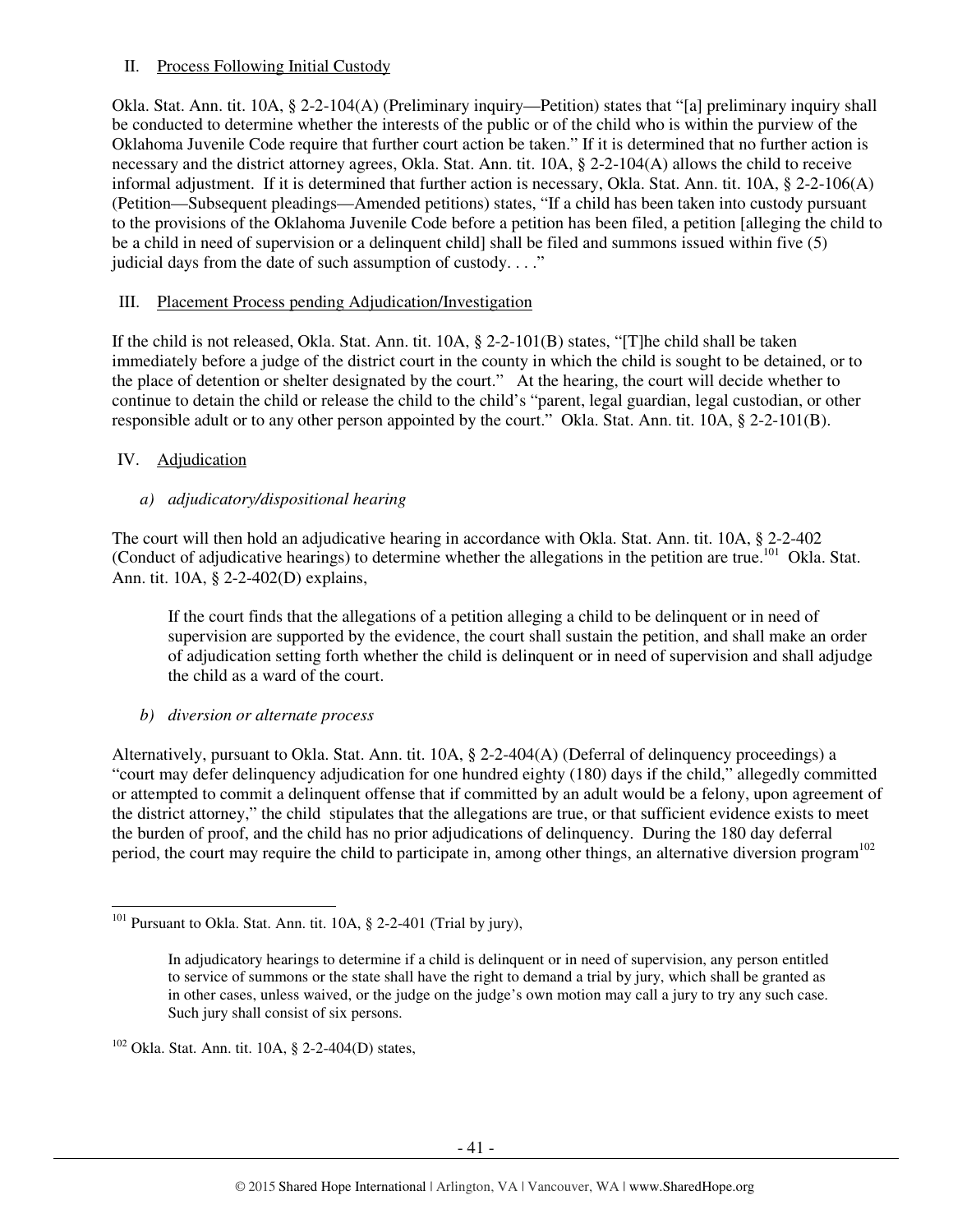or any other court approved program. Okla. Stat. Ann. tit. 10A, § 2-2-404(B). "The court shall dismiss the case with prejudice at the conclusion of the deferral period if the child presents satisfactory evidence that the requirements of the court have been successfully completed." Okla. Stat. Ann. tit. 10A, § 2-2-404(C).

#### V. Outcomes

. . . .

…

If the court enters an order adjudicating a child as a delinquent child, the court will hold a dispositional hearing and pursuant to Okla. Stat. Ann. tit. 10A, § 2-2-503(A) (Disposition orders—Revocation, modification and redisposition) and may order, among other things, the child placed "on probation with or without supervision" in the child's home or that of a suitable person, with a parent or legal guardian, in a private institution or agency, "commit the child to the custody of the Office of Juvenile Affairs," or may dismiss the action. Pursuant to Okla. Stat. Ann. tit. 10A, § 2-2-503(A)(7)(f),

7. With respect to a child adjudicated a delinquent child, the court may:

f. sanction detention in the residence of the child or facility designated by the Department of Juvenile Justice or the juvenile bureau for such purpose for up to five (5) days, order weekend detention in a place other than a juvenile detention facility or shelter, tracking, or house arrest with electronic monitoring.

Okla. Stat. Ann. tit. 10A, § 2-3-101(A), (B) (Conditions of detention of child—Detention or confinement in adult facility) states,

- B. No child shall be placed in secure detention unless:
	- 1. The child is an escapee from any delinquent placement;

2. The child is a fugitive from another jurisdiction with a warrant on a delinquency charge or confirmation of delinquency charges by the home jurisdiction;

3. The child is seriously assaultive or destructive towards others or self;

4. The child is currently charged with any criminal offense that would constitute a felony if committed by an adult or a misdemeanor and:

- a. is on probation or parole on a prior delinquent offense,
- b. is on preadjudicatory community supervision, or
- c. is currently on release status on a prior delinquent offense, or;

5. The child has willfully failed or there is reason to believe that the child will willfully fail to appear for juvenile court proceedings;

6. A warrant for the child has been issued on the basis that:

a. the child is absent from court-ordered placement without approval by the court,

b. the child is absent from designated placement by the Office of Juvenile Affairs without approval by the Office of Juvenile Affairs,

c. there is reason to believe the child will not remain at said placement, or

d. if the child is subject to an administrative transfer or parole revocations proceedings.

. . . .

l

As used in this section, "alternative diversion program" means a program for juveniles who have been identified by law enforcement personnel, the district attorney, or the court as having committed acts which are not serious enough to warrant adjudication through the juvenile court process, but which do indicate a need for intervention to prevent further development toward juvenile delinquency. The program shall be administered, pursuant to contract with the Office of Juvenile Affairs, by organizations designated as youth services agencies by law.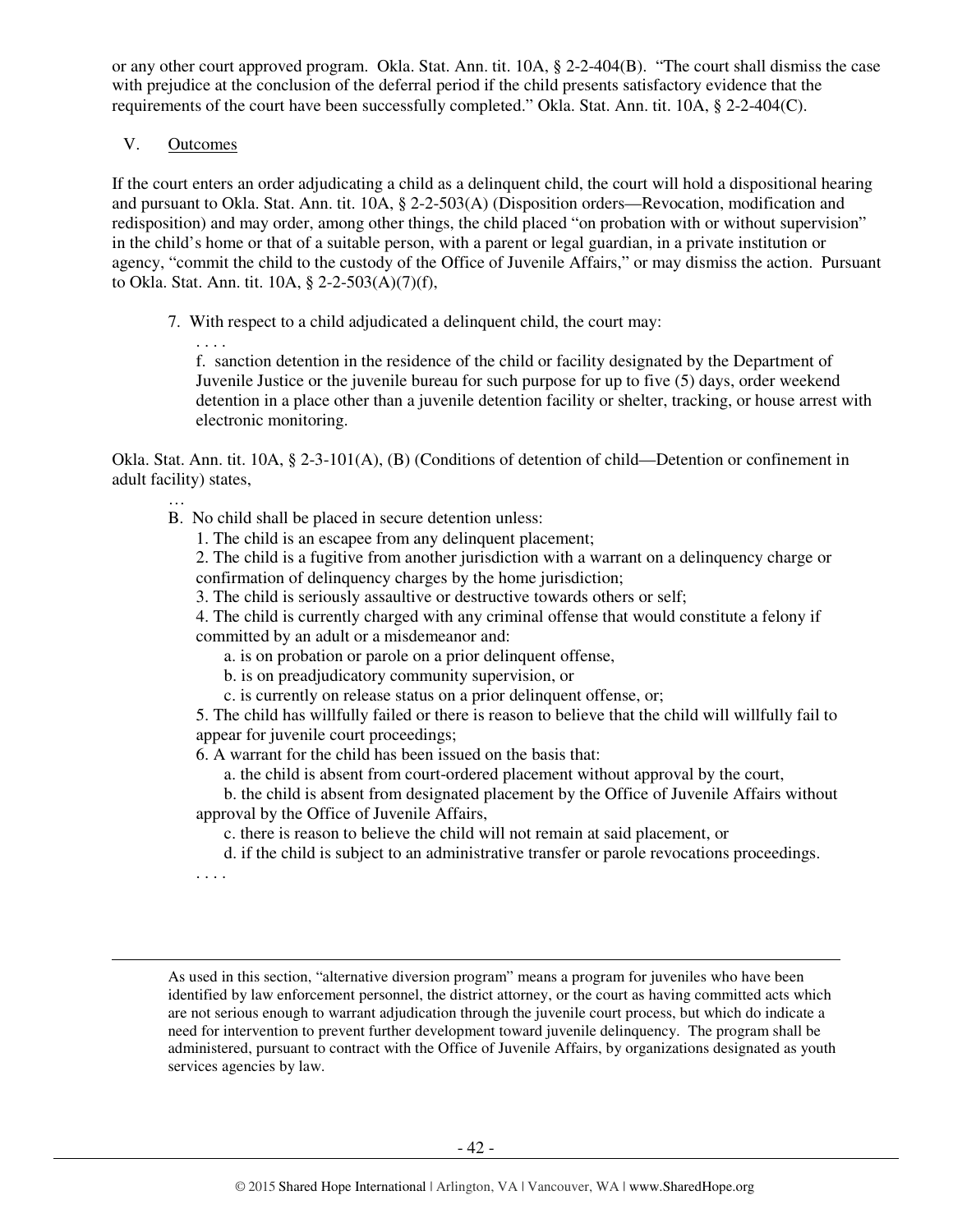*5.5 Commercial sexual exploitation is identified as a type of abuse and neglect within child protection statutes.* 

Oklahoma's definition of "abuse" expressly includes the sexual exploitation of a child. Okla. Stat. Ann. tit. 10A, § 1-1-105(2)<sup>103</sup> (Definitions) states,

2. "Abuse" means harm or threatened harm to the health, safety, or welfare of a child by a person responsible for the child's health, safety, or welfare, including but not limited to nonaccidental physical or mental injury, sexual abuse, or sexual exploitation.. . .

a. "Harm or threatened harm to the health or safety of a child" means any real or threatened physical, mental, or emotional injury or damage to the body or mind that is not accidental including but not limited to sexual abuse, sexual exploitation, neglect, or dependency.

b. "Sexual abuse" includes but is not limited to rape, incest, and lewd or indecent acts or proposals made to a child, as defined by law, by a person responsible for the health, safety, or welfare of the child.

c. "Sexual exploitation" includes but is not limited to allowing, permitting, encouraging, or forcing a child to engage in prostitution, as defined by law, by any person eighteen (18) years of age or older or by a person responsible for the health, safety, or welfare of a child, or allowing, permitting, encouraging, or engaging in the lewd, obscene, or pornographic, as defined by law, photographing, filming, or depicting of a child in those acts by a person responsible for the health, safety, and welfare of the child.

*5.6 The definition of "caregiver" or another related term in the child welfare statutes is not a barrier to a sex trafficked child accessing the protection of child welfare.* 

Although Oklahoma statutes do not provide a definition of "caregiver," they do provide a definition of "custodian." Pursuant to Okla. Stat. Ann. tit. 10A, § 1-1-105(16)<sup>104</sup> (Definitions), "custodian" is defined as "an individual other than a parent, legal guardian or Indian custodian, to whom legal custody of the child has been awarded by the court. As used in this title, the term 'custodian' shall not mean the Oklahoma Department of Human Services."

Okla. Stat. Ann. tit. 10A, § 1-1-105(50) defines "person responsible for a child's health, safety, or welfare" to include "a parent; a legal guardian; custodian; a foster parent; a person eighteen (18) years of age or older with whom the child's parent cohabitates or any other adult residing in the home of the child . . . ." This definition should be broad enough to cover many situations in which a trafficker is in custody or control of a child. However, the definition of "dependency" under Ok. Stat. Ann. tit. 10A, § 1-1-105(19) does not require that fault, abuse or neglect occur at the hands of a "caregiver" or person responsible for care or similar term<sup>105</sup>. Instead, Ok. Stat. Ann. tit. 10A, § 1-1-105 provides,

(19) "Dependency" means a child who is homeless or without proper care or guardianship through no fault of his or her parent, legal guardian, or custodian;

- (20) "Deprived child" means a child:
	- a. who is for any reason destitute, homeless, or abandoned,
	- b. who does not have the proper parental care or guardianship,
	- c. who has been abused, neglected, or is dependent, . . .

<sup>103</sup> *See supra* note 91.

<sup>104</sup> *See supra* note 91.

<sup>&</sup>lt;sup>105</sup> According to Ok. Stat. Ann. tit. 10A, § 1-2-102, "the Department of Human Services shall conduct a safety analysis" for every report of abuse or neglect.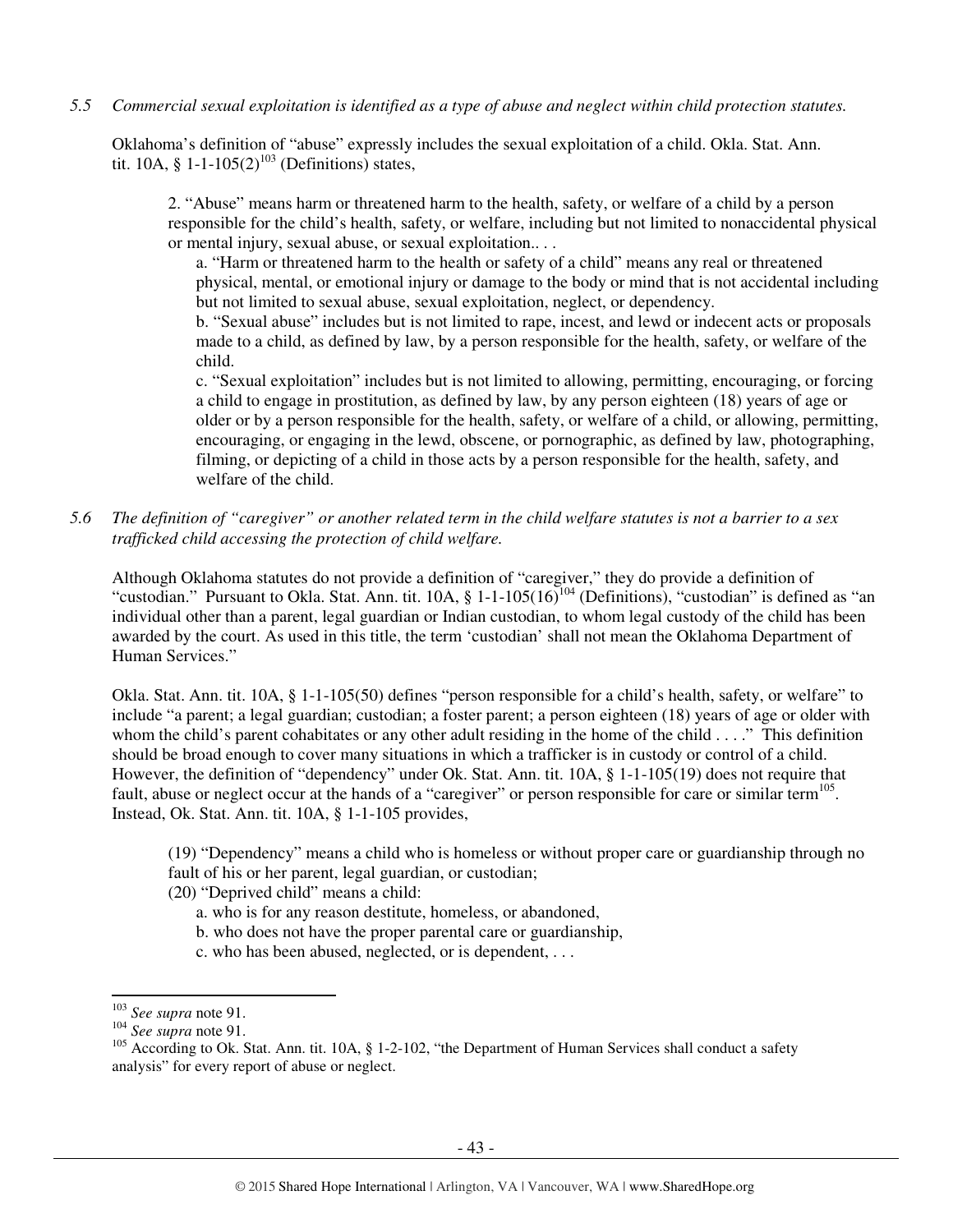*5.7 Crime victims' compensation is specifically available to a child victim of sex trafficking or commercial sexual exploitation of children (CSEC) without regard to ineligibility factors.* 

Commercially sexually exploited children may be eligible to receive compensation under the Oklahoma Crime Victims Compensation Act,<sup>106</sup> but certain ineligibility factors may prevent some victims from receiving compensation. Okla. Stat. Ann. tit. 21, § 142.5(A) (Powers of board relating to claims for compensation— Office and staff support) states, "The Crime Victims Compensation Board shall award compensation for economic loss<sup>107</sup> arising from criminally injurious conduct<sup>108</sup> if satisfied by a preponderance of the evidence that the requirements for compensation have been met."

Okla. Stat. Ann. tit. 21, § 142.10(A)(1) (Award of compensation—Criteria—Amount—Denial, withdrawal or reduction—Reconsideration) prohibits the Crime Victims Compensation Board ("Board") from awarding compensation unless a claim is filed within 1 year of the date of the injury occurred, unless "good cause" exists for the failure to file, in which case the Board may extend the deadline to 2 years from the date of the injury. The Board may only extend the deadline beyond 2 years in child assault cases. Okla. Stat. Ann. tit.21, § 142.10(A)(1). Additionally, if "the victim . . . is a child under eighteen (18) years of age, the Board may use the date the criminal incident was disclosed to a responsible adult, when establishing whether or not the claim was timely filed." Okla. Stat. Ann. tit. 21, § 142.10(A)(1). Pursuant to Okla. Stat. Ann. tit.  $21, \S$  142.10(A)(4), victim compensation is prohibited if the criminally injurious conduct was not reported to law enforcement within 72 hours of the crime's occurrence, unless "the Board finds there was good cause for the failure to report within that time."

Additionally, an award of compensation may be reduced based on the "degree of responsibility for the cause of the injury or death attributable to the victim as determined by the Board." Okla. Stat. Ann. tit. 21, § 142.10(B)(2). Lastly, if the Board determines that "the claimant or victim has not fully cooperated with appropriate law enforcement agencies, [it] may deny, withdraw or reduce an award of compensation." Okla. Stat. Ann. tit. 21, § 142.10(C).

- 5.7.1 Recommendation: Amend the Crime Victims Compensation Act to create exceptions from the listed criteria that do not contain a good cause exception for commercially sexually exploited children.
- *5.8 Victim-friendly procedures and protections are provided in the trial process for minors under 18.*

Human trafficking victims are expressly provided certain victim-friendly criminal justice procedures and protections under Okla. Stat. Ann. tit. 21, § 748.2(A) (Guidelines for treatment of human trafficking victims— Right to civil action). Okla. Stat. Ann. tit. 21, § 748.2(A) states,

<sup>106</sup> *See supra* note 81. *See also supra* Section 5.1 for the definition of "victim."

<sup>107</sup> Okla. Stat. Ann. tit. 21, § 142.3(9) (Definitions) defines "economic loss" as "monetary detriment consisting only of allowable expense, work loss, replacement services loss and, if injury causes death, economic loss and replacement services loss of a dependent, but shall not include noneconomic loss." Okla. Stat. Ann. tit. 21, § 142.3(10) defines "noneconomic detriment" as "pain, suffering, inconvenience, physical impairment and nonpecuniary damage."

 $108$  Okla. Stat. Ann. tit. 21, § 142.3(5)(a) defines "criminally injurious conduct" as,

<sup>[</sup>A] misdemeanor or felony which occurs or is attempted in this state, or against a resident of this state in a state that does not have an eligible crime victims compensation program as such term is defined in the federal Victims of Crime Act of 1984, Public Law 98-473, that results in bodily injury, threat of bodily injury or death to a victim which:

<sup>(1)</sup> may be punishable by fine, imprisonment or death, or

<sup>(2)</sup> if the act is committed by a child, could result in such child being adjudicated a delinquent child.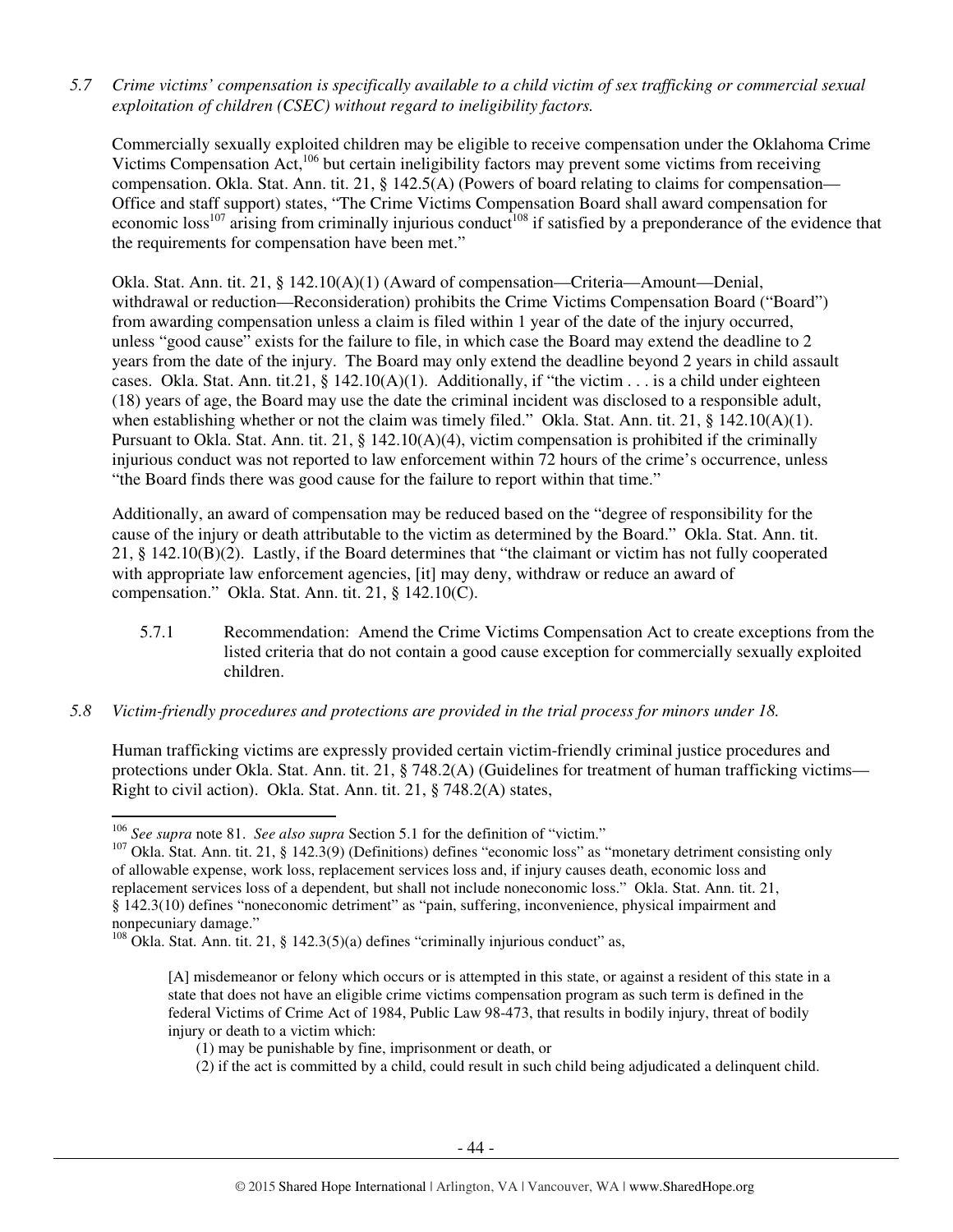A. Human trafficking victims shall:

1. Be housed in an appropriate shelter as soon as practicable;

2. Not be detained in facilities inappropriate to their status as crime victims;

3. Not be jailed, fined, or otherwise penalized due to having been trafficked;

4. Receive prompt medical care, mental health care, food, and other assistance, as necessary;

5. Have access to legal assistance, information about their rights, and translation services, as necessary; and

6. Be provided protection if the safety of the victim is at risk or if there is a danger of additional harm by recapture of the victim by a trafficker, including:

a. taking measures to protect trafficked persons and their family members from intimidation and threats of reprisals, and

b. ensuring that the names and identifying information of trafficked persons and their family members are not disclosed to the public.

Okla. Stat. Ann. tit. 21, § 748.2(C) authorizes the Attorney General "to establish an emergency hotline number for victims of human trafficking to call in order to request assistance or rescue."

Protections available to other crime victims may also be available to some domestic minor sex trafficking victims. For example, commercially sexually exploited children who are involved in a criminal case "filed pursuant to the Oklahoma Child Abuse Reporting and Prevention Act" or who are the "alleged subject of child abuse or neglect" may be appointed a guardian ad litem under Okla. Stat. Ann. tit. 21, § 843.7(A)(1),(B) (Appointment of representatives for child). Additionally, pursuant to Okla. Stat. Ann. tit. 12, § 2412(A), (B) (Sexual offense against another person—Evidence of other sexual behavior inadmissible—Exceptions), domestic minor sex trafficking victims whose offenders are charged with a sexual offense receive protections in criminal prosecutions under Oklahoma's rape shield law. Okla. Stat. Ann. tit. 12, § 2412(A), (B) prohibits the admission of "[e]vidence of reputation or opinion regarding other sexual behavior of a victim or the sexual offense alleged" and "[e]vidence of specific instances of [the victim's] sexual behavior" unless it is being offered to prove something other than consent, including "the source of semen, pregnancy, disease or injury," "[f]alse allegations of sexual offenses," or "[s]imilar sexual acts in the presence of the accused with persons other than the accused which occurs at the time of the event giving rise to the sexual offense alleged."

Additionally, all crime victims<sup>109</sup> receive certain protections under the Oklahoma Victim's Rights Act.<sup>110</sup> Specifically, Okla. Stat. Ann. tit. 21, § 142A-2(A) (Victims and witnesses rights) provides,

 A. The district attorney's office shall inform the victims and witnesses of crimes of the following rights:

2. To receive protection from harm and threats of harm arising out of the cooperation of the person with law enforcement and prosecution efforts, and to be provided with information as to the level of protection available and how to access protection;

3. To be informed of financial assistance and other social services available as a result of being a witness or a victim, including information on how to apply for the assistance and services;

5. To be informed of the procedure to be followed in order to apply for and receive any restitution to which the victim is entitled;

6. To be provided, whenever possible, a secure waiting area during court proceedings that does not require close proximity to defendants and families and friends of defendants;

 $\overline{a}$ 

. . .

. . .

. . . .

<sup>&</sup>lt;sup>109</sup> See supra Section 5.1 for the definition of "victim."

<sup>110</sup> *See supra* note 85.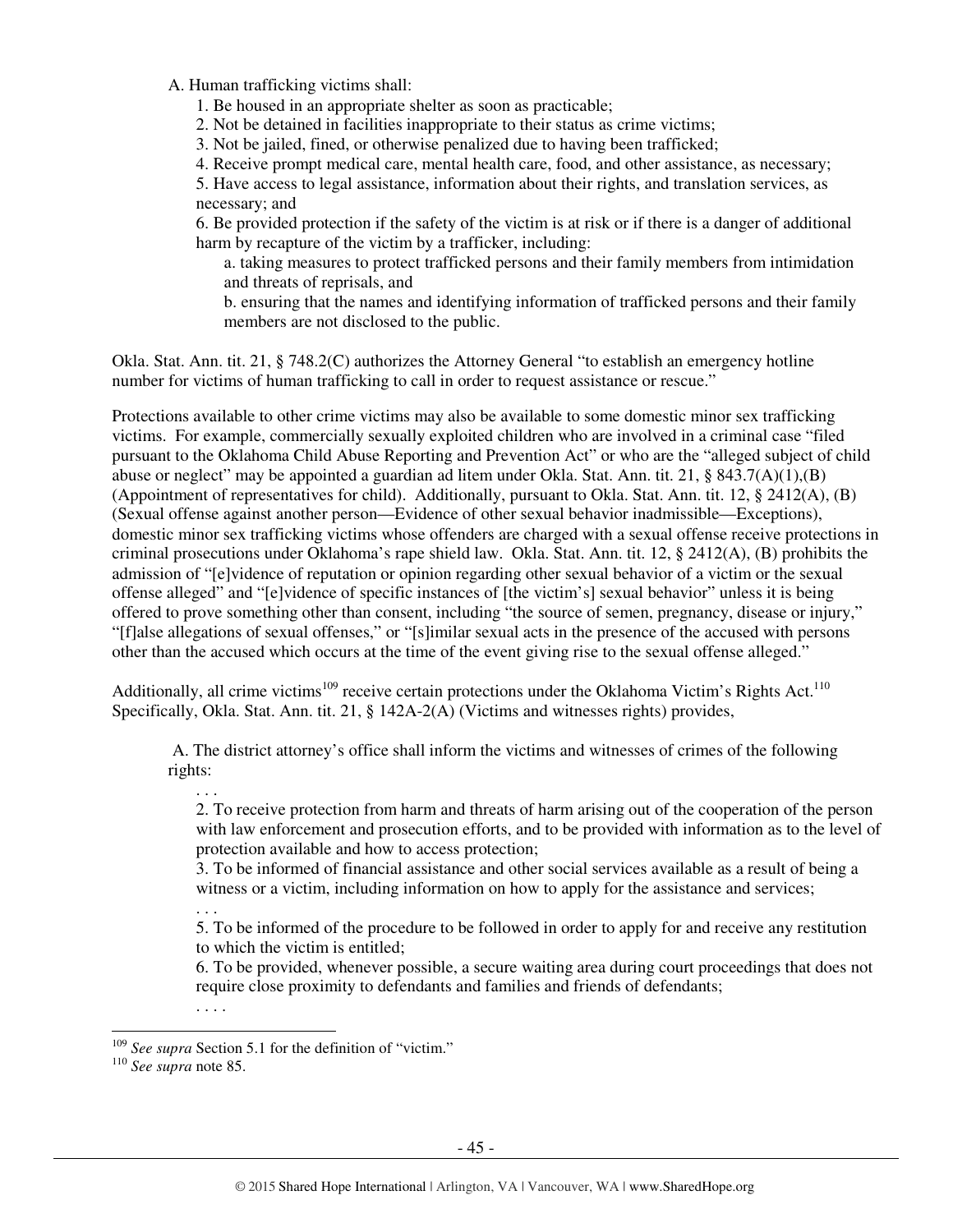Additionally, Okla. Stat. Ann. tit. 21, § 142A-2(D) provides that in a felony case involving "a violent crime or a sex offense, the district attorney's office shall inform the victim, as soon as practicable, . . . of the progress of pretrial proceedings which could substantially delay the prosecution of the case." Under Okla. Stat. Ann. tit. 21, § 142A-3(C) (Informing victim of rights), a rape victim "has the right to be informed by the officer who interviews the victim . . . of the twenty-four-hour statewide telephone communication service established by the Office of the Attorney General for victims of sexual assault . . . ."

Crime victims also have the right to receive some assistance in seeking restitution. Pursuant to Okla. Stat. Ann. tit. 21, § 142A-5 (Restitution form),

The district attorney's office shall provide all victims, regardless of whether the crime victim makes a specific request, with an official request for restitution form to be completed and signed by the crime victim, and to include all invoices, bills, receipts, and other evidence of injury, loss of earnings and outof-pocket loss. . . .

Okla. Stat. Ann. tit. 21, § 142A-9 (Disclosure of personal information of victim or witness may be prohibited) also allows the court, upon request by the victim or district attorney, to keep the "address, telephone number, place of employment, or other personal information of the victim" confidential.

Okla. Stat. Ann. tit. 21, §1024.4 (Destruction of obscene material or child pornography upon conviction) may serve to further protect the child pornography victim as it authorizes the destruction of child pornography upon the conviction of the offender.

Okla. Stat. Ann. tit. 22, § 40.2 (Victim protection order - Victims not to be discouraged from pressing charges - Rape or forcible sodomy) also provides a victim protection order "for any victim of rape, forcible sodomy, a sex offense<sup>111</sup>, kidnapping or assault and battery with a deadly weapon shall be substantially similar to a protective order in domestic abuse cases pursuant to the Protection from Domestic Abuse Act. . ."<sup>112</sup>

Lastly, Oklahoma's constitution further emphasizes crime victims' rights. Okla. Const. art. II, § 34(A) (Rights of victims) states,

To preserve and protect the rights of victims to justice and due process, and ensure that victims are treated with fairness, respect and dignity, and are free from intimidation, harassment, or abuse, throughout the criminal justice process, any victim or family member of a victim of a crime has the right to know the status of the investigation and prosecution of the criminal case, including all proceedings wherein a disposition of a case is likely to occur, and where plea negotiations may occur. The victim or family member of a victim of a crime has the right to know the location of the defendant following an arrest, during a prosecution of the criminal case, during a sentence to probation or confinement, and when there is any release or escape of the defendant from confinement. The victim or family member of a victim of a crime has a right to be present at any proceeding where the defendant has a right to be present, to be heard at any sentencing or parole hearing, to be awarded restitution by the convicted person for damages or losses as determined and ordered by the court, and to be informed by the state of the constitutional rights of the victim.

<sup>111</sup> Under Okla. Stat. Ann. tit. 22, § 40(5) (Definitions), "Sex offense" as used in Okla. Stat. Ann. tit. 22, §§ 40- 40.3, which proscribes the availability and process for obtaining a protection order, includes crimes pf sexual assault, human trafficking, sexual abuse or sexual exploitation by a caretaker, child sexual abuse or child sexual exploitation, . . . procuring, producing, distributing or possessing child pornography, . . . distributing obscene material or child pornography, offering or soliciting sexual conduct with a child, procuring a child for prostitution or other lewd acts, inducing a child to engage in prostitution, lewd or indecent proposals or acts to a child . . . .

<sup>112</sup> *See supra* note 95.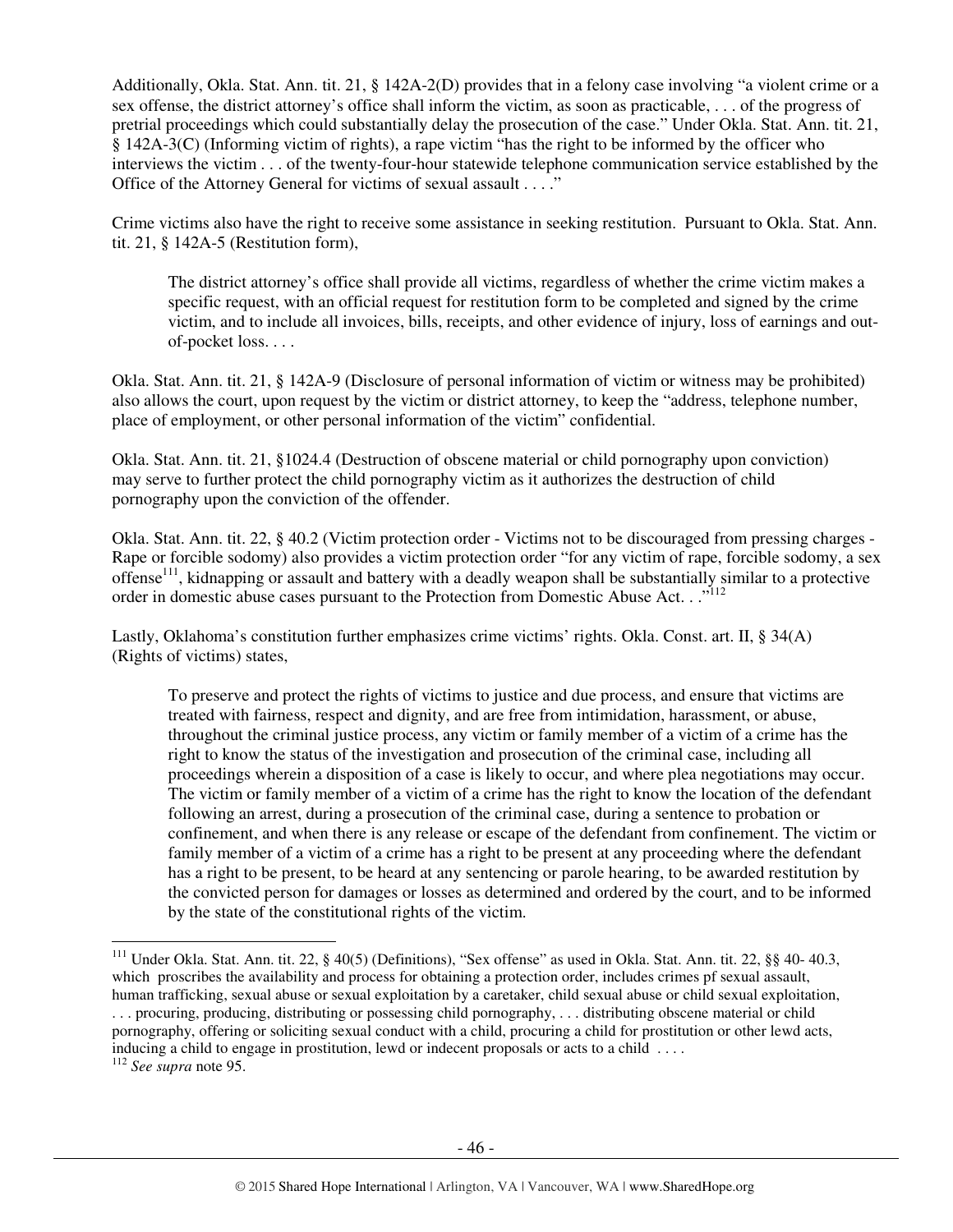5.9 *Expungement or sealing of juvenile delinquency records resulting from arrests or adjudications for prostitution-related offenses committed as a result of, or in the course of, the commercial sexual exploitation of a minor is available within a reasonable time after turning 18.*

Pursuant to Okla. Stat. Ann. tit. 22, § 22-19c (Arrest or charge as result of human trafficking – Expungement on motion of court or defendant), a court may order expungement of law enforcement and court records relating to a charge or conviction for a prostitution related offense committed as a result of human trafficking is available. Okla. Stat. Ann. tit. 22, § 22-19c states,

The court, upon its own motion or upon petition by the defendant and for good cause shown, may enter an order for expungement of law enforcement and court records relating to a charge or conviction for a prostitution-related offense committed as a result of the defendant having been a victim of human trafficking.

For purposes of the Oklahoma Juvenile Code, Okla. Stat. Ann. tit. 10A, § 2-6-102(A)(1) (Confidential juvenile records) states that juvenile court records are "confidential and shall not be open to the general public, inspected, or their contents disclosed," subject to exceptions specified in Okla. Stat. Ann. tit.10A, § 2-6-102 (C), which states,

C. The confidentiality requirements of subsection A of [Okla. Stat. Ann. tit. 10A, § 2-6-102] for juvenile court records and law enforcement records shall not apply:

4. To a juvenile who is fourteen (14) years of age or older and who has been adjudicated delinquent and who subsequently comes before the juvenile court on a new delinquency matter after July 1, 1995;

. . .

l

. . .

8. Whenever a juvenile is accepted for placement or treatment in a facility or private treatment facility within this state as a result of or following a conviction or adjudication for an out-of-state offense that would qualify the juvenile as a youthful offender,  $113$  as defined in Section 2-5-202 [Definitions—Purpose] of this title, had the crime occurred within this state.. . .

Okla. Stat. Ann. tit. 10A, § 2-6-102(D) further provides,

1. "Youthful offender" means a person:

- b. fifteen (15), sixteen (16), or seventeen (17) years of age and charged with a crime listed in subsection A of Section 2-5-206 [Certain acts mandating youthful offender status—Filing of delinquency petition or youthful offender information—Warrant, certification process—Guidelines] of this title, and
- c. sixteen (16) or seventeen (17) years of age and charged with a crime listed in subsection B of Section 2-5-206 of this title,

if the offense was committed on or after January 1, 1998.

<sup>&</sup>lt;sup>113</sup> Pursuant to Okla. Stat. Ann. tit. 10A, § 2-5-202(A)(1) (Definitions—Purpose),

a. thirteen (13) or fourteen (14) years of age who is charged with murder in the first degree and certified as a youthful offender as provided by Section 2-5-205 [Certification as youthful offender or juvenile] of this title,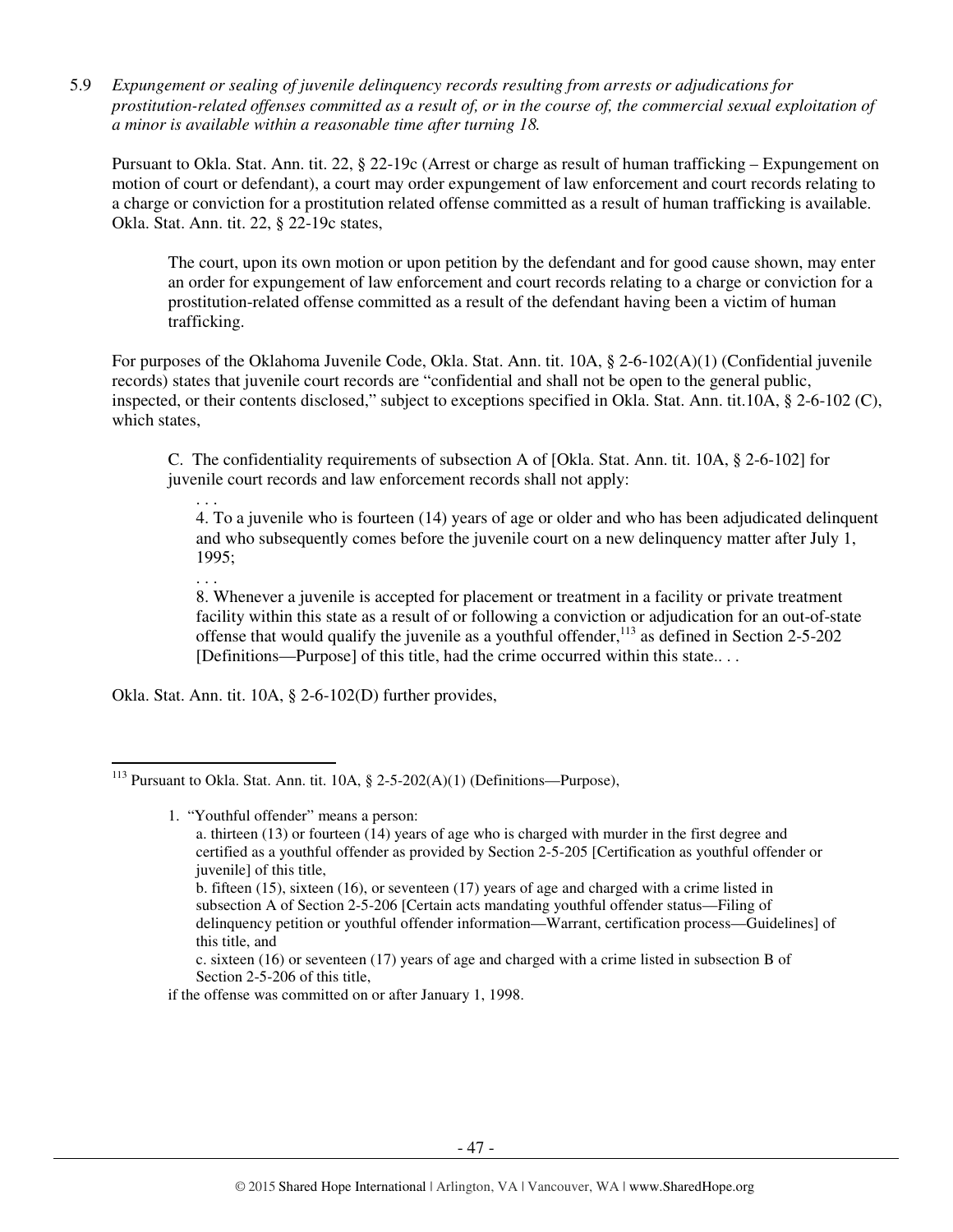Following the first adjudication as a delinquent, the court having jurisdiction shall note on the juvenile court record of the person that any subsequent juvenile court records shall not be confidential; provided, the child is at least fourteen (14) years of age or older. Any juvenile court record which becomes an open juvenile record as provided in this subsection may be expunged as provided in Section 7307-1.8 [Okla. Stat. Ann. tit.10A, § 2-6-109 (Expungement of open juvenile court record) (Okla. Stat. Ann. tit.10, § 7307-1.8 renumbered)] of this title.

The provisions of this subsection shall only apply to the juvenile court records and law enforcement records of juvenile offenders certified, charged or adjudicated on and after July 1, 1995.

Okla. Stat. Ann. tit. 10A, § 2-6-109 (Expungement of open juvenile court record) states,

A. A person who is the subject of a juvenile court record, that is not confidential as provided by law, may petition the district court in which the juvenile court record is located for an order to expunge all or any part of the record pertaining to the person, except basic identification information; provided:

1. The person has attained twenty-one (21) years of age or older;

2. The person has not been arrested for any adult criminal offense and no charge, indictment, or information has been filed or is pending against the person at the time of the petition for an expungement;

3. The person has not been subject to any deferred prosecution or deferred sentence, and has not been convicted of any criminal offense; and

4. All court costs, restitution, fines and other court-ordered requirements have been completed for all juvenile proceedings.

. . . . C. Upon a finding that the harm to privacy of the person in interest or dangers of unwarranted adverse consequences outweigh the public interest in retaining the records, the court may order the records, or any part thereof except basic identification information, to be expunged. . . .

G. Nothing in this section shall be construed to authorize the physical destruction of any juvenile records.

. . . .

. . . .

J. Any record ordered to be expunged pursuant to this section shall be sealed and, if not unsealed within ten (10) years of the expungement order, may be obliterated or destroyed at the end of the tenyear period.

. . . .

l

M. A person who has attained eighteen (18) years of age or older may petition the district or municipal court in which the juvenile court record is located for an order to expunge all or any part of the record pertaining to matters involving truancy provided the person has met the criteria set forth in paragraphs 2 through 4 of subsection A of this section. The petition shall be reviewed by the district or municipal judge with primary responsibility over the juvenile court docket.

*5.10 Victim restitution and civil remedies for victims of domestic minor sex trafficking or commercial sexual exploitation of children (CSEC) are authorized by law.* 

Okla. Stat. Ann. tit. 21, § 748(C) (Human trafficking) specifically provides for mandatory restitution for human trafficking victims, stating that "[t]he court shall also order the defendant to pay restitution to the victim as provided in Section 991f [Restitution] of Title 22 [Criminal procedure] of the Oklahoma Statutes." Commercially sexually exploited children whose offenders are convicted of other crimes that cause injury to the child may also be able to receive restitution under Okla. Stat. Ann. tit. 22, § 991f(C)(1) (Restitution).<sup>114</sup> Okla.

<sup>&</sup>lt;sup>114</sup> See supra Section 2.8 for the substantive provisions of Okla. Stat. Ann. tit. 22, § 991f(C)(1).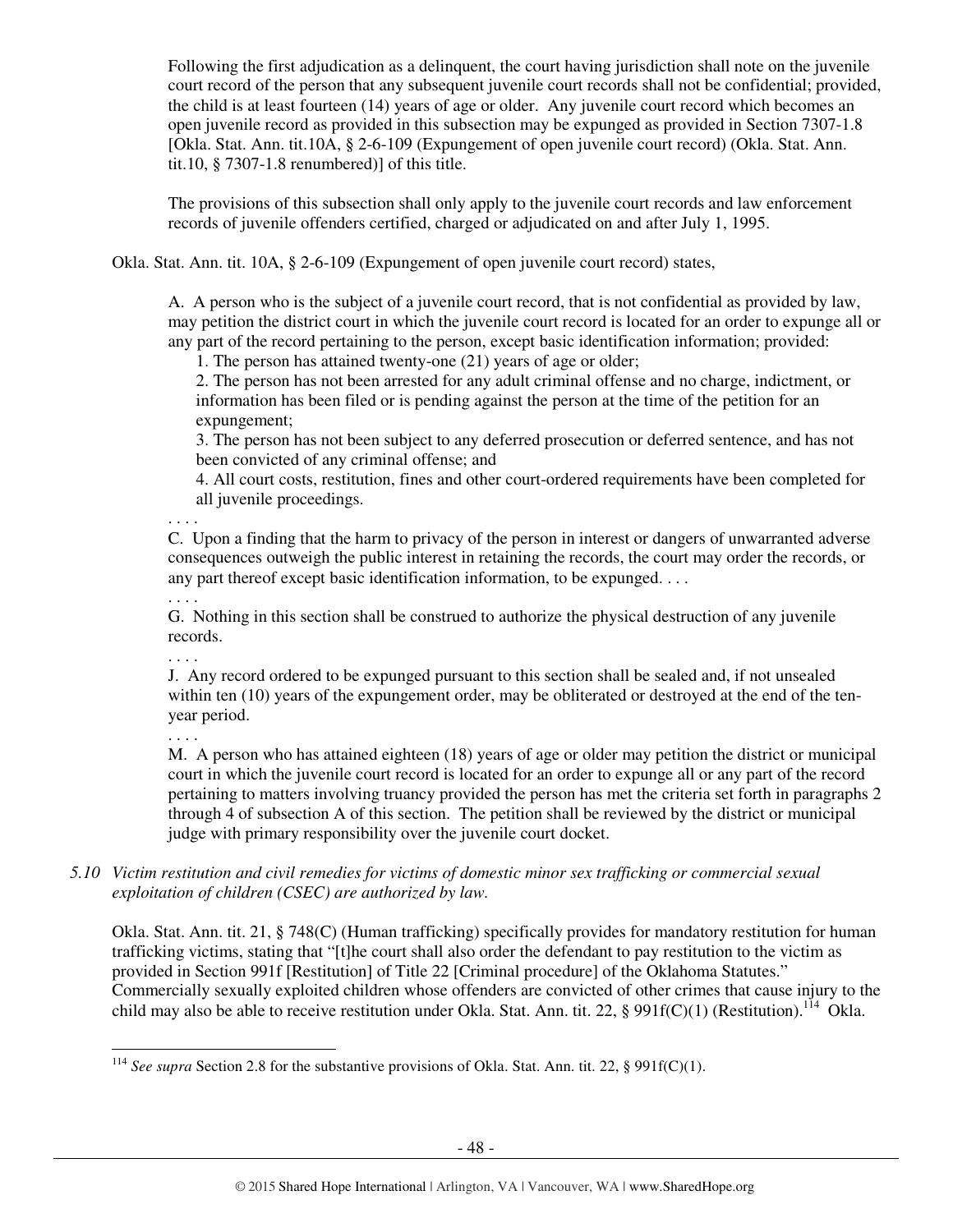Stat. Ann. tit. 22, § 991f(A)(1) defines "restitution" as "the sum to be paid by the defendant to the victim of the criminal act to compensate that victim for up to three times the amount of the economic loss suffered as a direct result of the criminal act of the defendant." Under Okla. Stat. Ann. tit. 22, § 991f(A)(2), a "victim" is "any person, partnership, corporation or legal entity that suffers an economic loss as a direct result of the criminal act of another person," while Okla. Stat. Ann. tit. 22, § 991f(A)(3) limits "economic loss" to

actual financial detriment suffered by the victim consisting of medical expenses actually incurred, damage to or loss of real and personal property and any other out-of-pocket expenses, including loss of earnings, reasonably incurred as the direct result of the criminal act of the defendant. No other elements of damage shall be included as an economic loss for purposes of this section.

Additionally, under Okla. Stat. Ann. tit. 21, § 748.2(B) (Guidelines for treatment of human trafficking victims—Right to civil action states), civil remedies are available to minors victimized through sex trafficking. Okla. Stat. Ann. tit. 21, § 748.2(B) states,

Any person aggrieved by a violation of subsection B of Section 748 [Human trafficking] of this title may bring a civil action against the person or persons who committed the violation to recover actual and punitive damages and reasonable attorney fees and costs. . . . A criminal case or prosecution is not a necessary precedent to the civil action. The statute of limitations for the cause of action shall not commence until the latter of the victim's emancipation from the defendant, the victim's twenty-first birthday, or the plaintiff discovers or reasonably should have discovered that he or she was a victim of human trafficking and that the defendant caused, was responsible for or profited from the human trafficking.

*5.11 Statutes of limitations for civil and criminal actions for child sex trafficking or commercial sexual exploitation of children (CSEC) offenses are eliminated or lengthened sufficiently to allow prosecutors and victims a realistic opportunity to pursue criminal action and legal remedies.* 

Okla. Stat. Ann. tit. 22, § 152 (Statute of limitations) sets forth the applicable statute of limitations for criminal prosecutions in Oklahoma. Crimes that do not have a statute of limitations specified, including Okla. Stat. Ann. tit. 21, § 748 (Human trafficking), § 1029 (Engaging in prostitution, etc.), § 1087 (Child under 18 years of age—Procuring for prostitution, lewdness or other indecent act—Punishment), and § 1088(A) (Child under 18 years of age—Inducing, keeping, detaining or restraining for prostitution— Punishment), are subject to a 3 year statute of limitations. Okla. Stat. Ann. tit. 22, § 152(H).

Pursuant to Okla. Stat. Ann. tit. 22, § 152(C)<sup>115</sup>, prosecutions under Okla. Stat. Ann. tit. 21, § 1021.2(A) (Minors—Procuring for participation in pornography), § 1021.3(A) (Guardians—Parents—Custodians— Consent to participation of minors in child pornography), § 1040.12a (Aggravated child pornography), § 1111 (Rape defined), § 1111.1 (Rape by instrumentation), § 1113 (Slight penetration is sufficient to complete crime), § 888 (Forcible sodomy), § 1114 (Rape in first degree—Second degree), § 1123 (Lewd or indecent proposals or acts as to child under 16),§ 843.5 (Child sexual abuse), or § 866 (Elements of offense (Trafficking in children)) "shall be commenced within twelve (12) years after the discovery of the crime." Under Okla. Stat. Ann. tit. 22, §  $152(C)(2)(a)$ –(c), however, prosecutions for any of these offenses may be commenced at any time under the following circumstances:

<sup>&</sup>lt;sup>115</sup> The text of Okla. Stat. Ann. tit. 22, § 152 included here and elsewhere in this report includes amendments made by the passage of House Bill 1047 during the Oklahoma First Session of the 55th Legislative Session (effective November 1, 2015).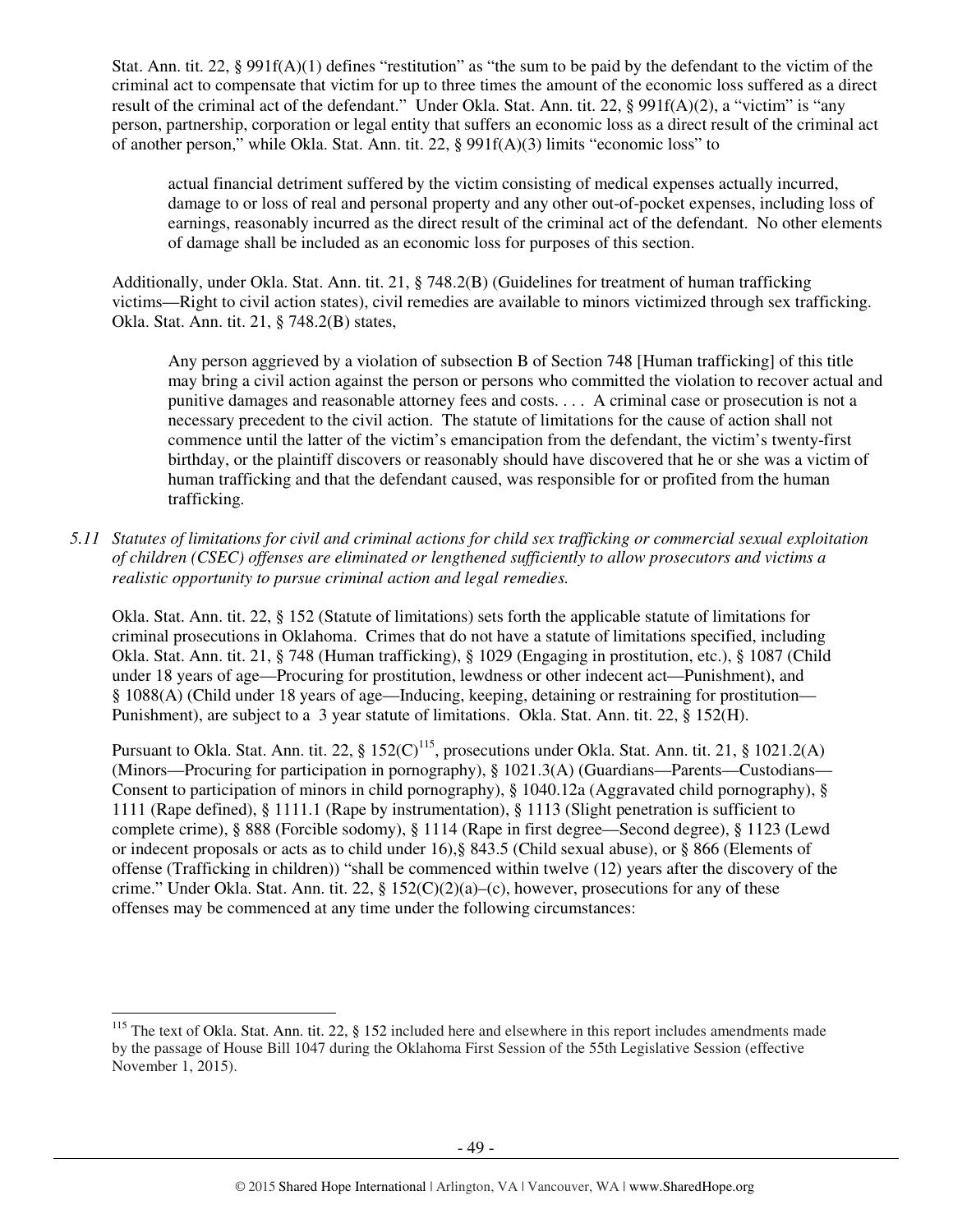a. the victim notified law enforcement within twelve (12) years after the discovery<sup>116</sup> of the crime, b. physical evidence is collected and preserved that is capable of being tested to obtain a profile from deoxyribonucleic acid (DNA),and

c. the identity of the offender is subsequently established through the use of a DNA profile using evidence listed in subparagraph b of this paragraph.

For a civil action brought under Okla. Stat. Ann. tit. 21, § 748.2(B) (Guidelines for treatment of human trafficking victims—Right to civil action) states, "The statute of limitations for the cause of action shall not commence until the latter of the victim's emancipation from the defendant or the victim's twenty-first birthday, or the plaintiff discovers or reasonably should have discovered that he or she was a victim of human trafficking and that the defendant caused, was responsible for or profited from the human trafficking." In civil actions based on damages for injury caused by criminal offenses, Okla. Stat. Ann. tit. 12, § 95(A)(7) (Limitation of other actions) provides,

An action based on intentional conduct brought by any person for recovery of damages for injury suffered as a result of criminal actions, as defined by the Oklahoma Statutes, may be brought against any person incarcerated or under the supervision of a state, federal or local correctional facility on or after November 1, 2003:

a. at any time during the incarceration of the offender for the offense on which the action is based, or

b. within five (5) years after the perpetrator is released from the custody of a state, federal or local correctional facility, if the defendant was serving time for the offense on which the action is based.

Additionally, for civil actions based on damages resulting from childhood sexual abuse or exploitation, Okla. Stat. Ann. tit. 12, § 95(A)(6) states,

6. An action based on intentional conduct brought by any person for recovery of damages for injury suffered as a result of childhood sexual abuse incidents or exploitation as defined by Section 1-1-105 [Definitions] of Title 10A of the Oklahoma Statutes or incest can only be brought within the latter of the following periods:

a. within two (2) years of the act alleged to have caused the injury or condition, or

b. within two (2) years of the time the victim discovered or reasonably should have discovered that the injury or condition was caused by the act or that the act caused the injury for which the claim is brought.

Provided, however, that the time limit for commencement of an action pursuant to this paragraph is tolled for a child until the child reaches the age of eighteen (18) years or until five (5) years after the perpetrator is released from the custody of a state, federal or local correctional facility or jail, whichever is later. . . .

5.11.1 Recommendation: Eliminate statutes of limitations for commencing a prosecution under Okla. Stat. Ann. tit. 21, § 748 (Human trafficking) and Oklahoma's CSEC offenses.

<sup>116</sup> Okla. Stat. Ann. tit. 22, § 152(L) explains that, for purposes of Okla. Stat. Ann. tit. 22, § 152(C)(1), "'discovery' means the date that a physical or sexually related crime involving a victim under the age of eighteen (18) years of age is reported to a law enforcement agency, up to and including one (1) year from the eighteenth birthday of the child."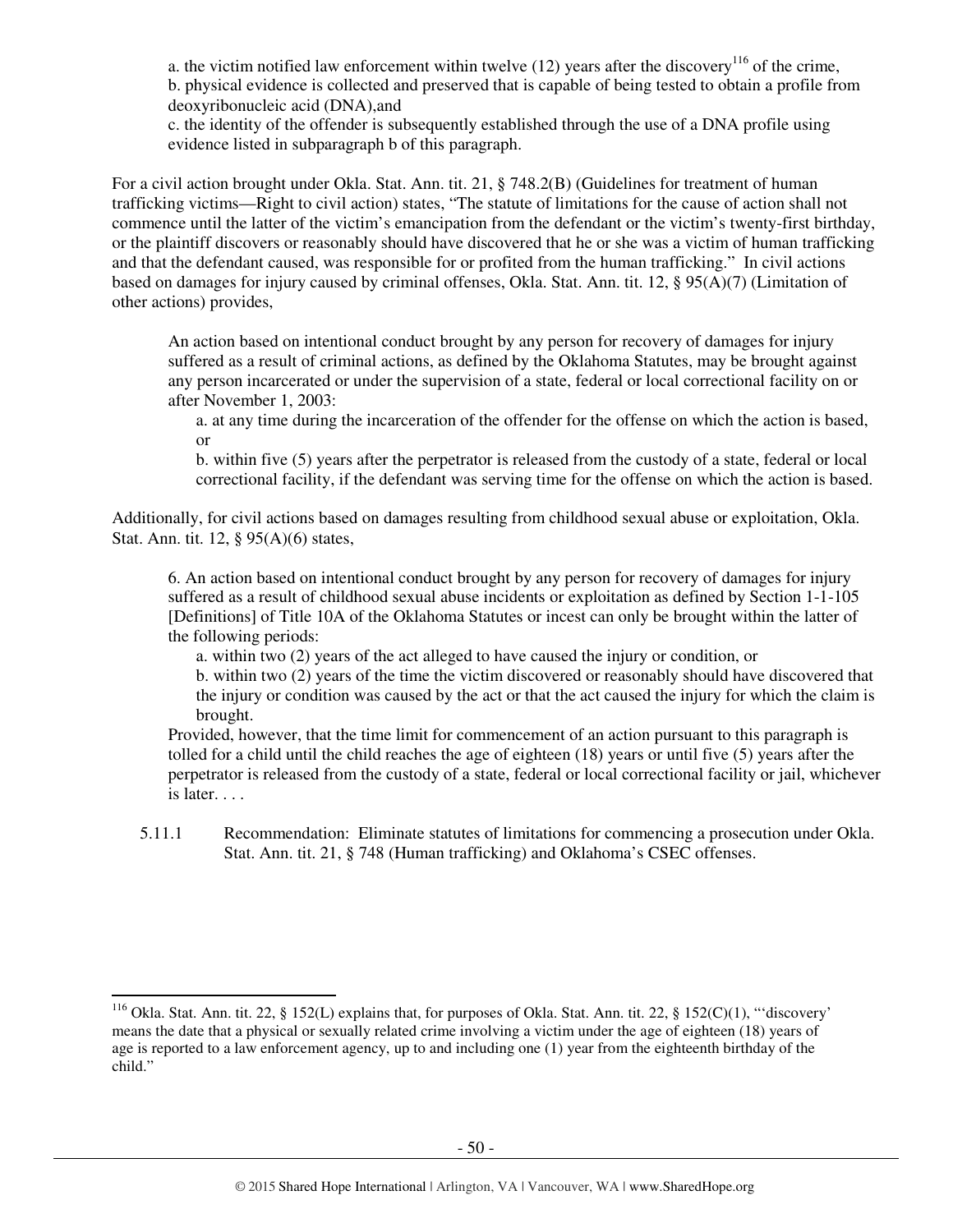#### **FRAMEWORK ISSUE 6: CRIMINAL JUSTICE TOOLS FOR INVESTIGATION AND PROSECUTIONS**

#### *Legal Components:*

- *6.1 Training on human trafficking and domestic minor sex trafficking for law enforcement is statutorily mandated or authorized.*
- *6.2 Single party consent to audio-taping is permitted in law enforcement investigations.*
- *6.3 Wiretapping is an available tool to investigate domestic minor sex trafficking.*
- *6.4 Using a law enforcement posing as a minor to investigate buying or selling of commercial sex acts is not a defense to soliciting, purchasing, or selling sex with a minor.*
- *6.5 Using the Internet or electronic communications to investigate buyers and traffickers is a permissible investigative technique.*
- *6.6 Law enforcement and child welfare agencies are mandated to promptly report missing and recovered children. \_\_\_\_\_\_\_\_\_\_\_\_\_\_\_\_\_\_\_\_\_\_\_\_\_\_\_\_\_\_\_\_\_\_\_\_\_\_\_\_\_\_\_\_\_\_\_\_\_\_\_\_\_\_\_\_\_\_\_\_\_\_\_\_\_\_\_\_\_\_\_\_\_\_\_\_\_\_\_\_\_\_\_\_\_\_\_\_\_\_\_\_\_\_*

#### *Legal Analysis:*

*6.1 Training on human trafficking and domestic minor sex trafficking for law enforcement is statutorily mandated or authorized.* 

Oklahoma does not mandate that law enforcement receive training on human trafficking or domestic minor sex trafficking. However, Okla. Stat. Ann. tit. 70, § 3311(A) (Council on law enforcement education and training)<sup>117</sup> establishes the Council on Law Enforcement Education and Training ("Council") and grants it "the authority to exercise the rights, privileges and functions necessary to ensure the professional training and continuing education of law enforcement officers in the State of Oklahoma." Okla. Stat. Ann. tit. 70, §3311(B)(2) specifically authorizes the Council to "[p]romulgate rules with respect to such matters as certification, revocation, . . . minimum courses of study, . . . minimum standards for basic and advanced inservice courses, and seminars for Oklahoma police and peace officers."

Pursuant Okla. Stat. Ann. tit. 10A § 1-9-123<sup>118</sup> the Department of Human Services "in consultation with "state and local law enforcement, juvenile justice systems" shall provide trainings for caseworkers.

The Department of Human Services shall, in consultation with state and local law enforcement, juvenile justice systems, health care providers, education agencies, and organizations with experience in dealing with at-risk children and youth, establish policies and procedures, including relevant training for caseworkers, for identifying, documenting in agency records and determining appropriate services for children and youth at risk of sex trafficking.

6.1.1 Recommendation: Mandate training on domestic minor sex trafficking for law enforcement.

<sup>&</sup>lt;sup>117</sup> Two different versions of Okla. Stat. Ann. tit. 70, § 3311 are currently in effect. The first version was amended by 2011 Okla. Sess. Laws 10, § 1, and the second version was amended by 2011 Okla. Sess. Laws 233, § 1. Although the differences between these two current versions are not substantive, the second version does include additional requirements for police departments to receive state approval, and, therefore, is the only version referenced throughout this report.

<sup>118</sup> *See supra* note 91.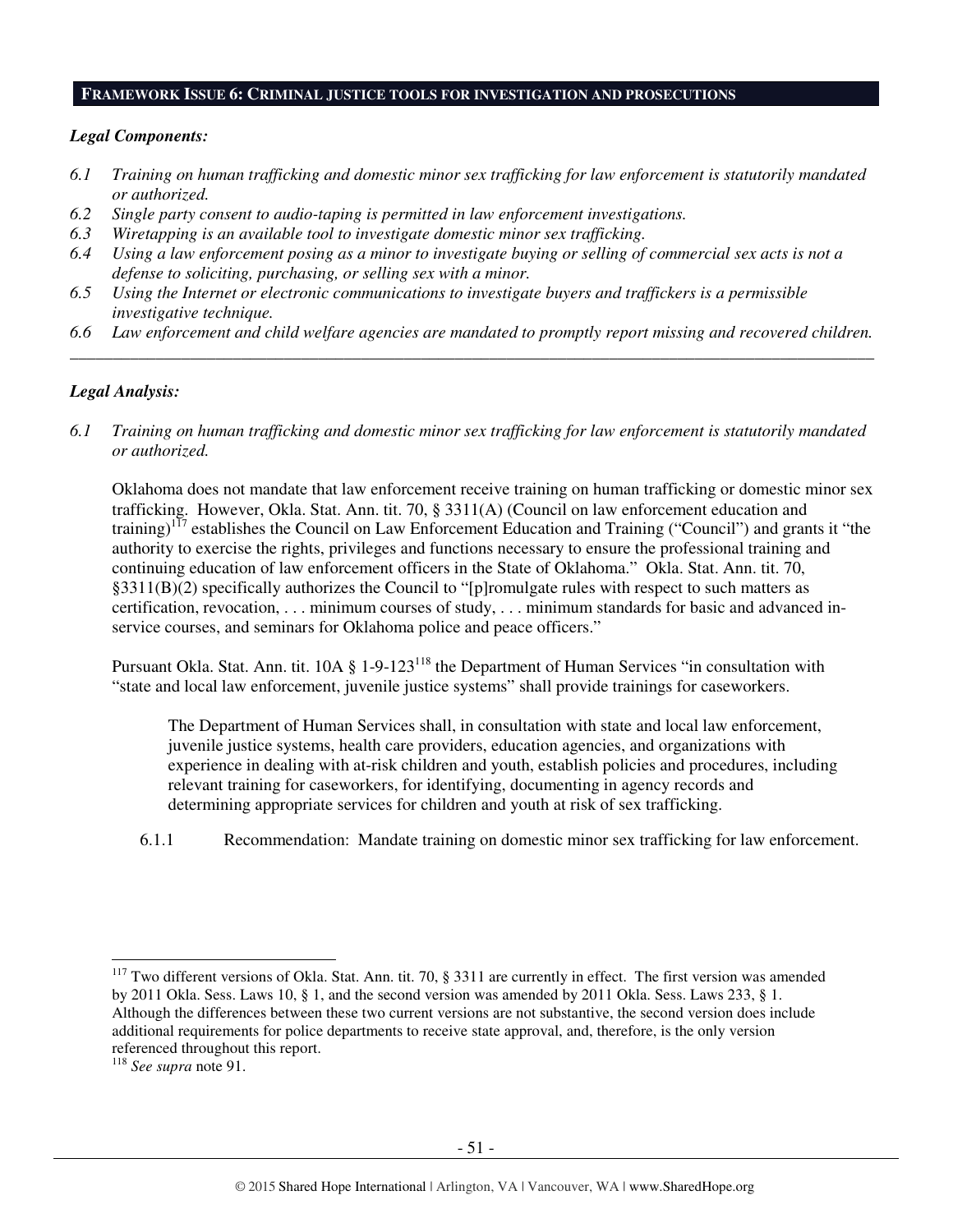#### *6.2 Single party consent to audio-taping is permitted in law enforcement investigations.*

Oklahoma permits single-party consent to audio-taping. Okla. Stat. Ann. tit. 13, § 176.4(4),(5) (Acts not prohibited) states,

It is not unlawful pursuant to the Security of Communications Act for:

. . . 4. a person acting under color of law to intercept a wire, oral or electronic communication when such person is a party to the communication or one of the parties to the communication has given prior consent to such interception; or

5. a person not acting under color of law to intercept a wire, oral or electronic communication when such person is a party to the communication or when one of the parties to the communication has given prior consent to such interception unless the communication is intercepted for the purpose of committing any criminal act.

# *6.3 Wiretapping is an available tool to investigate domestic minor sex trafficking.*

Oklahoma permits law enforcement to use wiretapping and resulting evidence when authorized by a court order, and provides for the issuance of a court order in the investigation of crimes related to domestic minor sex trafficking, including human trafficking and prostitution of children. Specifically, Okla. Stat. Ann. tit. 13, §  $176.7<sup>119</sup>$  (Court order authorizing interception of communications) states,

The Attorney General, upon application by a district attorney, may make application to a judge of competent jurisdiction for, and such judge may grant in conformity with the Security of Communications Act, an order authorizing the interception of wire, oral or electronic communications by any law enforcement agency of this state or any political subdivision thereof having responsibility for the investigation of the offense as to which the application is made, when such interception may provide evidence of acts of biochemical terrorism, terrorism, terrorism hoax, and biochemical assault, as defined in Section 1268.1[Definitions] of Title 21 of the Oklahoma Statutes, the commission of the offense of murder, the cultivation or manufacture or distribution of narcotic drugs or other controlled dangerous substances, as defined in the Uniform Controlled Dangerous Substances Act, trafficking in illegal drugs, as defined in the Trafficking in Illegal Drugs Act, the trafficking of humans for labor or for commercial sex, as defined in Section 748 of Title 21 of the Oklahoma Statutes, the pandering of humans for sex as provided in Section 1081 of Title 21 of the Oklahoma Statutes or the prostitution of a child, as defined in Section 1030 of Title 21 of the Oklahoma Statutes, and any conspiracy to commit the crimes specifically enumerated in this section.

Okla. Stat. Ann. tit. 13, § 176.8(E) (Disclosure of information) further provides,

l

When a law enforcement officer, while engaged in intercepting wire, oral or electronic communications in an authorized manner, intercepts wire, oral or electronic communications relating to offenses for which an order or authorization could have been secured or any offense listed in [Okla. Stat. Ann. tit. 57,  $\S$  571],<sup>120</sup> which is other than those specified in the order of authorization, the contents thereof and

 $119$  The text of Okla. Stat. Ann. tit. 13, § 176.7 included here and elsewhere in this report includes amendments made by the enactment of House Bill 1006 during the Oklahoma First Session of the 55th Legislative Session (effective November 1, 2015).

<sup>&</sup>lt;sup>120</sup> Okla. Stat. Ann. tit. 57, § 571 (Definitions) lists, in relevant part, child pornography, aggravated child pornography, child prostitution, aggravated trafficking, human trafficking, child abuse, rape, or lewd or indecent proposition or lewd or indecent act with a child.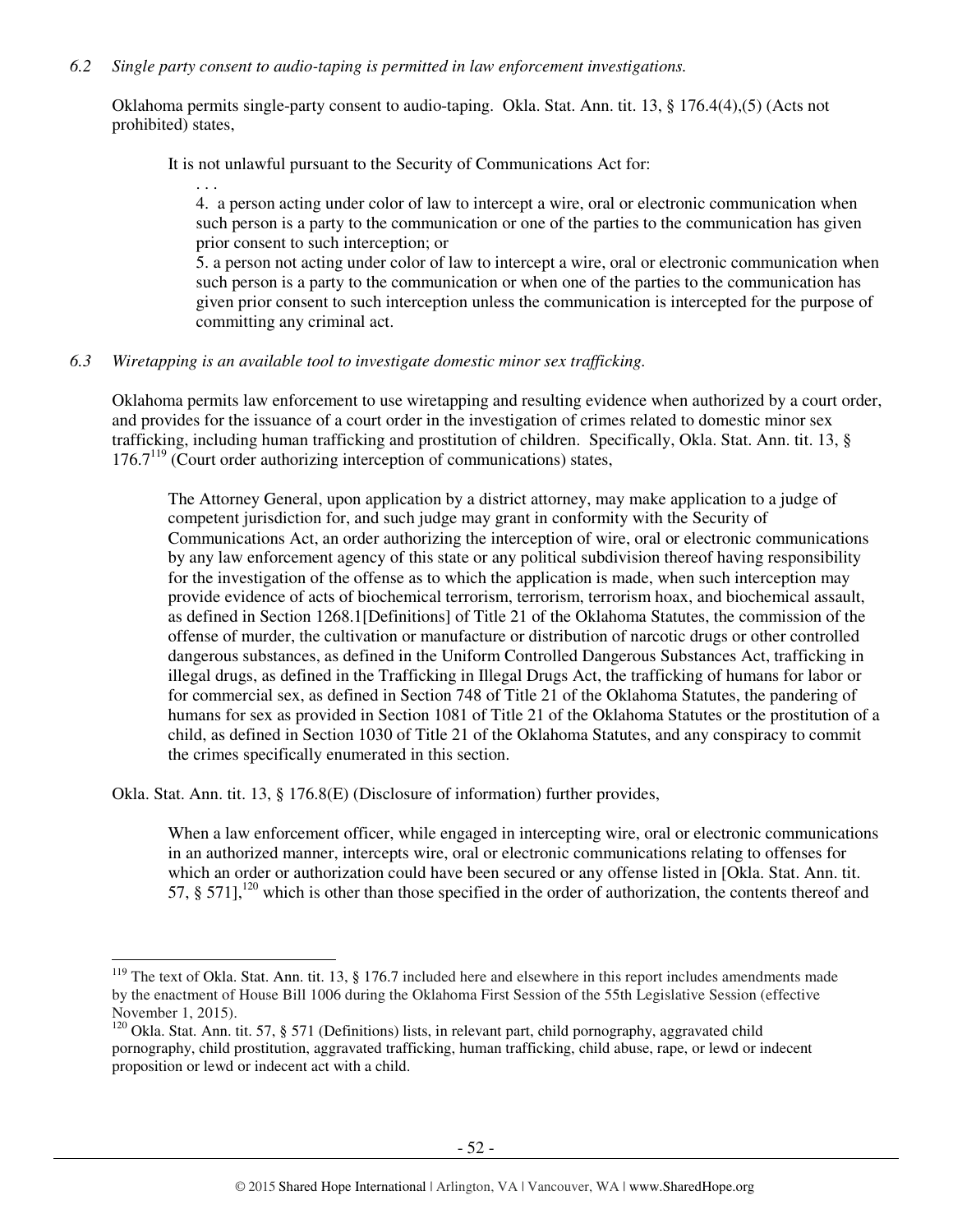evidence derived therefrom may be disclosed or used as provided in this section. Such contents and any evidence derived therefrom may be used when authorized by a judge of competent jurisdiction when such judge finds on subsequent application that the contents were otherwise intercepted in accordance with the provisions of the Security of Communications Act. . . .

*6.4 Using a law enforcement posing as a minor to investigate buying or selling of commercial sex acts is not a defense to soliciting, purchasing, or selling sex with a minor.* 

Okla. Stat. Ann. tit. 21, § 1123(E) (Lewd or indecent proposals or acts as to child under 16 or person believed to be under 16—Sexual battery) (Second version) states that "[t]he fact that an undercover operative or law enforcement officer was involved in the detection and investigation of an offense pursuant to this section shall not constitute a defense to a prosecution under this section."

Additionally, pursuant to Okla. Stat. Ann. tit. 21, § 1040.13a(C) (Facilitating, encouraging, offering or soliciting sexual conduct or engaging in sexual communication with a minor or person believed to be a minor), "[t]he fact that an undercover operative or law enforcement officer was involved in the detection and investigation of an offense pursuant to this section shall not constitute a defense to a prosecution under this section."

# *6.5 Using the Internet or electronic communications to investigate buyers and traffickers is a permissible investigative technique.*

Law enforcement may use the Internet or other electronic communication to investigate buyers and traffickers under Okla. Stat. Ann. tit. 21,

§ 1040.13a(C) (Facilitating, encouraging, offering or soliciting sexual conduct or engaging in sexual communication with a minor or person believed to be a minor), which expressly provides that "[t]he fact that an undercover operative or law enforcement officer was involved in the detection and investigation of an offense pursuant to this section shall not constitute a defense to a prosecution under this section."

Additionally, Okla. Stat. Ann. tit. 74, § 151.1 (Internet crimes against children unit) states,

(A) The Oklahoma State Bureau of Investigation shall establish an Internet Crimes Against Children (ICAC) unit for the primary purpose of investigating Internet crimes committed against children, including, but not limited to, offenses related to child pornography and solicitation of minors for pornography, prostitution or sex-related offenses. The unit shall additionally promote safe Internet use among children and their parents by various media or printed-material campaigns or by offering educational programs to schools or communities throughout this state. The Bureau shall employ sufficient employees to investigate and implement the ICAC unit.

(B) The Director of the Oklahoma State Bureau of Investigation is hereby authorized to enter into local cooperative agreements with local law enforcement agencies for the purpose of appointing ICAC Affiliate Task Force Agents to assist the ICAC unit of the Bureau. . . ICAC Affiliate Task Force Agents shall have general peace officer powers and the authority to arrest persons throughout the state for the purpose of investigating Internet crimes committed against children including, but not limited to, offenses related to child pornography, solicitation of minors for pornography, prostitution or sex-related offenses. . . .

The text of Okla. Stat. Ann. tit. tit. 57, § 571 included here and elsewhere in this report includes amendments made by the enactment of Senate Bill 412 during the Oklahoma First Session of the 55th Legislative Session (effective November 1, 2015).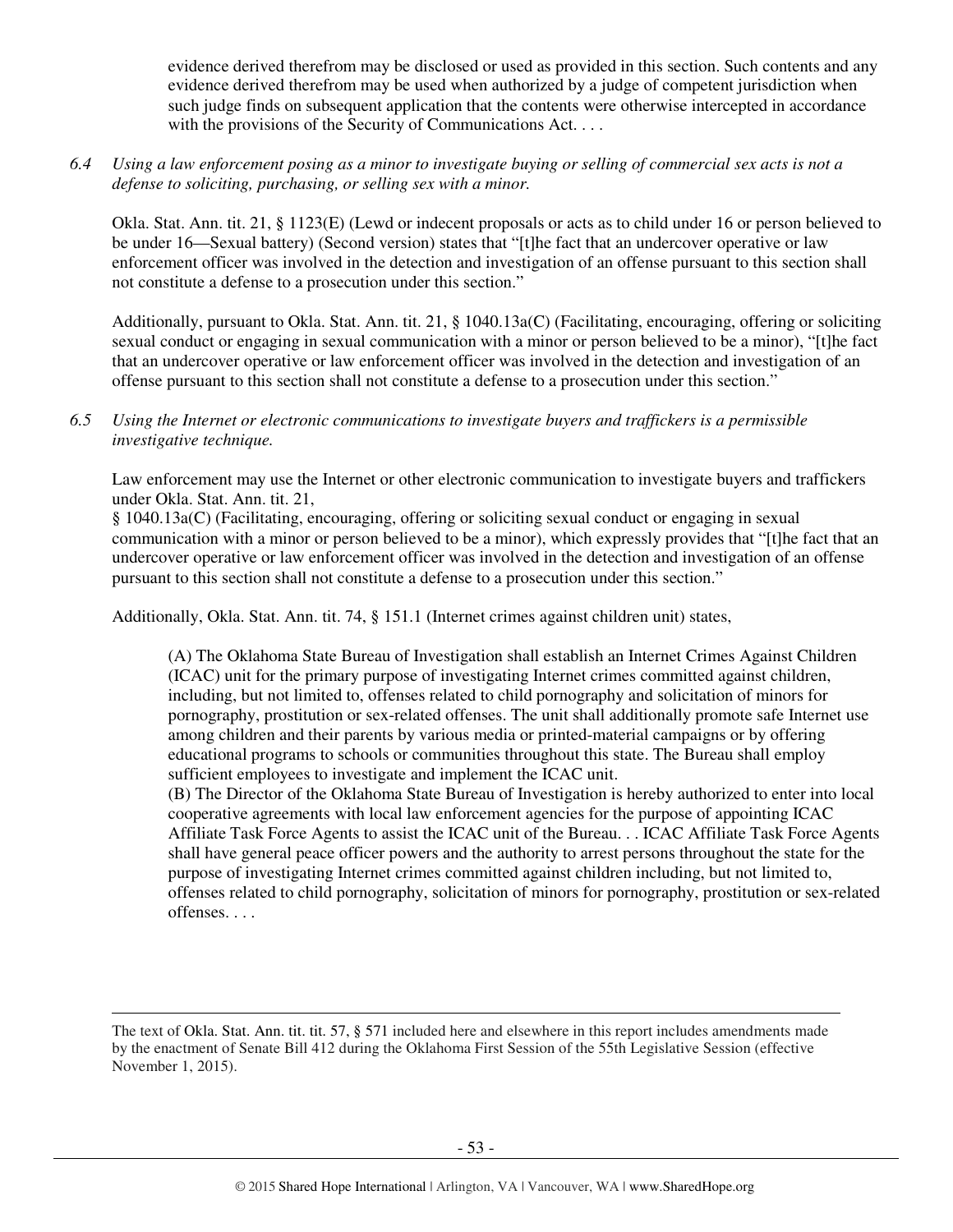## *6.6 Law enforcement and child welfare agencies are mandated to promptly report missing and recovered children.*

The Department of Human Services is required to report missing children as well as children who are identified as sex trafficking victims. to Okla. Stat. Ann. tit.  $10A \tS 1-9-123^{121}$  provides that

B. When notified a child or youth has run away or is missing from a foster placement, the Department shall, within twenty-four (24) hours of notification, report such status of the child or youth to local law enforcement, the National Crime Information Center, and to the National Center for Missing and Exploited Children."

C. The Department shall develop and implement specific protocols to:

1.Expeditiously locate any child or youth missing from foster care;

2.Determine the primary factors that contributed to the child or youth running away or otherwise being absent from foster care;

3.Respond, to the extent possible and appropriate, to those factors that contributed to the absence from care or runaway behaviors in the current and subsequent placements of the child or youth; and

4.Determine what the child or youth experienced while absent from care, that would include an appropriate screening to determine if the child or youth is a possible victim of sex trafficking.

D. The Department shall report to law enforcement authorities immediately, and in no case later than twenty-four (24) hours, after receiving information on a child or youth who has been identified as being a sex trafficking victim as defined by Section 1-1-105 of Title 10A of the Oklahoma Statutes.

Although Oklahoma has enacted some laws regarding the reporting of missing children or identified sex trafficking victims, the reporting of all recovered missing children victims is not mandated. Okla. Stat. Ann. tit. 63, § 1-323.1(A) (Notification system for identifying missing children) states,

A. The State Commissioner of Health shall establish a system for receiving notification from the Oklahoma State Bureau of Investigation that a person born in the State of Oklahoma and under eighteen (18) years of age has been reported missing, for identifying the birth certificate of such person, and for immediately notifying the Oklahoma State Bureau of Investigation whenever a request for a copy of the birth certificate of such person is made. . . .

Okla. Stat. Ann. tit. 10, § 1628 (Missing children 16 and under—Investigation of disappearance) states,

It is hereby made the duty of any sheriff, chief of police, city marshal, constable, or any other law enforcement officer, upon notification of a report of a missing child sixteen (16) years and under, to immediately initiate an investigation into the disappearance of said child.

Additionally, Okla. Stat. Ann. tit. 10A, § 1-8-106 (Applicability of the Oklahoma Minor Identification Act) provides,

If a child is reported to a law enforcement agency as a missing child, or a custodial parent, legal guardian or legal custodian of a child requests the issuance of a fingerprint card, the provisions of the Oklahoma Minor Identification Act shall apply. With the voluntary and informed consent of the parent, legal guardian, or legal custodian of the child, fingerprints obtained and maintained pursuant to the Oklahoma Minor Identification Act may be used by law enforcement officers.

6.6.1 Recommendation: Enact a requirement that law enforcement and child welfare promptly report information about both missing and recovered children.

<sup>121</sup> *See supra* note 91.